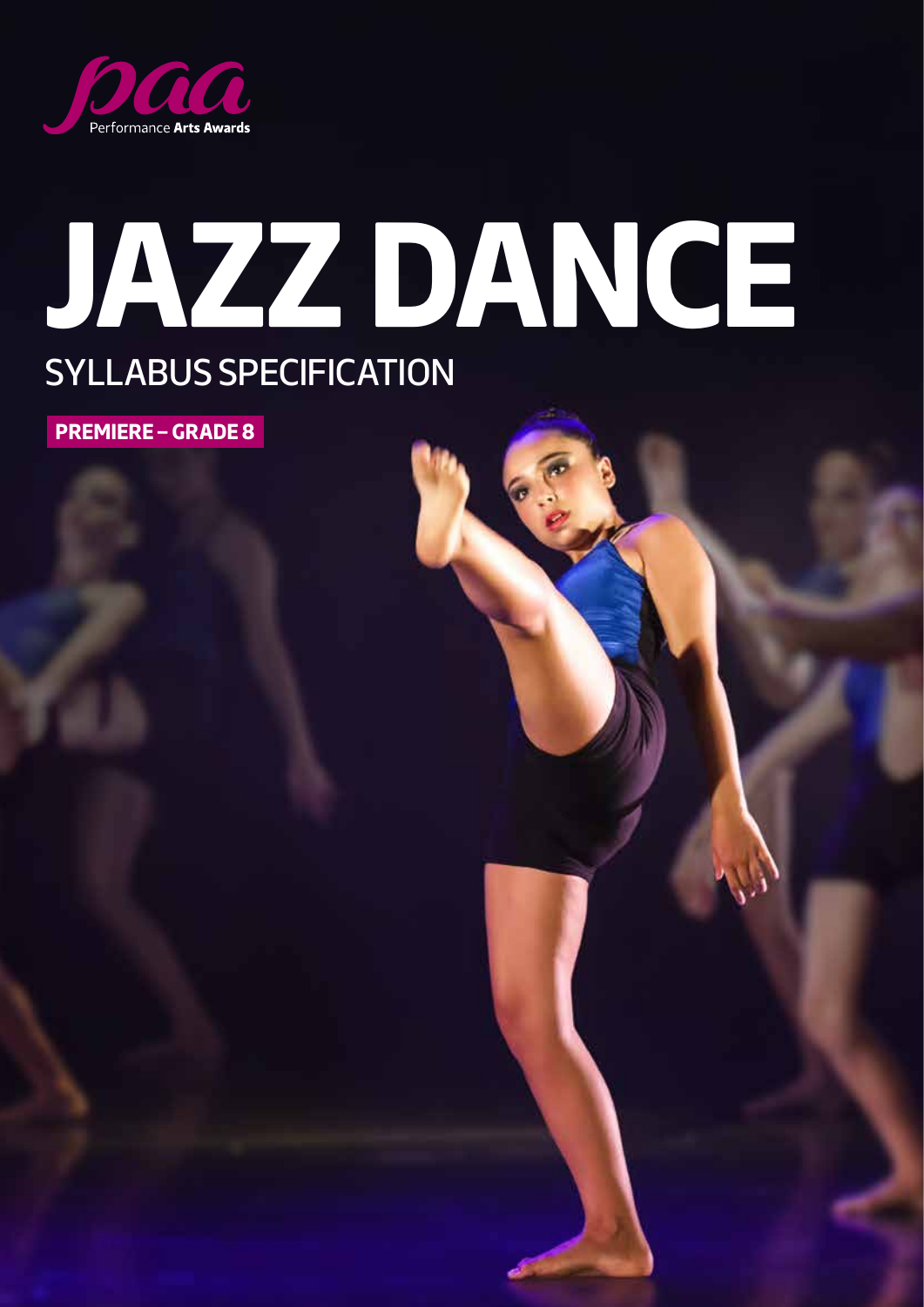

# **Jazz Dance Syllabus Specification**

PREMIERE - GRADE 8

Revised: September 2018



All supporting material can be downloaded from [www.rslawards.com](http://www.rslawards.com)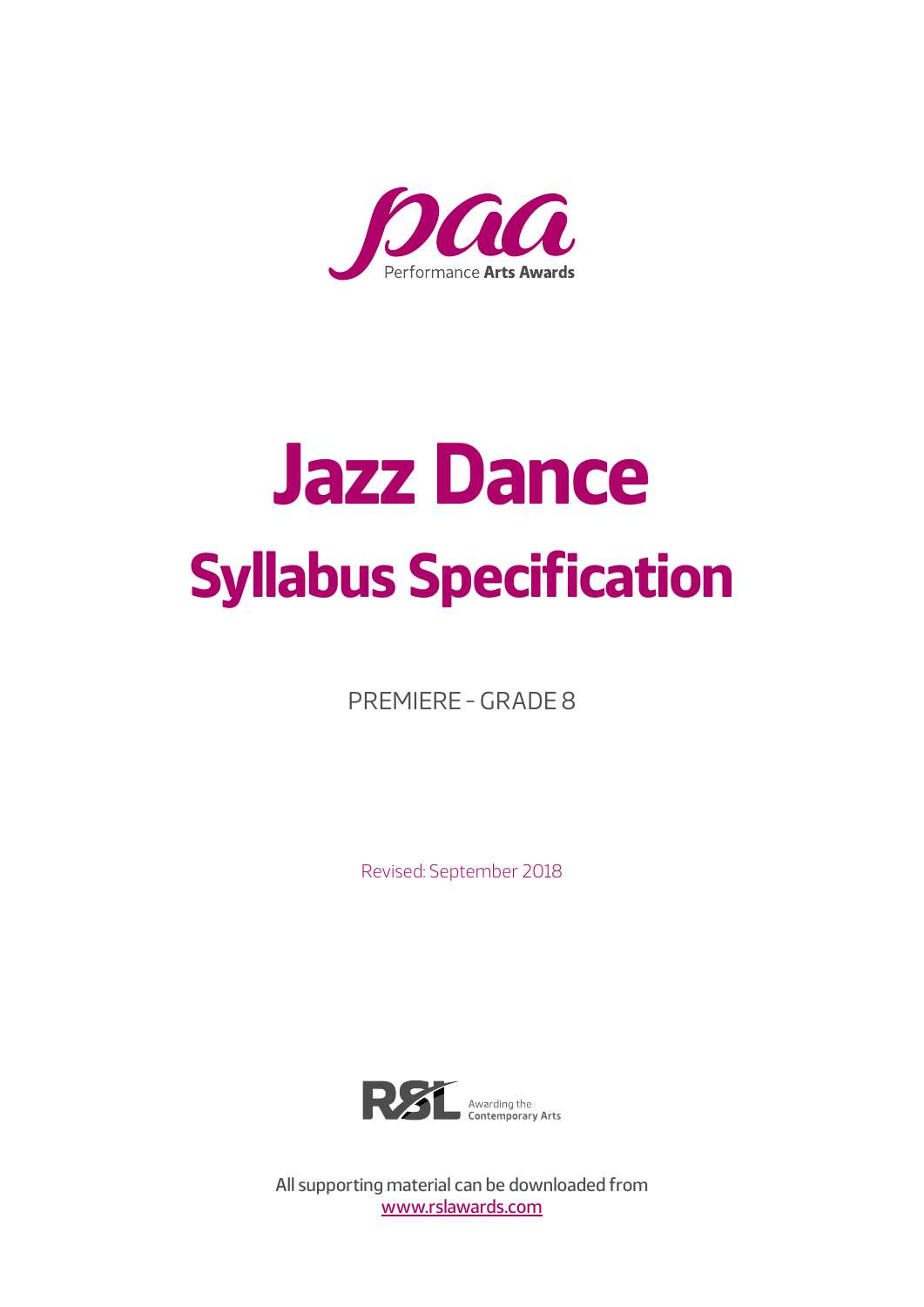

#### **Acknowledgements**

#### **Syllabus**

Syllabus written and devised by: Sarah Perryman Specialist writers and consultants: Marie Dalziel and Victoria Goodwin Syllabus advisors: Holly Frances Williams, Catherine Washbrooke

#### **Publishing**

Cover design: Philip Millard Layout design: Philip Millard Layout and sub-editor: Jennie Troup Cover photograph: © maratr / Shutterstock

#### **Audio**

Composed and produced by: Jono Harrison

#### **Executives**

Mr N. York Mr J. Simpson

#### **Contact**

RSL Harlequin House Ground Floor 7 High Street **Teddington** Middlesex TW11 8EE

Performance Arts Awards (PAA) [www.rslawards.com/performance-arts](http://www.rslawards.com/performance-arts) Telephone: +44 (0)345 460 4747 Email: **paa@rslawards.com**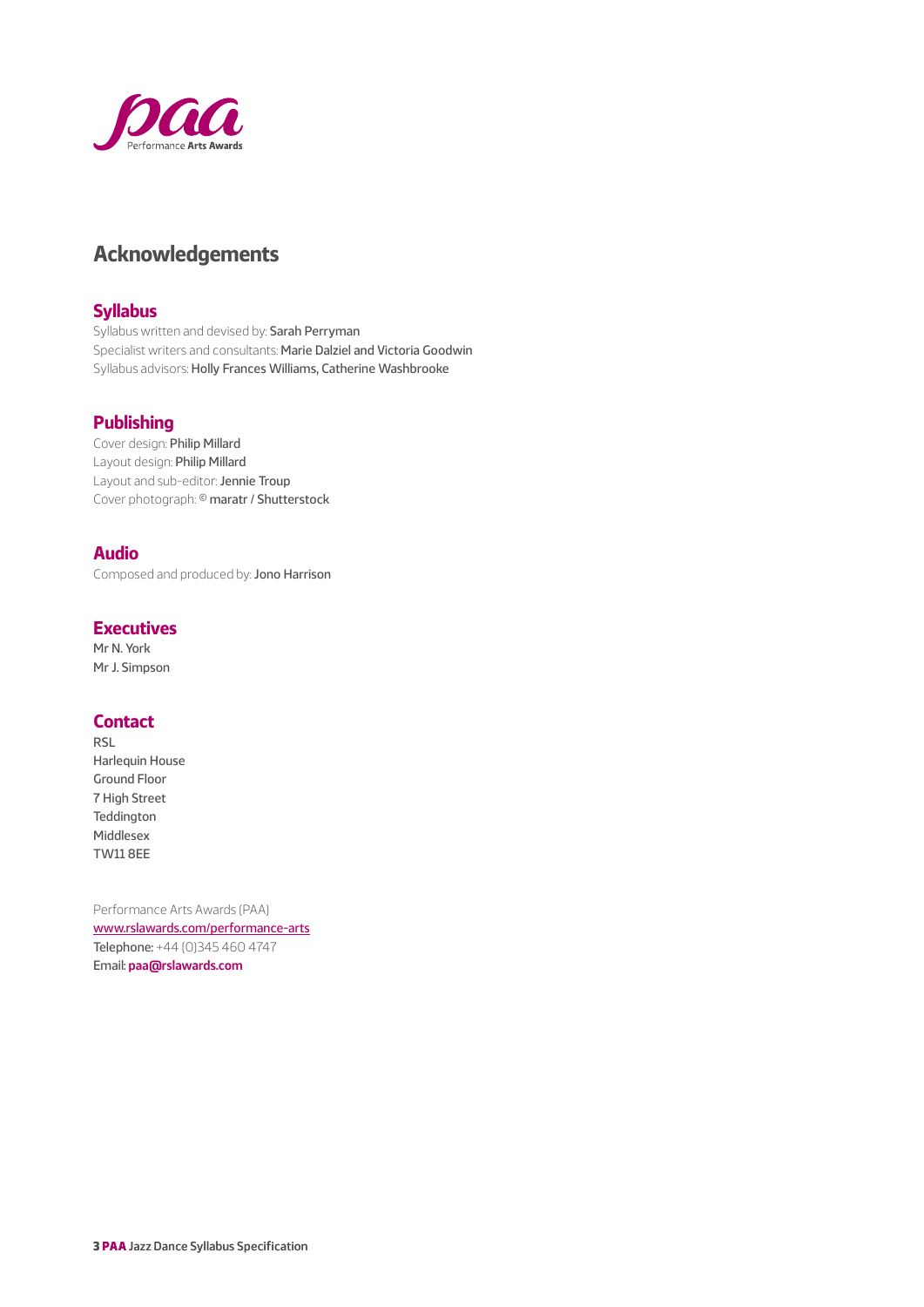# **Supporting Audio & Video**

In addition to the syllabus specification, we have provided supporting audio and video to give teachers and candidates help and guidance when studying for a PAA exam.



#### **How to download your content**

Access the supporting content at: **[www.rslawards.com/performance-arts/syllabus.](http://www.rslawards.com/performance-arts/syllabus.)** All teachers and candidates should use the supporting audio and video alongside this syllabus specification before taking a PAA exam.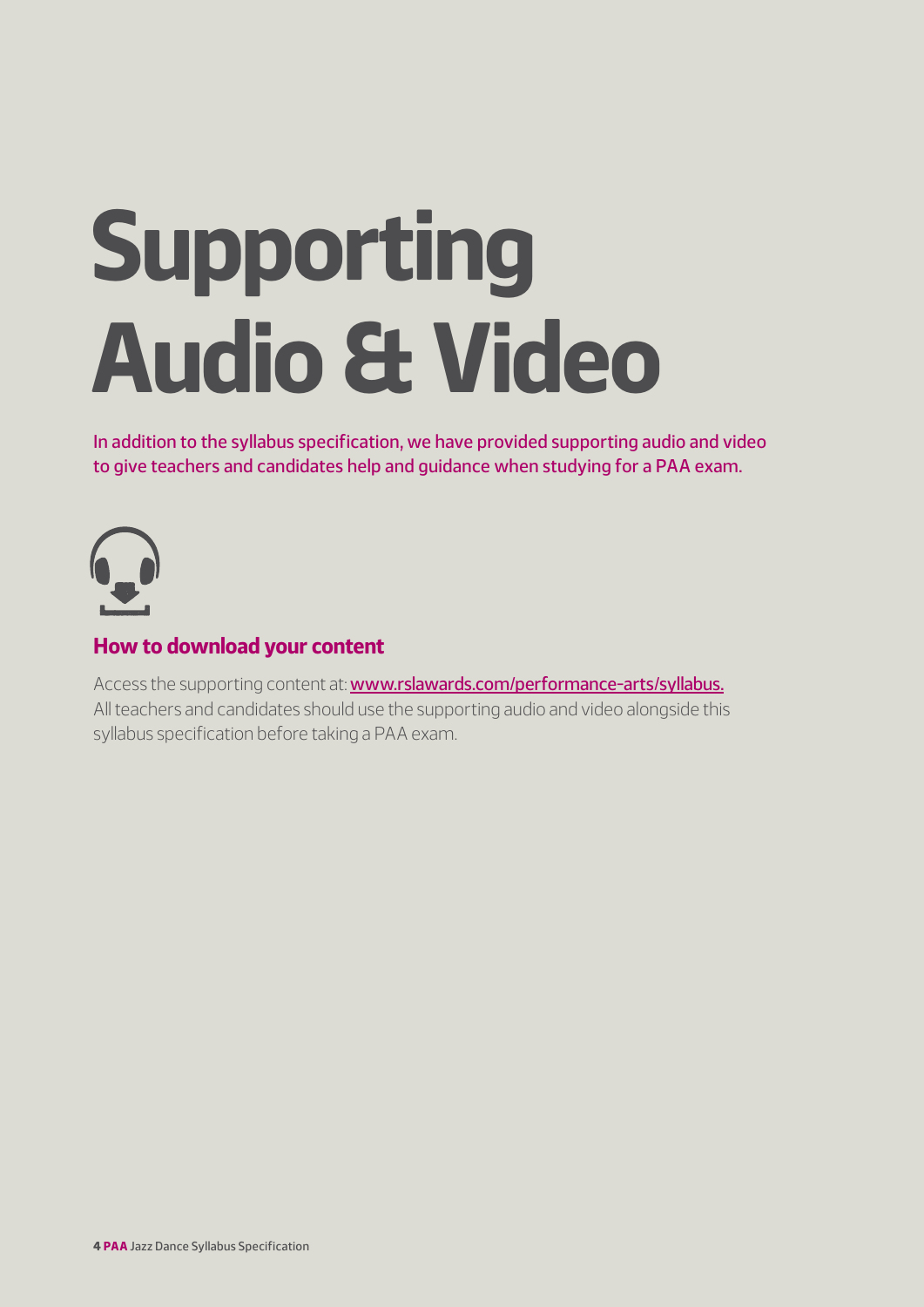## **Contents**

#### **Specification at a Glance**

- Acknowledgements
- **Supporting Audio & Video**
- Table of Contents
- Total Qualification Time
- **Assessment Summary**

#### **Section A: Qualification Summary**

- A.1 Aims and Broad Objectives
- A.2 Progression
- A.3 Qualification Structure
- **A.4** Entry Requirements

#### **Section B: Assessment Information**

- **B.1** Assessment Methodology
- **B.2** Expectation of Knowledge, Skills and Understanding
- **B.3 Quality Assurance**

#### **Section C: Candidate Access and Registration**

- C.1 Access and Registration
- C.2 Recommended Prior Learning

#### **Section D: Complaints and Appeals**

D Complaints and Appeals

#### **Section E: Equal Opportunities**

Equal Opportunities

#### **Section F: Contacts for Help & Support**

F Contact Information

#### **PAA Jazz Dance Overview**

- PAA Jazz Dance Overview
- **ID I**ntroduction to PAA Jazz Dance
- **ID** The value of RSL Qualifications
- 10 RSL and UCAS
- **Safeguarding (including Health & safety)**
- 11 Period of Operation
- Estimated Examination Time
- **Examination Levels and Recommended Ages**
- Uniform for PAA examination
- Marking schemes and attainment bands

#### **Unit Specifications**

- Jazz Dance Exam Structure
- Premiere
- Debut
- Grade 1
- Grade 2
- Grade 3
- Grade 4
- Grade 5
- Grade 6
- Grade 7
- Grade 8
- Definitions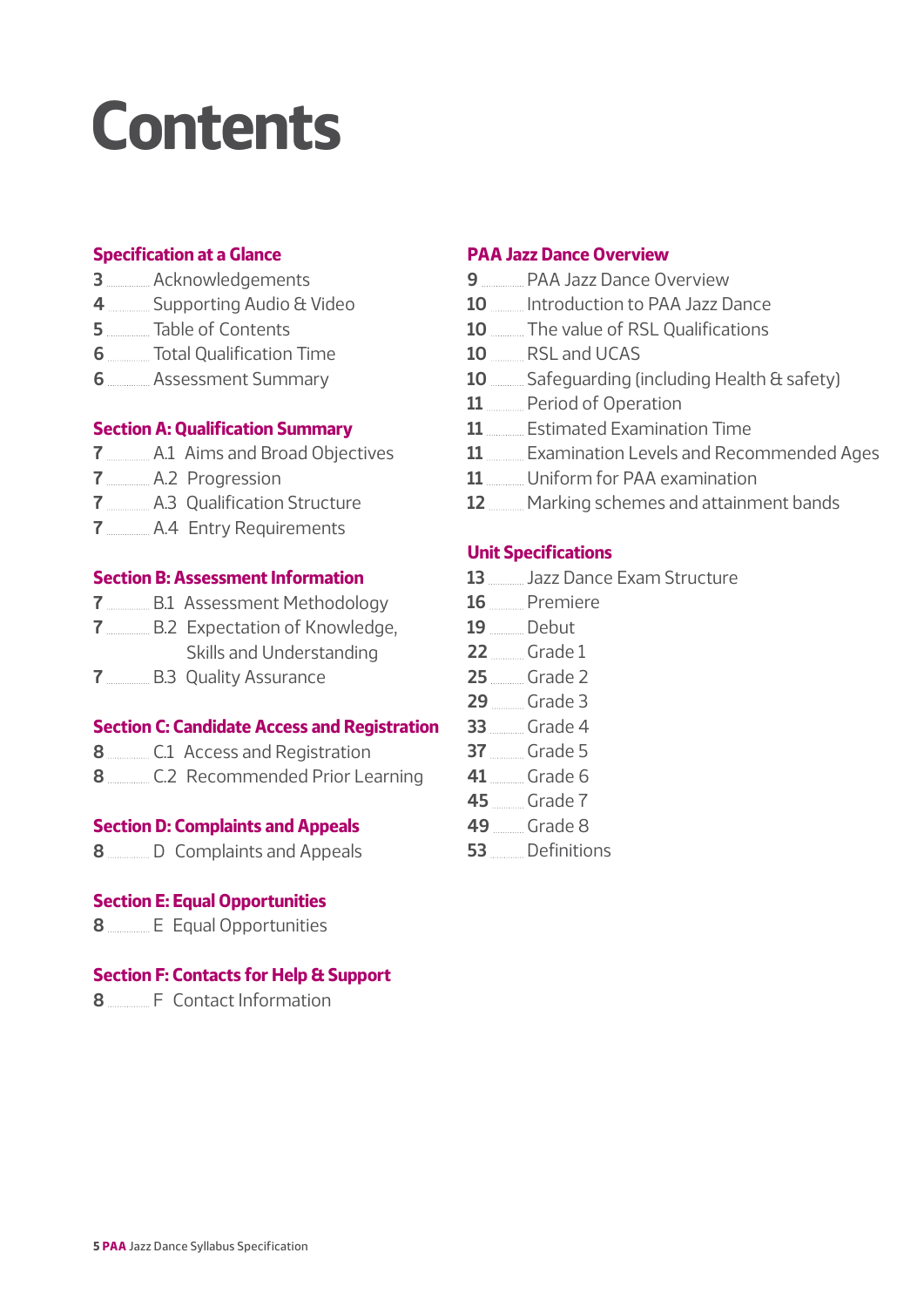| <b>Qualification</b> | <b>Guided Learning</b><br><b>Hours</b> | <b>Other</b><br><b>Learning</b> | <b>Total Qualification</b><br><b>Time</b> | <b>Credit</b><br><b>Value</b> |
|----------------------|----------------------------------------|---------------------------------|-------------------------------------------|-------------------------------|
| <b>Premiere</b>      | 40                                     | 5                               | 45                                        | 5                             |
| <b>Debut</b>         | 40                                     | 5                               | 45                                        | 5                             |
| <b>Grade 1</b>       | 60                                     | 10                              | 70                                        | $\overline{7}$                |
| <b>Grade 2</b>       | 60                                     | 10                              | 70                                        | $\overline{7}$                |
| Grade 3              | 60                                     | 10                              | 70                                        | $\overline{7}$                |
| Grade 4              | 75                                     | 20                              | 95                                        | 10                            |
| Grade 5              | 75                                     | 20                              | 95                                        | 10                            |
| Grade 6              | 90                                     | 40                              | 130                                       | 13                            |
| <b>Grade 7</b>       | 90                                     | 40                              | 130                                       | 13                            |
| <b>Grade 8</b>       | 90                                     | 40                              | 130                                       | 13                            |

#### Total Qualification Time Allocations for Graded Examinations

## Assessment Summary

| <b>Assessment</b>          |                                                                                                                                                                                                                                    |
|----------------------------|------------------------------------------------------------------------------------------------------------------------------------------------------------------------------------------------------------------------------------|
| <b>Form of Assessment</b>  | All assessments are carried out by external examiners. Candidates are required to carry out a combination of<br>practical tasks underpinning the technical and performance assessment.                                             |
| <b>Unit Format</b>         | Unit specifications contain the Title, Unit Code, Credit Level, Credit Value, Learning Outcomes,<br>Assessment Criteria, Grade Descriptor, and types of evidence required for the unit.                                            |
| <b>Bands of Attainment</b> | There are four bands of attainment (Distinction, Merit, Pass and Unclassified) for the qualification as a whole.                                                                                                                   |
| <b>Quality Assurance</b>   | Quality Assurance ensures that all assessments are carried out to the same standard by objective sampling<br>and re-assessment of candidates' work. A team of external examiners is appointed, trained and standardised<br>by RSL. |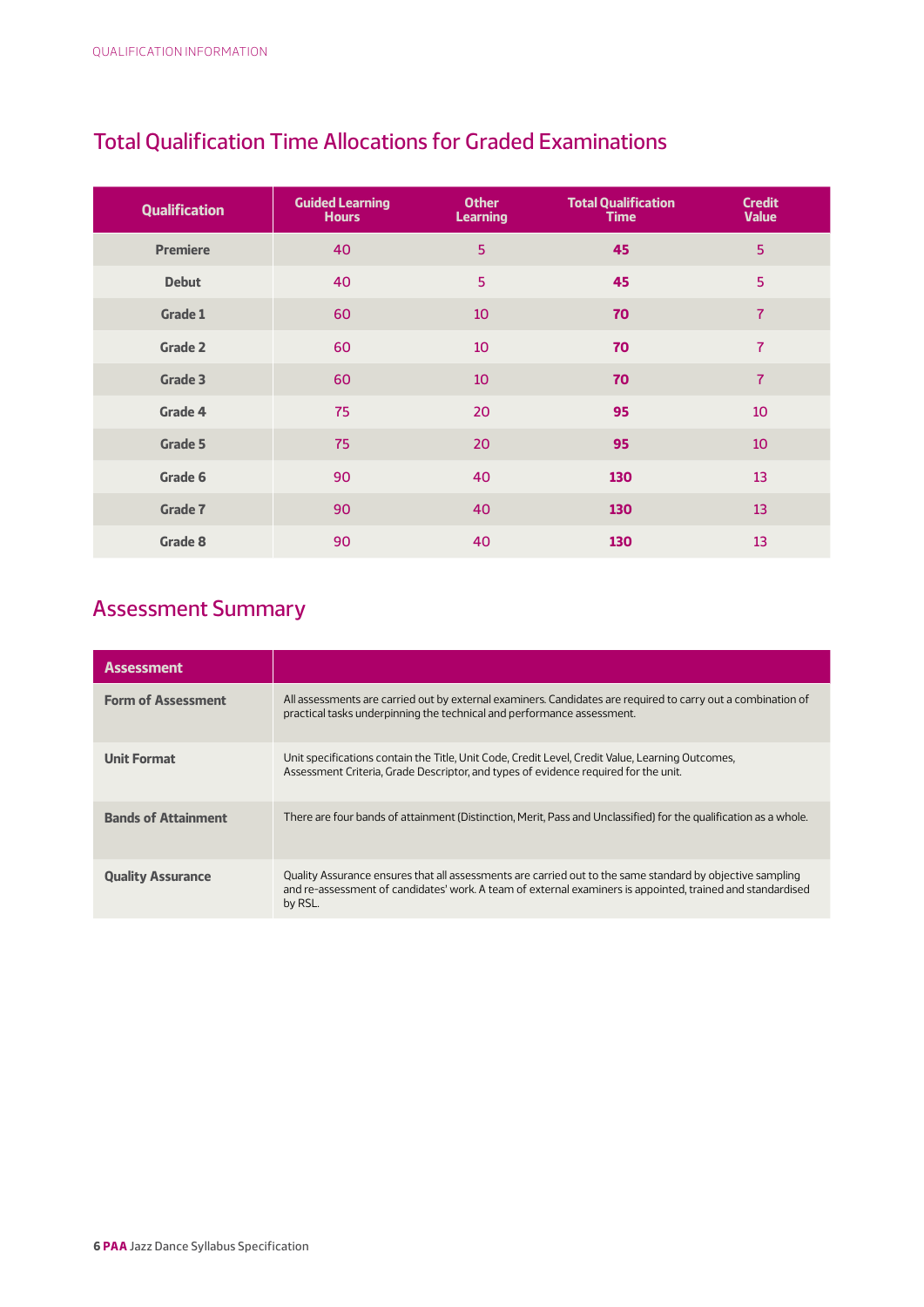#### **SECTION A: QUALIFICATION SUMMARY**

#### **A.1 Aims and Broad Objectives**

The aim of the Jazz Dance qualification is to provide a flexible, progressive mastery approach to the knowledge, skills and understanding required for Jazz Dance.

The purpose of RSL's graded qualifications is to motivate and encourage candidates of all ages and levels through a system of progressive mastery to develop and enhance skills, knowledge and understanding in a safe and consistent way. The qualifications are beneficial for learners wishing to progress at their own pace through smaller steps of achievement.

These qualifications are suitable for learners in all age groups.

#### **A.2 Progression**

Graded qualifications provide a flexible progression route for learners. They are a positive means of determining progress and enable learners to learn the necessary techniques to gain entry to Further Education and Higher Education courses. Graded qualifications operate according to a well established methodology of 'progressive mastery'. They tend to be more rigorous than other types of exams and for that reason industry professionals are confident that, through achievement in graded qualifications at the highest level, candidates will have the skills necessary to work in other areas of the industry.

#### **A.3 Qualification Structure**

A graded qualification consists of a range of both practical and knowledge based tasks which are based on detailed requirements outlined in the relevant syllabus. Therefore, requirements for each grade will be set out in detail in the Unit Specifications and the Learning Outcomes and Assessment Criteria for each unit will require knowledge, skills and understanding of these syllabus requirements to be demonstrated at the grade entered.

#### **A.4 Entry Requirements**

There are no entry requirements for these qualifications. However, learners should be aware that the content at the higher grades will require a level of knowledge and understanding covered in previous qualifications.

For further details on exam dates and fees and to apply for Street Dance grades please visit the RSL website at [www.rslawards.com](http://www.rslawards.com)

#### **SECTION B: ASSESSMENT INFORMATION**

#### **B.1 Assessment Methodology**

The graded examinations in Jazz Dance are assessed using two distinct sections:

#### **Premiere - Grade 3**

Technical Skills **60 marks** Performance **40 marks**

#### **Grades 4-8**

Technical Skills (including improvisation) **60 marks** Performance **40 marks**

#### **B.2 Expectations of Knowledge, Skills and Understanding**

The graded examination system is one based on the principle of 'progressive mastery': each step in the exam chain demonstrates learning, progression and skills in incremental steps. Successful learning is characterised by a mastery of the fundamental skills demanded in each grade.

Learners will be able to complete a set of practical tasks and be tested on their underpinning knowledge (the complexity and variety of tasks are determined by which qualification is being attempted), which allow them to demonstrate knowledge, skills and understanding in Jazz Dance relevant to the grade. These technical skills set a firm platform for further technical and creative development by the learner.

#### **B.3 Quality Assurance**

All RSL examinations and graded qualifications are standardised according to the processes and procedures laid down by RSL.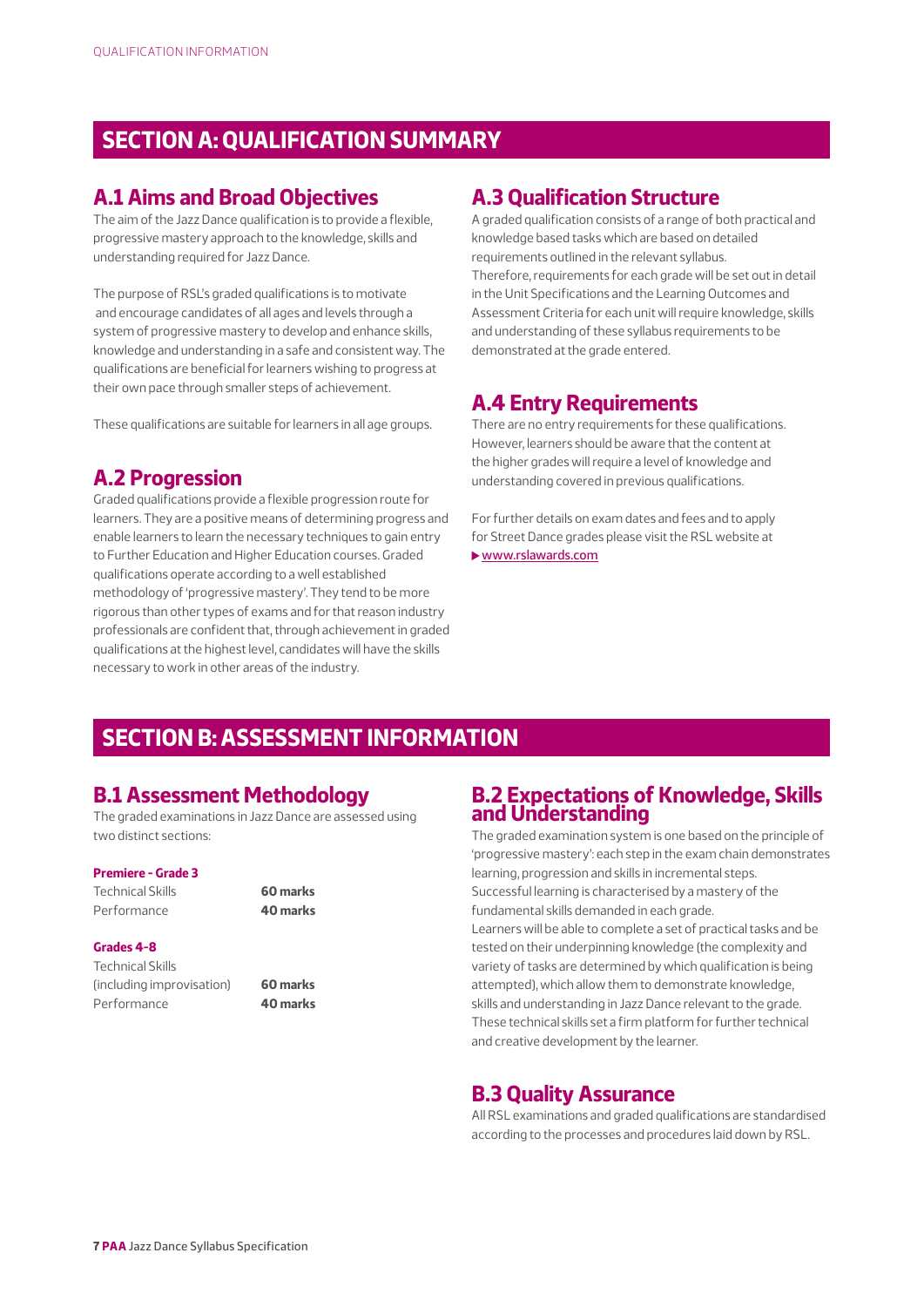#### **SECTION C: CANDIDATE ACCESS AND REGISTRATION**

#### **C.1 Access and Registration**

The qualifications will:

- $\blacksquare$  be available to everyone who is capable of reaching the required standards
- $\blacksquare$  be free from any barriers that restrict access and progression
- $\blacksquare$  offer equal opportunities for all wishing to access the qualifications

At the point of application, RSL will ensure that all candidates are fully informed about the requirements and demands of the qualification.

Candidates may enter online for any of the qualifications at various points in the calendar year in territories throughout the world. Dates will be published on the website at [www.rslawards.com.](http://www.rslawards.com.)

#### **C.2 Recommended Prior Learning**

Learners are not required to have any prior learning for these qualifications. However, learners should ensure that they are aware of the requirements and expectations of each grade prior to entering for an assessment.

#### **SECTION D: COMPLAINTS AND APPEALS**

All procedural complaints and appeals, including malpractice and requests for reasonable adjustments/special considerations, can be found on the RSL website [www.rslawards.com.](http://www.rslawards.com.)

#### **SECTION E: EQUAL OPPORTUNITIES POLICY**

RSL's Equal Opportunities policy can be found on the RSL website [www.rslawards.com](http://www.rslawards.com)

#### **SECTION F: CONTACTS FOR HELP & SUPPORT**

All correspondence should be directed to:

**RSL Harlequin House Ground Floor 7 High Street Teddington Middlesex TW11 8EE**

Or **info@rslawards.com**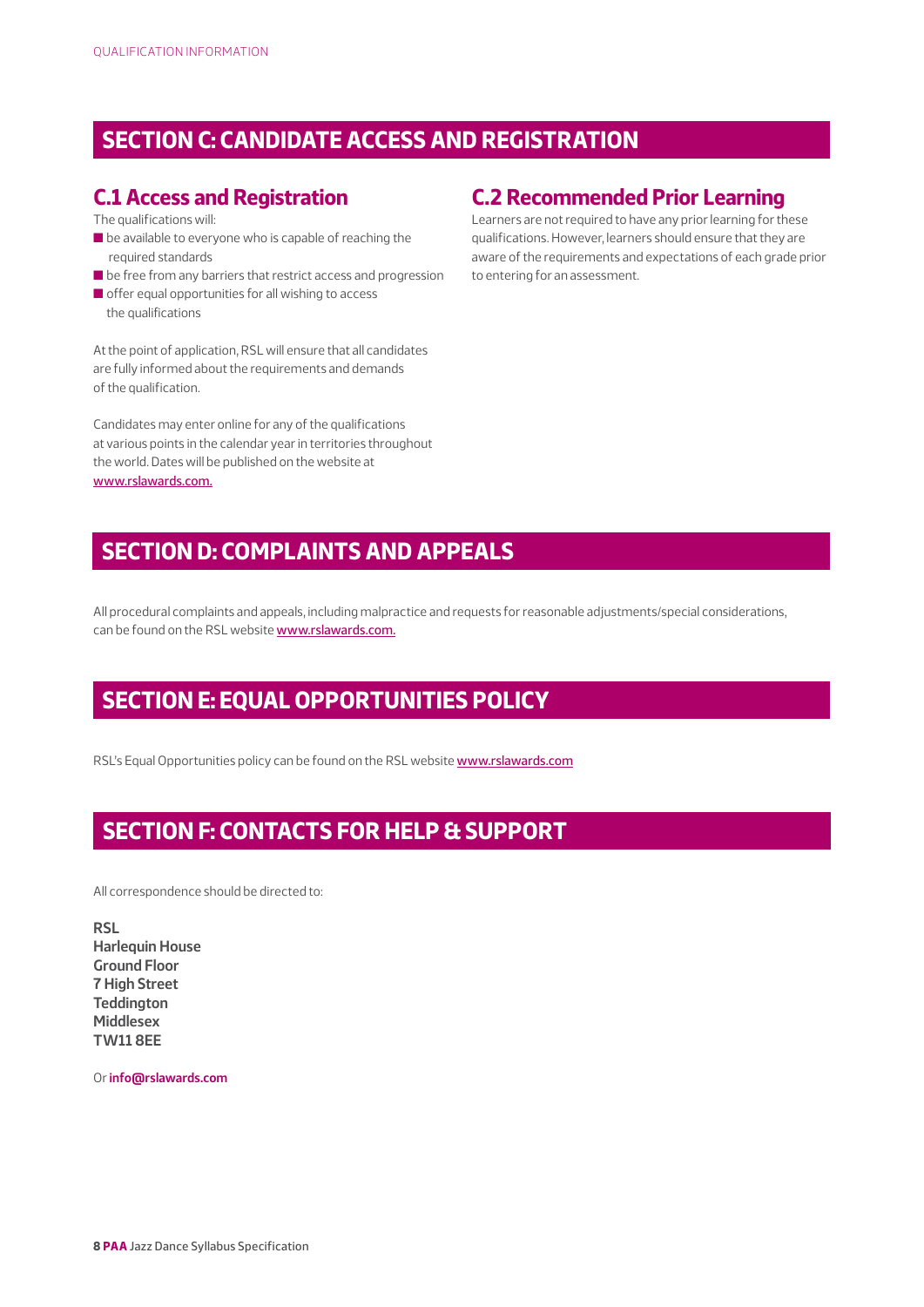# **Overview**

The Performance Arts Awards (PAA) examinations are an ideal way for teachers and students to measure, assess and reward progress throughout the year. Performance Arts Awards are a part of the RSL family, awarding the Contemporary Arts in music through Rockschool and the Performing Arts through PAA.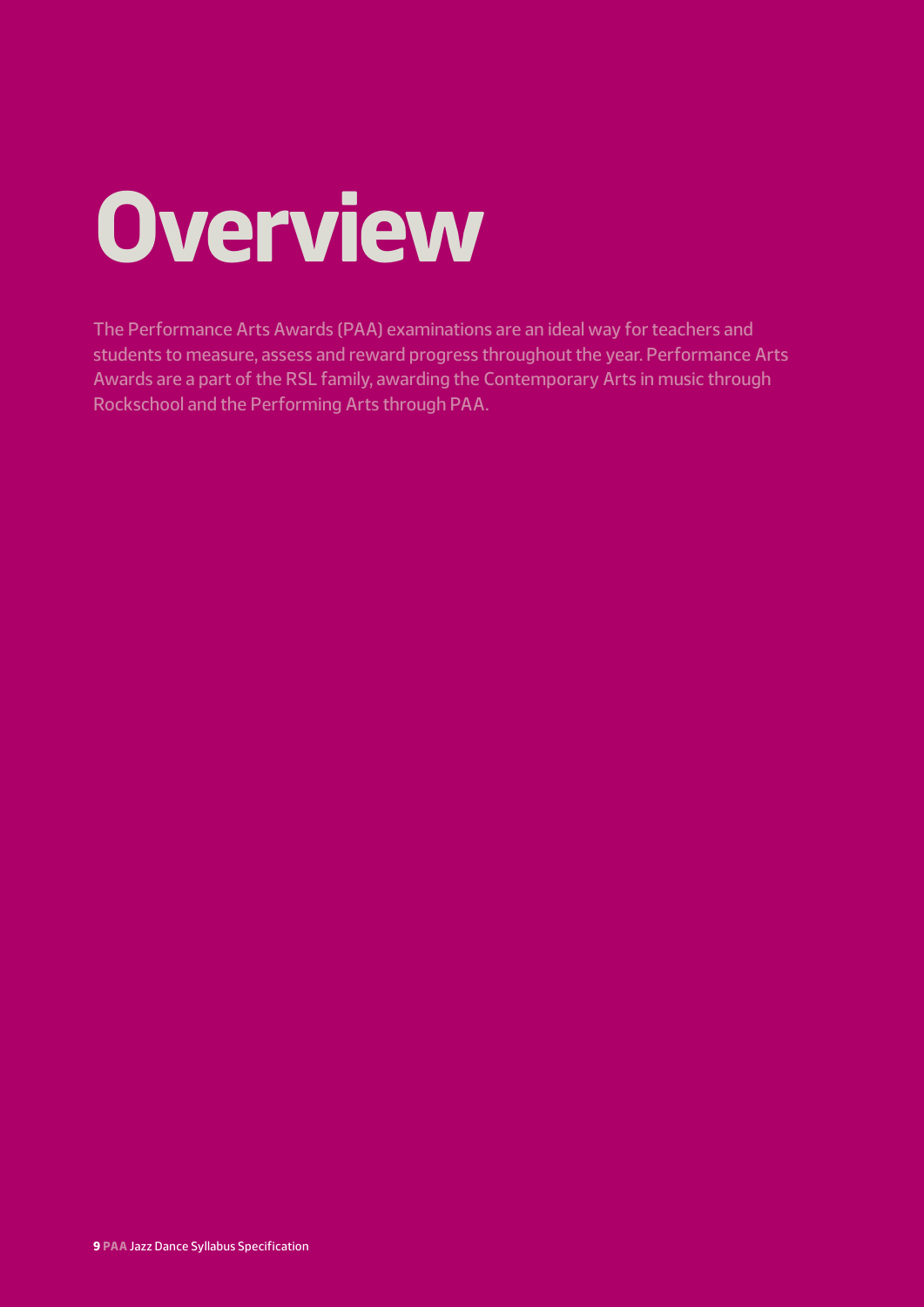## **Introduction**

Jazz Dance has always been one of the most popular styles of dance for students, professional dancers and choreographers. PAA offers the opportunity for candidates to earn a recognised and quality-assured qualification whilst doing something they enjoy.

Candidates will prepare a series of technical exercises that display a range of skills within the genre. Exercises should encourage the development of strong dance technique, whilst embedding performance skills. As candidates progress through the grades, the demand of the technical exercises will increase to ensure the development of equipped dancers.

PAA gives the teacher the freedom to create inspiring work which will stretch and challenge every student. As there are no set combinations within the Jazz Dance syllabus, teachers will have creative control and will be required to lift the set technical steps and tasks from the pages and bring them to life. The teacher is encouraged to apply stylistic features, dynamics and energy to all exercises. PAA examinations in Jazz Dance are designed to develop the skills necessary to communicate through dance and movement to an audience. Candidates who prepare themselves appropriately will develop relevant skills through exploring a range of Jazz Dance styles and techniques.

#### **The Value of RSL Qualifications**

RSL advocates an open-access approach to qualifications, providing a range of syllabuses, designed to accommodate a wide variety of candidates of different ages, experience and levels of achievement. RSL qualifications are listed on the Regulated Qualifications Framework (RQF) in England and Northern Ireland by the Office of Qualifications and Examination Regulation (Ofqual). RSL is committed to maintaining and improving its reputation for excellence by providing high-quality education and training through its syllabuses, examinations and resources.

#### **Safeguarding** *(including Health & Safety)*

RSL takes the Safeguarding of children and vulnerable adults extremely seriously and has put in place as many preventative measures as possible within its assessment structure and processes. An outline of these is provided on the website: [www.rslawards.com/about-us/safeguarding](http://www.rslawards.com/about-us/safeguarding)

A staff member **must** be on hand to support the organisation of candidates and to chaperone candidates on the day of the examination.

Please note: In the interest of health and safety, teachers **must** ensure that candidates have undertaken a thorough physical warm up before commencing with the content of this syllabus.

#### **RSL and UCAS**

For students applying for work or University, many potential employers see Graded Performance Exams in a very positive way. Recognised qualifications demonstrate an ability to dedicate commitment to extra-curricular activities, providing evidence of versatility which many students find beneficial within UCAS (Universities & Colleges Admissions Service) applications and for university entrance interviews.

Our qualifications carry allocated points on the UCAS tariff. For full details relating to the allocation of points for our qualifications, please see:

[www.rslawards.com/about-us/ucas-points](http://www.rslawards.com/about-us/ucas-points)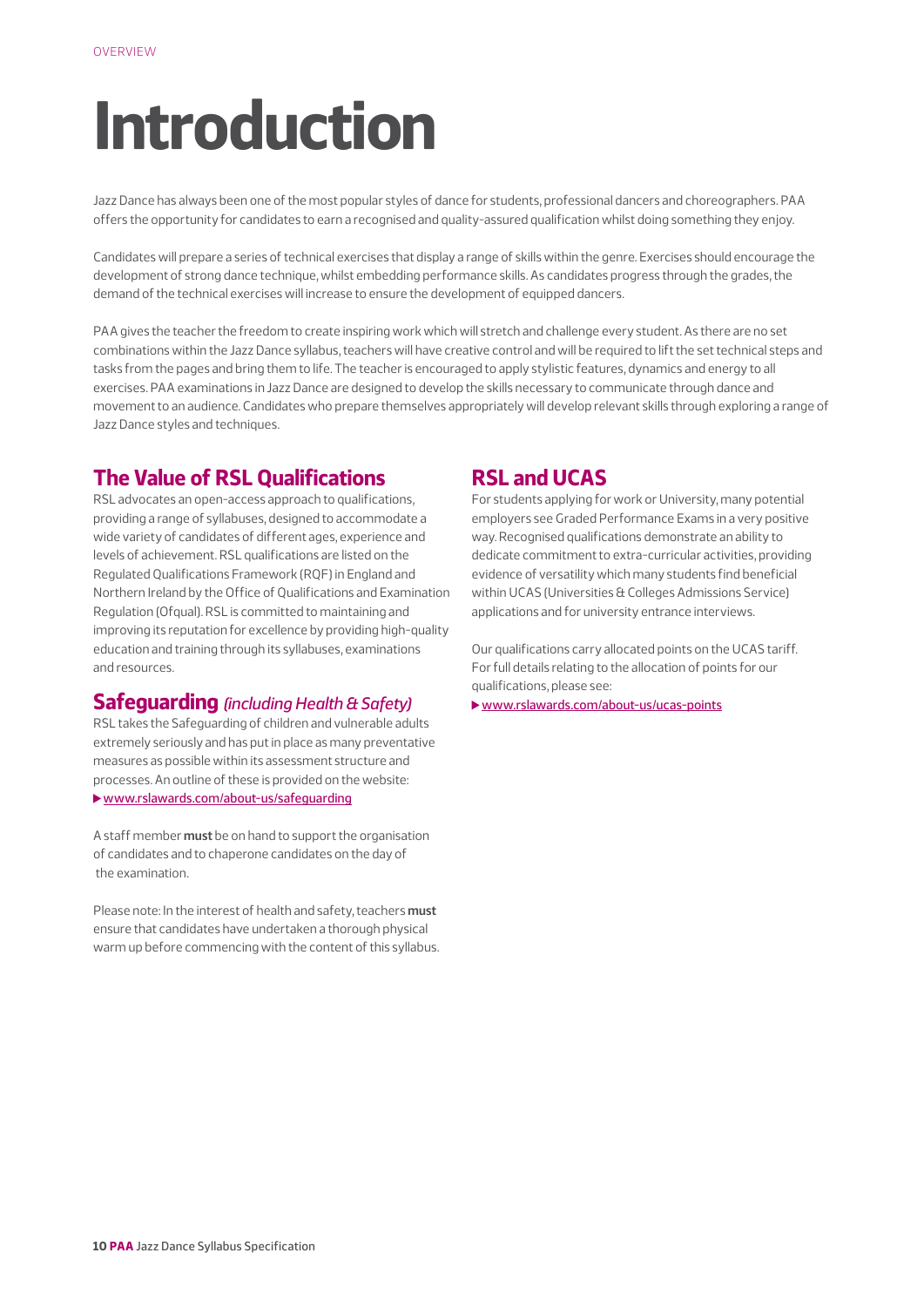#### **Period of Operation**

This syllabus specification covers Jazz Dance Graded Examinations from September 2018.

#### **Estimated Examination Timings for Jazz Dance:**

| PREMIERE: 20 minutes |            |
|----------------------|------------|
| <b>DEBUT:</b>        | 20 minutes |
| GRADE 1:             | 25 minutes |
| GRADE 2:             | 25 minutes |
| GRADE 3:             | 25 minutes |
| GRADE 4:             | 35 minutes |
| GRADE 5:             | 35 minutes |
| GRADE 6:             | 45 minutes |
| GRADE 7:             | 45 minutes |
| GRADE 8:             | 45 minutes |

**Please note:** Estimated examination times may vary according to the number of candidates and grade/s selected in the group. Where there are more than eight candidates in the group the examination time will increase to allow candidates to repeat the performance at the request of the examiner.

#### **Examination Levels**

PAA Jazz Dance examinations are offered at four levels:

- **ENTRY LEVEL** Premiere and Debut
- n **LEVEL 1**: Grades 1–3
- **LEVEL 2**: Grades 4-5
- n **LEVEL 3**: Grades 6–8

#### **Recommended Ages for PAA Examinations**

Although RSL imposes no minimum or maximum age limit, teachers should ensure candidates are fully prepared for all aspects of the examination. It is advisable for candidates to enter for a suitable and attainable level for their individual age, overall maturity and ability to meet the Assessment Criteria published in this syllabus specification. The following age recommendations are a suggestion only:

| <b>Grade Qualification</b> | <b>Suggested Entry Age</b> | <b>RQF Level</b>   |
|----------------------------|----------------------------|--------------------|
| Premiere                   | $4-5$ years                | <b>Entry Level</b> |
| Debut                      | 5-6 years                  | <b>Entry Level</b> |
| 1                          | 7-8 years                  | Level 1            |
| $\overline{\phantom{0}}$   | 9-10 years                 | Level 1            |
| 3                          | $11-12$ years              | Level 1            |
| $\overline{4}$             | $13-14$ years              | Level 2            |
| 5                          | $15-16$ years              | Level 2            |
| 6                          | $16+$                      | Level 3            |
| $\overline{7}$             | $16+$                      | Level 3            |
| $\mathcal{B}$              | $16+$                      | Level 3            |

#### **Uniform for PAA Examination**

A uniform for the examination is not prescribed but should be appropriate to the style and genre. Candidates must present themselves appropriately for an examination and adhere to health and safety regulations. Teachers must ensure the following:

- $\blacksquare$  Hair does not obscure the face
- $\blacksquare$  Dance wear is appropriate and allows examiners to see the body, line and form clearly
- $\blacksquare$  The choice of dance shoes or bare feet is appropriate to the style
- $\blacksquare$  All jewellery is removed
- $\blacksquare$  Any costume or props used during the performance are carefully considered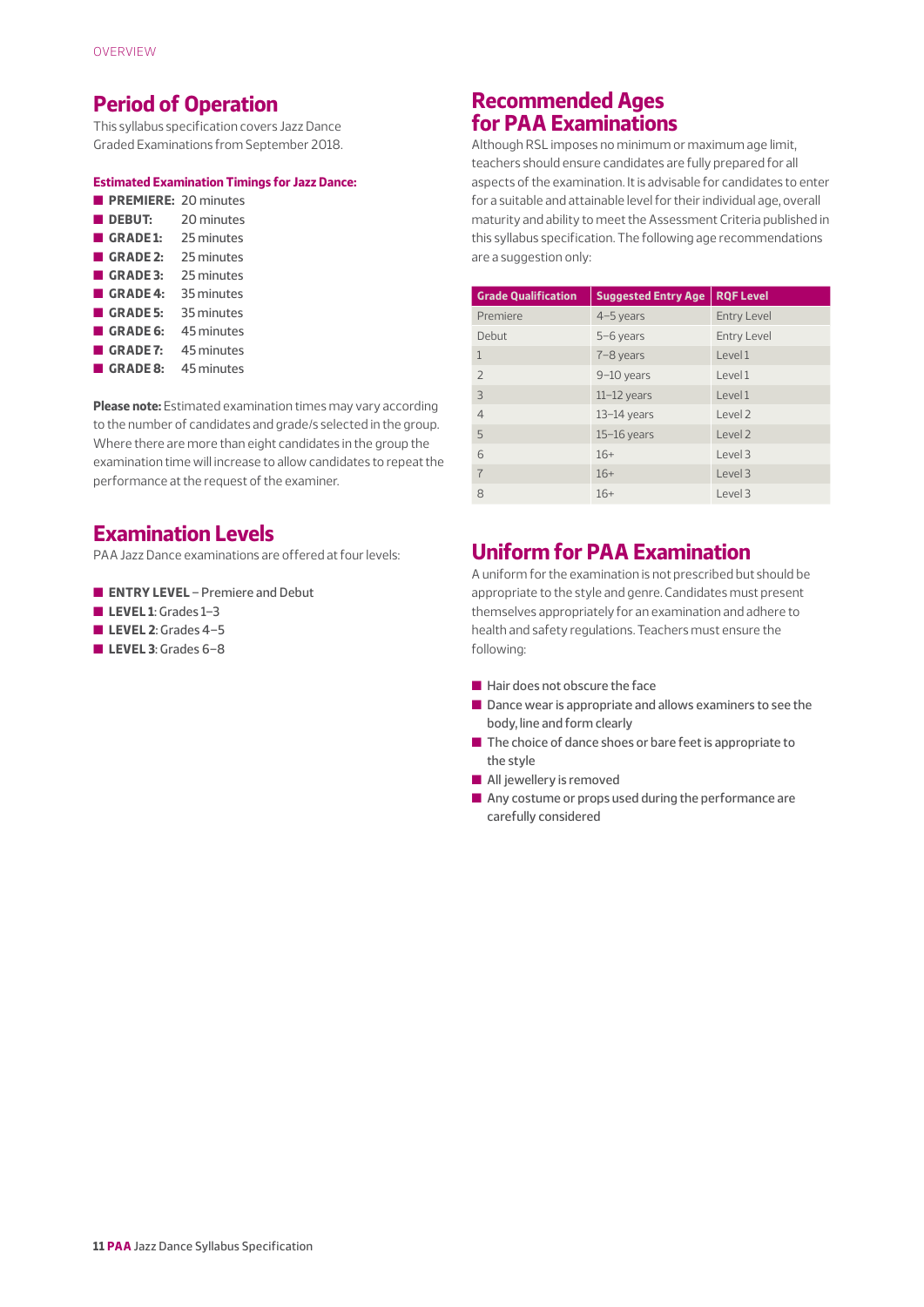## **Marking schemes and attainment bands**

The examination is marked with credits awarded through:

| <b>TECHNICAL SKILLS</b> |                                                                                                                                                                                                                                     |  |
|-------------------------|-------------------------------------------------------------------------------------------------------------------------------------------------------------------------------------------------------------------------------------|--|
|                         |                                                                                                                                                                                                                                     |  |
| <b>PERFORMANCE</b>      |                                                                                                                                                                                                                                     |  |
|                         | <b>TOTAL:</b> 2000 2001 2012 2013 2014 2015 2016 2017 2022 2023 2024 2022 2023 2024 2022 2023 2024 2022 2023 2024 2025 2026 2027 2028 2029 2021 2022 2023 2024 2022 2023 2024 2025 2027 2028 2024 2025 2027 2028 2021 2022 2023 202 |  |

The attainment bands for Jazz Dance graded examinations are as follows:

| <b>Attainment Bands</b> |               |
|-------------------------|---------------|
| <b>Unclassified</b>     | $0 - 49%$     |
| Pass                    | $50 - 64%$    |
| <b>Merit</b>            | $65 - 84%$    |
| <b>Distinction</b>      | 85% and above |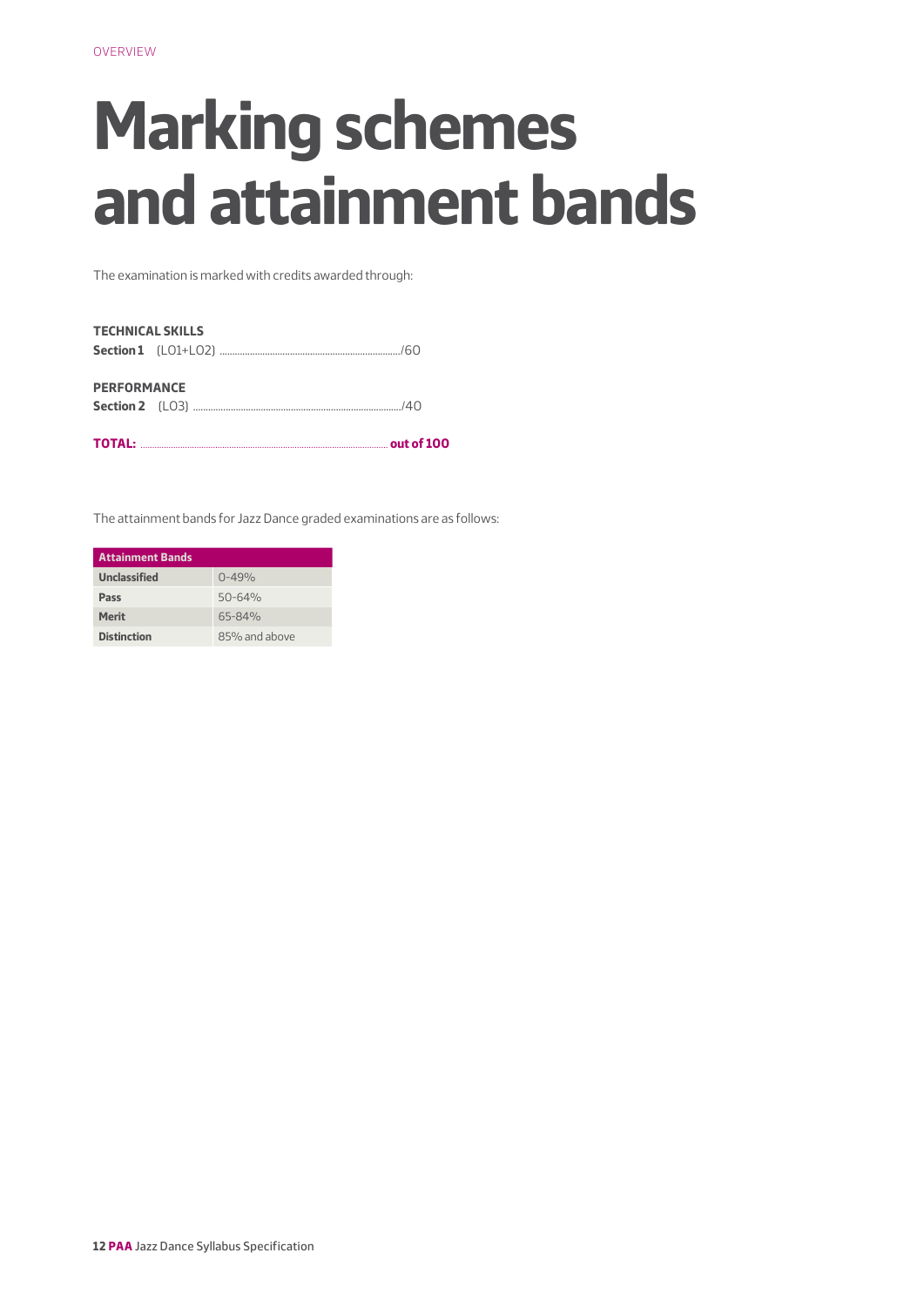# **Unit Specifications**

#### Content:

The skills and understanding required at each grade

- The Jazz Dance content is divided into two examined components;
- Technical Skills
- The Performance

#### Assessment Criteria:

Criteria against which the candidate is assessed

#### Learning Outcome:

A statement of what has been demonstrated as a result of the successful completion of the assessment criteria

#### Grade Descriptor:

An indication of the level of attainment required for each attainment band (Unclassified, Pass, Merit or Distinction) at each grade.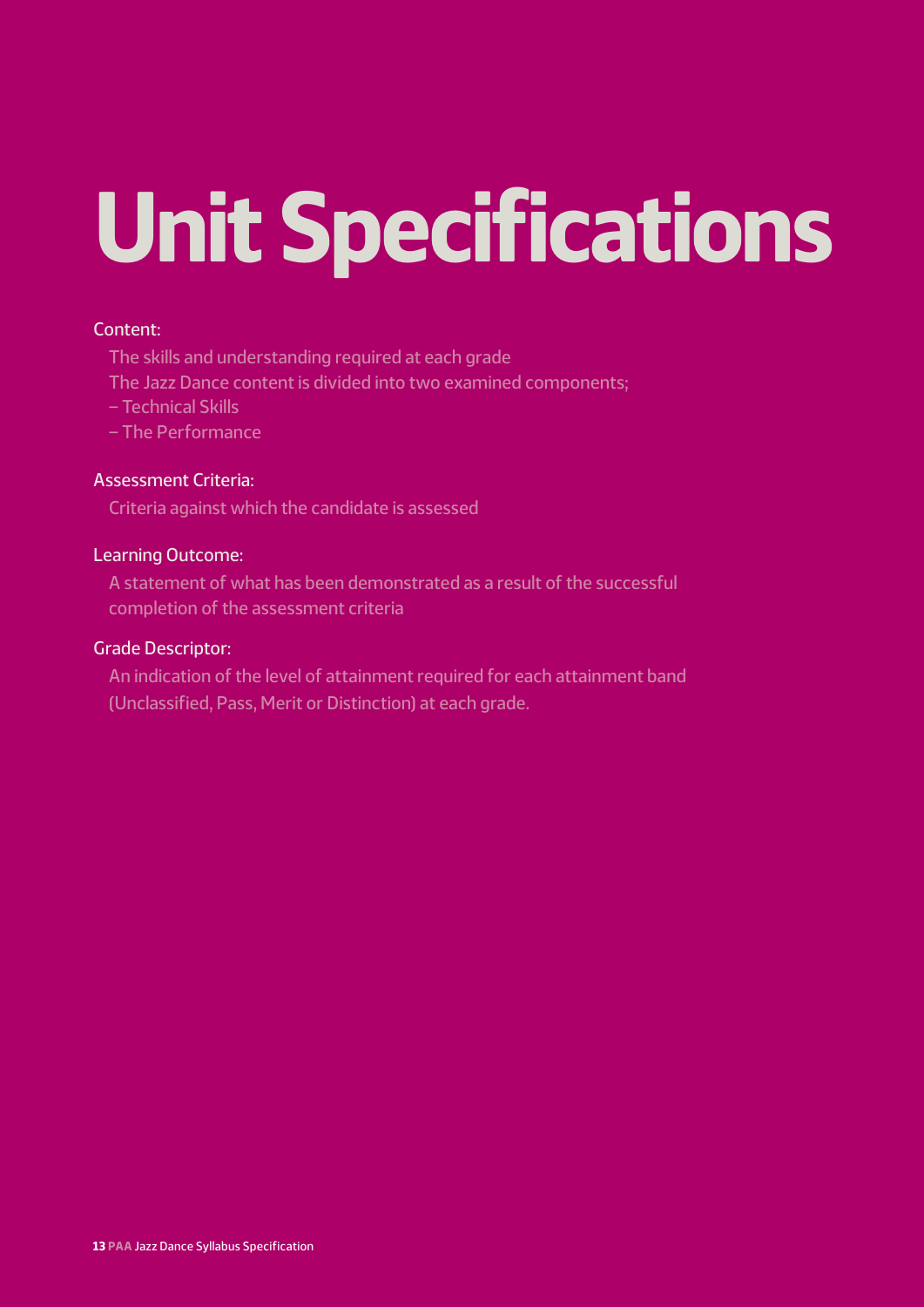#### **1 TECHNICAL SKILLS**

Teacher's may arrange their own Technical Skills Exercises but must ensure that all exercises are at an appropriate level for each grade. The minimum technical requirement for each grade are listed at the relevant grade. This minimum requirement **must** be met.

**The set Jazz Dance music must be used for the Technical Skills Exercises.**

**The technical exercises are demonstrated as a group but each candidate must be visible to the examiner at all times.**

A maximum of **eight** candidates can be assessed at any one time.

Props and costumes are **not** permitted. An audience is **not** permitted.

#### **Suggested Arrangement**

Teachers can use a Suggested Arrangement of Technical Skills Exercises provided by RSL if they wish. This is available, along with a video demonstration, as a separate resource and can be accessed at [www.rslawards.com/paa/syllabus](http://www.rslawards.com/paa/syllabus)

**Please note:** In the interest of health and safety, Technical Skills Exercises **must always** begin with a thorough warm up which sufficiently prepares candidates for all Technical Skills Exercises, Improvisation (Level 2 & 3 only) and the Performance. Warming up of the legs, ankles and feet **must** take place before commencing any impact work.

#### **TECHNICAL SKILLS – IMPROVISATION (LEVEL 2 & 3 ONLY)**

The Improvisation section of the examination gives candidates from Grades 4–8 only the opportunity to demonstrate their technical ability, musicality, creativity and individual style without restrictions.

Candidates will be required to interpret the given music through any Jazz Dance style and moves of the candidate's choice for the duration specified per grade.

Candidates may draw upon the technical moves provided for the Technical Skills Exercises in their improvisation if they wish but this is not a requirement. However, the improvisation must

**not** wholly consist of technical moves that have been provided by RSL.

Candidates will improvise in small groups.

The music will be provided by the examiner and will **not** be heard until the examination.

Props and costumes are **not** permitted.

An audience is **not** permitted.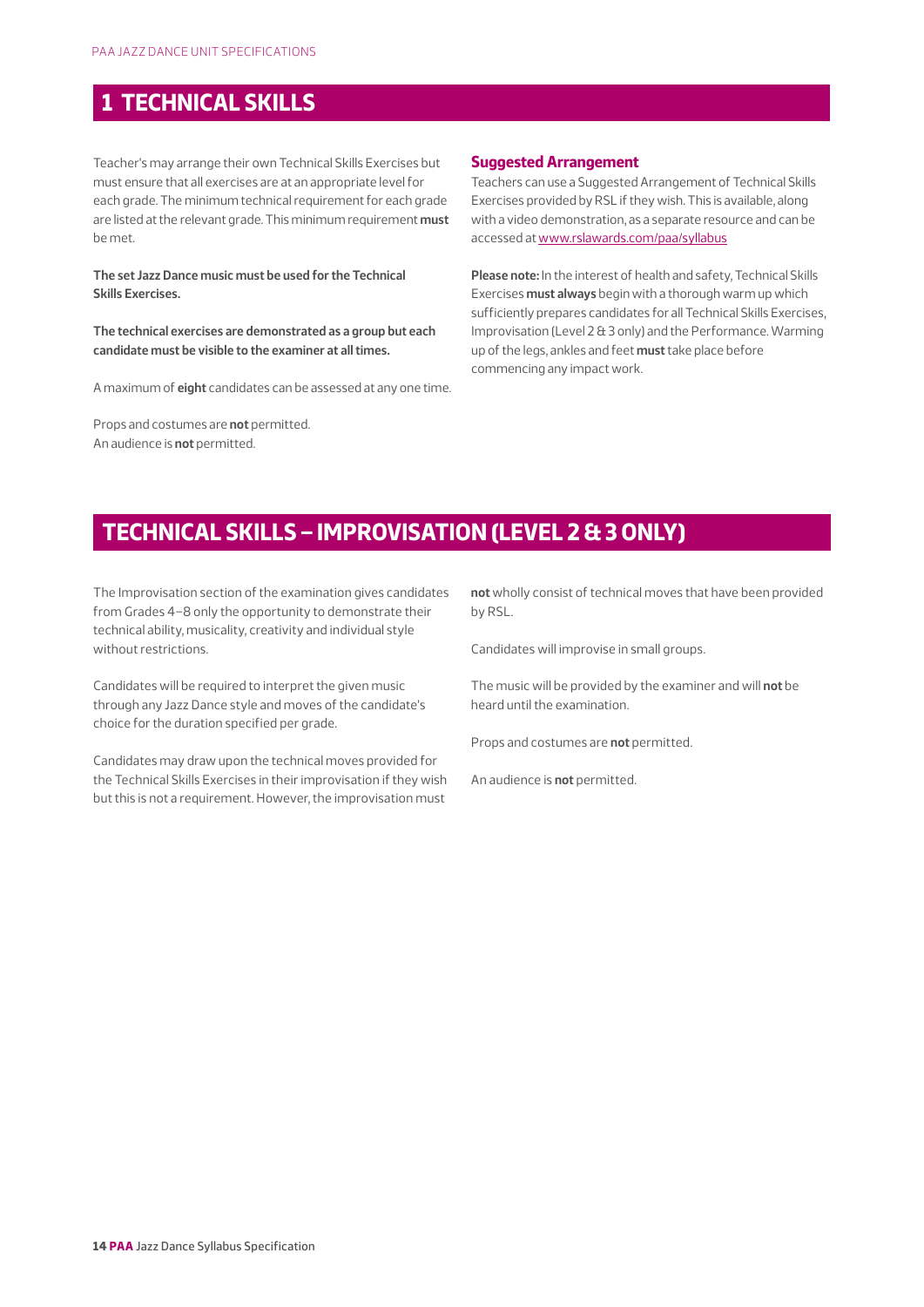#### **2 THE PERFORMANCE**

The Performance consists of a group dance routine which can include any style or variation of Jazz Dance. Teachers have creative control over the concept, content and choreography of the group performance but must adhere to the allocated performance duration boundaries.

Teachers can refer to the minimum requirements for the Technical Skills Exercises per grade as well as the Suggested Technical Skills Exercises resource (available on the RSL website) for guidance regarding the level of difficulty expected for the Performance choreography at each grade.

A maximum of **eight** candidates can be assessed at any one time. If there are more than eight candidates in the group the performance may need to be repeated. **Examiners may ask candidates to repeat sections of the performance if clarification is needed.**

The school's uniform is sufficient, however, costumes and props are permitted.

An audience is permitted.

Teachers and candidates are encouraged to closely consider the Learning Outcomes and Assessment Criteria for the specific qualification level they are entering.

#### **Choosing music for Performance**

The selection of music is the teacher's choice and should allow the candidates the best opportunity to respond to phrasing, dynamics and atmosphere. The style and the mood of the music should allow for as much expression as possible, creating a performance that fulfills requirements for technique, musicality and communication.

#### **Notes for the Examination**

- $\blacksquare$  All candidates must wear their allocated candidate number on the **front and back** of their clothing throughout
- $\blacksquare$  The examination can include students who are not example candidates as long as the minimum number of candidates has been met
- n A member of staff **must** be present for the examination in order to operate music playback equipment
- Staff **must** be on hand to chaperone students from the examination once completed.



#### **General Notes**

On the day of the examination, the Principal is required to meet with the examiner to discuss any absences or changes to the day. The examiner will take a register before every examination.

#### **Centres must provide examiners with an adequate table, chair, lighting and refreshments.**

Examiners must not be in close proximity to the audience at any time.

The nature of each performance will be unique to your particular school, however, certain criteria must be met for candidates to be assessed successfully. It is the teacher's responsibility to read the Learning Outcomes, Assessment Criteria and Grading Descriptors for each grade. Teachers must ensure candidates are actively involved throughout the examination and perform a sufficient amount of material.

**Staff must not lead, direct or influence the candidates during any component of the examination,** and the examiner reserves the right to stop the examination in such instances.

Candidates must be arranged into groups by the **teacher in advance of the examination day**. For advice regarding candidate grouping please contact RSL.

If you wish to adapt any of the Technical Skills Exercises for a candidate who requires a Reasonable Adjustment, you **must** contact RSL Head Office for advice prior to doing so.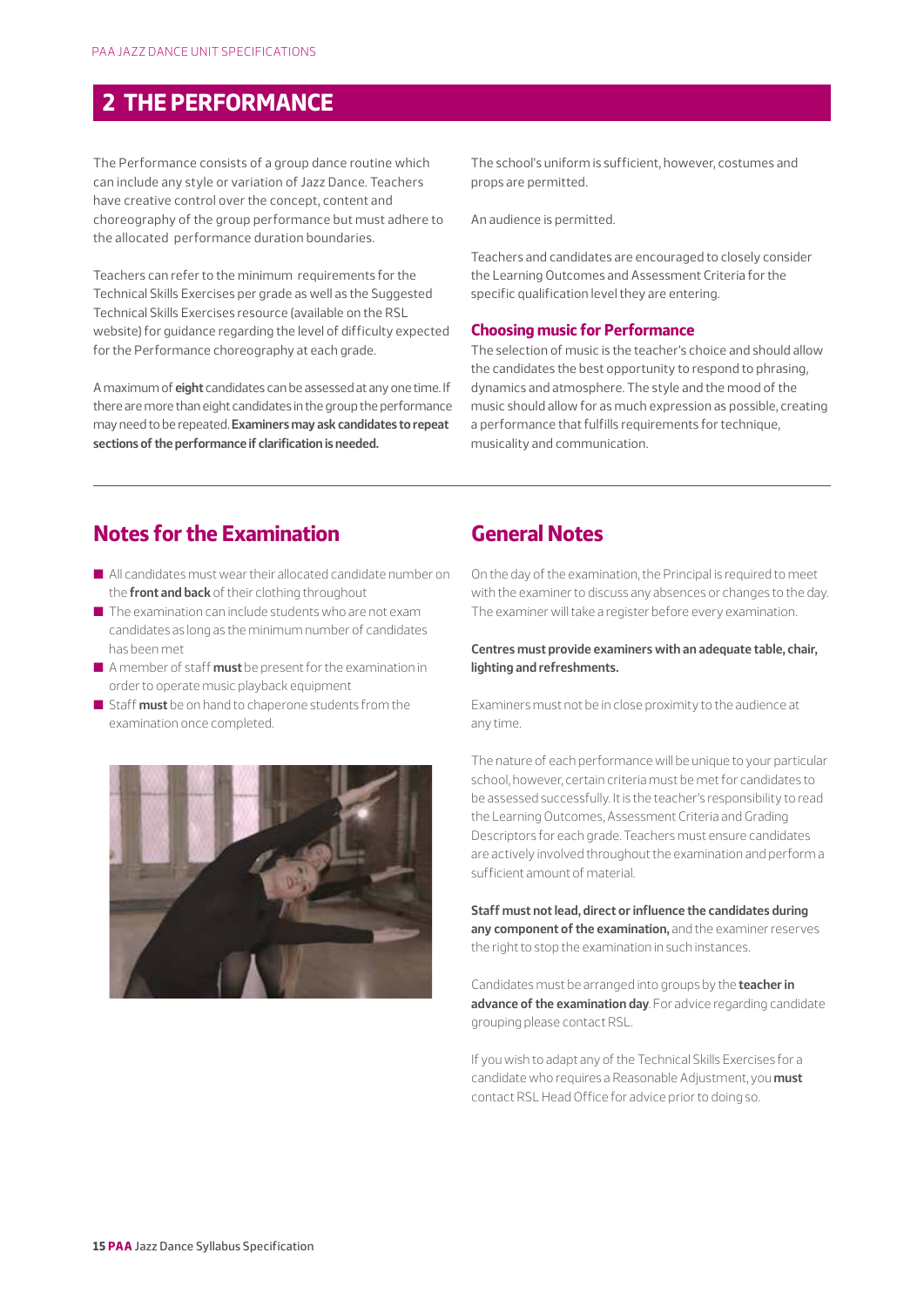## **PREMIERE | CONTENT**

Teachers arranging their own Technical Skills Exercises are free to create their own exercises but must include the following steps as a minimum. For a demonstration of these steps, please see the Jazz Dance Entry Level video at [www.rslawards.com/paa/syllabus](http://www.rslawards.com/paa/syllabus)

**The set Jazz Dance music must be used for the Technical Skills Exercises.**

### **1 TECHNICAL SKILLS**

| Д                                                                                                         | <b>THE WARM UP</b> | В<br><b>LIMBERING AND MOBILISING</b>                                                                                                                                                       |                                                         |                                                                                                                                                                                                                                                                                     | <b>FLOOR STRENGTHENING</b>                                                                                                                                                                                                                                                                          |  |
|-----------------------------------------------------------------------------------------------------------|--------------------|--------------------------------------------------------------------------------------------------------------------------------------------------------------------------------------------|---------------------------------------------------------|-------------------------------------------------------------------------------------------------------------------------------------------------------------------------------------------------------------------------------------------------------------------------------------|-----------------------------------------------------------------------------------------------------------------------------------------------------------------------------------------------------------------------------------------------------------------------------------------------------|--|
| Simple warm up exercise, to include:<br>Runs on the balls of feet<br>Knee bounces in parallel 1st and 2nd |                    | Simple exercise focusing on the flexibility of<br>the hips, hamstring and spine, to include:<br>Shoulder rolls forward and<br>back with knee bends<br>Preliminary stretches<br>of the legs |                                                         | Simple exercise to develop strength and<br>control, to include:<br>Establish turnout position<br>$\blacksquare$ Leg raises forwards and<br>side aiming for 45 degrees (these may be<br>done lying on the floor if younger candidates do<br>not yet have the core strength required) |                                                                                                                                                                                                                                                                                                     |  |
|                                                                                                           | <b>ISOLATIONS</b>  | Ē                                                                                                                                                                                          | <b>PREPARATION FOR</b><br><b>PIROUÉTTE AT THE BARRE</b> | E                                                                                                                                                                                                                                                                                   | <b>ELEVATION AND TRAVEL:</b><br><b>DANCE COMBINATION</b>                                                                                                                                                                                                                                            |  |
| Simple isolations exercise, to include:<br>Shoulder isolations<br>Knee isolations                         |                    | Simple preparation exercise to build strength<br>and accuracy, to include:<br>Establishment of a basic preparation of jazz<br>4th into retiré<br>Demonstrate on both sides                 |                                                         |                                                                                                                                                                                                                                                                                     | Penultimate dance combination; an<br>opportunity to bring greater creativity and<br>sense of showmanship in preparation for the<br>final dance performance, to include:<br>Skips and gallops on a range of pathways<br>I Jumps and bounces with change of<br>direction<br>Demonstrate on both sides |  |

## **2 THE PERFORMANCE**

The group performance must be a minimum duration of **one minute** and a maximum duration of **two minutes**.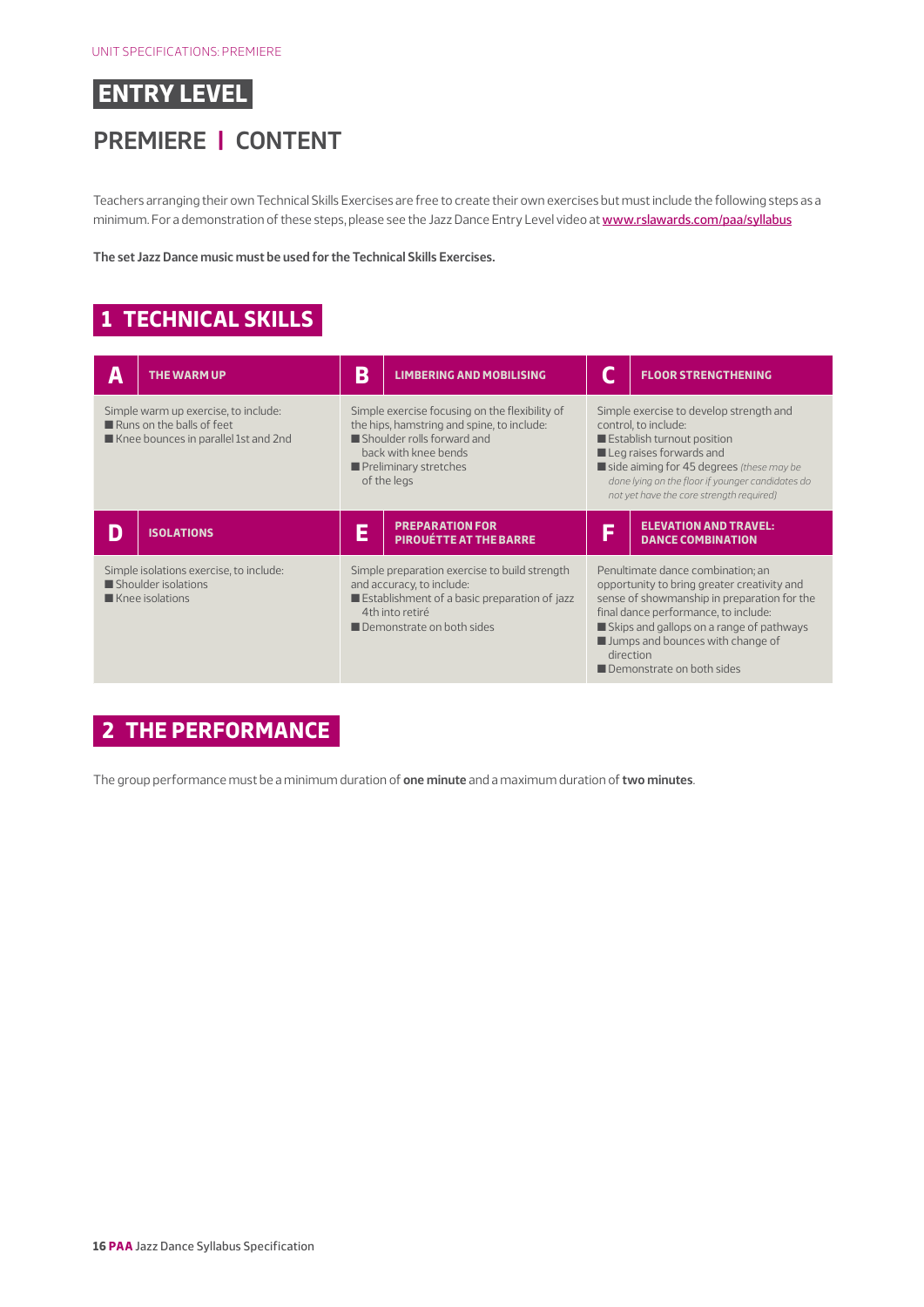## **PREMIERE | LEARNING OUTCOMES AND ASSESSMENT CRITERIA**

| <b>Title</b>                    | RSL Entry Level Graded Examination in Dance - Entry 2 |
|---------------------------------|-------------------------------------------------------|
| <b>Level</b>                    | Entry                                                 |
| <b>Credit Value</b>             | 5                                                     |
| <b>Guided Learning Hours</b>    | 40                                                    |
| <b>Total Qualification Time</b> | 45                                                    |

| <b>Learning Outcome - The learner will:</b> |                                                                                                  |     | <b>Assessment Criteria - The learner can:</b>        |  |  |  |
|---------------------------------------------|--------------------------------------------------------------------------------------------------|-----|------------------------------------------------------|--|--|--|
|                                             | Be able to perform simple movement sequences showing an<br>awareness of technique in Jazz Dance  |     | Demonstrate basic knowledge of Jazz Dance vocabulary |  |  |  |
|                                             |                                                                                                  | 1.2 | Demonstrate basic technical skills                   |  |  |  |
|                                             | Be able to perform simple movement sequences showing an<br>awareness of musicality in Jazz Dance |     | Demonstrate basic timing and rhythm                  |  |  |  |
|                                             |                                                                                                  | 2.2 | Demonstrate basic responsiveness to music            |  |  |  |
|                                             | Be able to show a basic awareness of performance in<br>Jazz Dance                                | 3.1 | Demonstrate simple use of expression                 |  |  |  |
|                                             |                                                                                                  | 3.2 | Demonstrate an awareness of an audience              |  |  |  |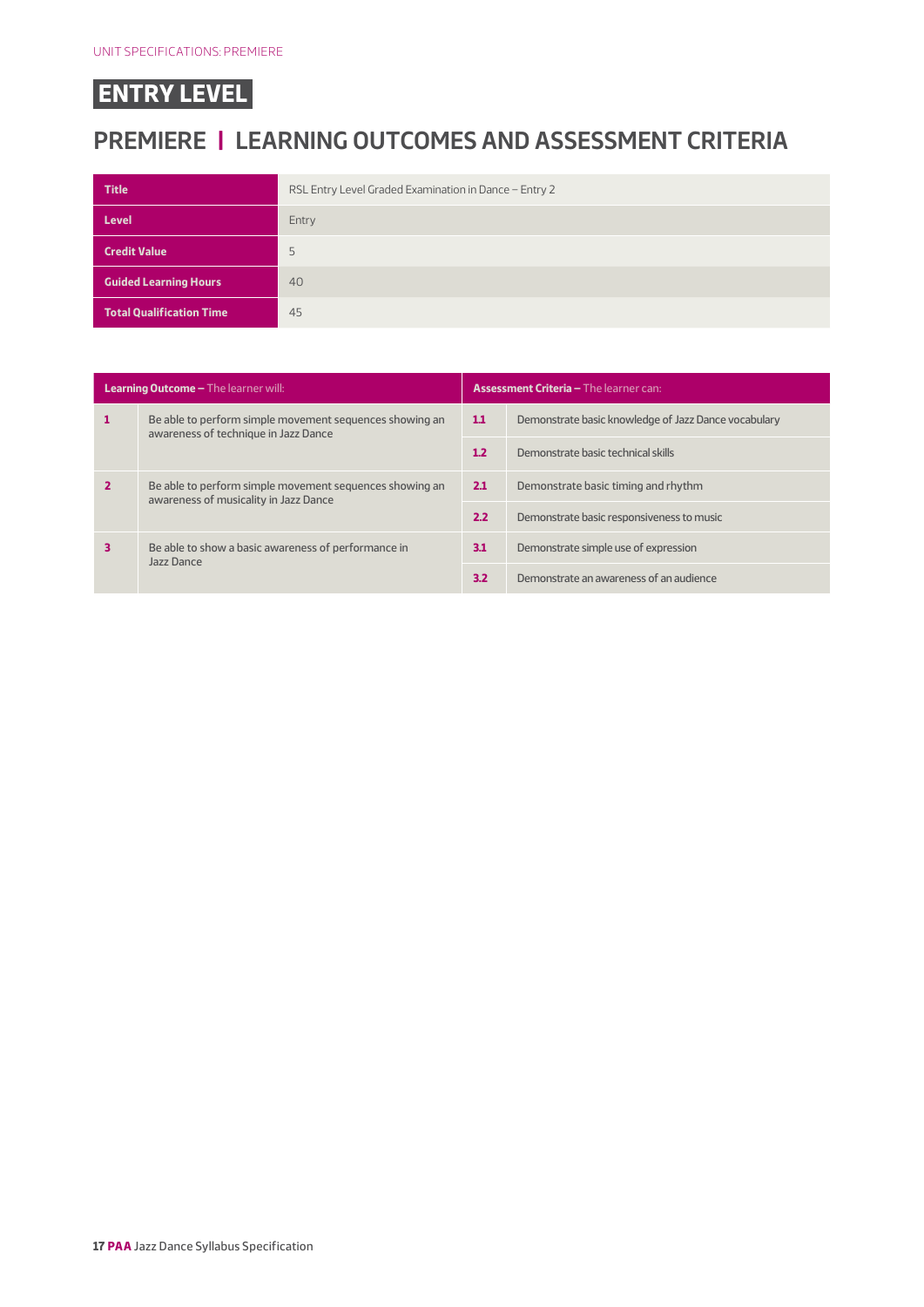## **PREMIERE | GRADE DESCRIPTORS**

| <b>LEARNING OUTCOME 1 (Technical Skills)</b><br>The learner will be able to perform simple movement sequences showing an awareness of technique in Jazz Dance                                      |                                                                                                                                                             |                                                                                                                                                                                           |                                                                                                                                                       |  |  |  |
|----------------------------------------------------------------------------------------------------------------------------------------------------------------------------------------------------|-------------------------------------------------------------------------------------------------------------------------------------------------------------|-------------------------------------------------------------------------------------------------------------------------------------------------------------------------------------------|-------------------------------------------------------------------------------------------------------------------------------------------------------|--|--|--|
| <b>Unclassified</b>                                                                                                                                                                                | Pass                                                                                                                                                        |                                                                                                                                                                                           | <b>Distinction</b>                                                                                                                                    |  |  |  |
| Inability to demonstrate<br>technique. An insecure ability to<br>demonstrate awareness of the<br>following:<br>Coordination<br>$\blacksquare$ Control<br>Dynamic values<br>Knowledge of vocabulary | Evidence of technique. To include<br>the following some of the time:<br>Coordination<br>$\blacksquare$ Control<br>Dynamic values<br>Knowledge of vocabulary | Evidence of technique. To include<br>the following for the majority of<br>the time:<br>$\blacksquare$ Coordination<br>$\blacksquare$ Control<br>Dynamic values<br>Knowledge of vocabulary | Evidence of technique. To include<br>the following throughout:<br>Coordination<br>$\blacksquare$ Control<br>Dynamic values<br>Knowledge of vocabulary |  |  |  |
| LEARNING OUTCOME 2 (Technical Skills)                                                                                                                                                              | The learner will able to perform simple movement sequences showing an awareness of musicality in Jazz Dance                                                 |                                                                                                                                                                                           |                                                                                                                                                       |  |  |  |
| <b>Unclassified</b>                                                                                                                                                                                | Pass                                                                                                                                                        | Merit                                                                                                                                                                                     | <b>Distinction</b>                                                                                                                                    |  |  |  |
| Insecure evidence of musicality.<br>An inability to demonstrate<br>awareness of the following:<br>$\blacksquare$ Timing & rhythm<br>Musical response                                               | Evidence of musicality. To include<br>the following some of the time:<br>$\blacksquare$ Timing & rhythm<br>Musical response                                 | Evidence of musicality. To include<br>the following for the majority of<br>the time:<br>$\blacksquare$ Timing & rhythm<br>Musical response                                                | Evidence of musicality. To include<br>the following throughout:<br>$\blacksquare$ Timing & rhythm<br>Musical response                                 |  |  |  |
| LEARNING OUTCOME 3 (The Performance)                                                                                                                                                               | The learner will be able to show a basic awareness of performance in Jazz Dance                                                                             |                                                                                                                                                                                           |                                                                                                                                                       |  |  |  |
| <b>Unclassified</b>                                                                                                                                                                                | Pass                                                                                                                                                        | Merit                                                                                                                                                                                     | <b>Distinction</b>                                                                                                                                    |  |  |  |
| An inability to demonstrate<br>awareness of the following:<br>Expression<br>Communication to audience<br>$\blacksquare$ Technique                                                                  | Demonstrate awareness of<br>the following some of the time:<br>Expression<br>Communication to audience<br>$\blacksquare$ Technique                          | Demonstrate awareness of<br>the following for the majority<br>of the time:<br>Expression<br>Communication to audience<br>$\blacksquare$ Technique                                         | Demonstrate awareness of the<br>following throughout:<br>Expression<br>Communication to audience<br>$\blacksquare$ Technique                          |  |  |  |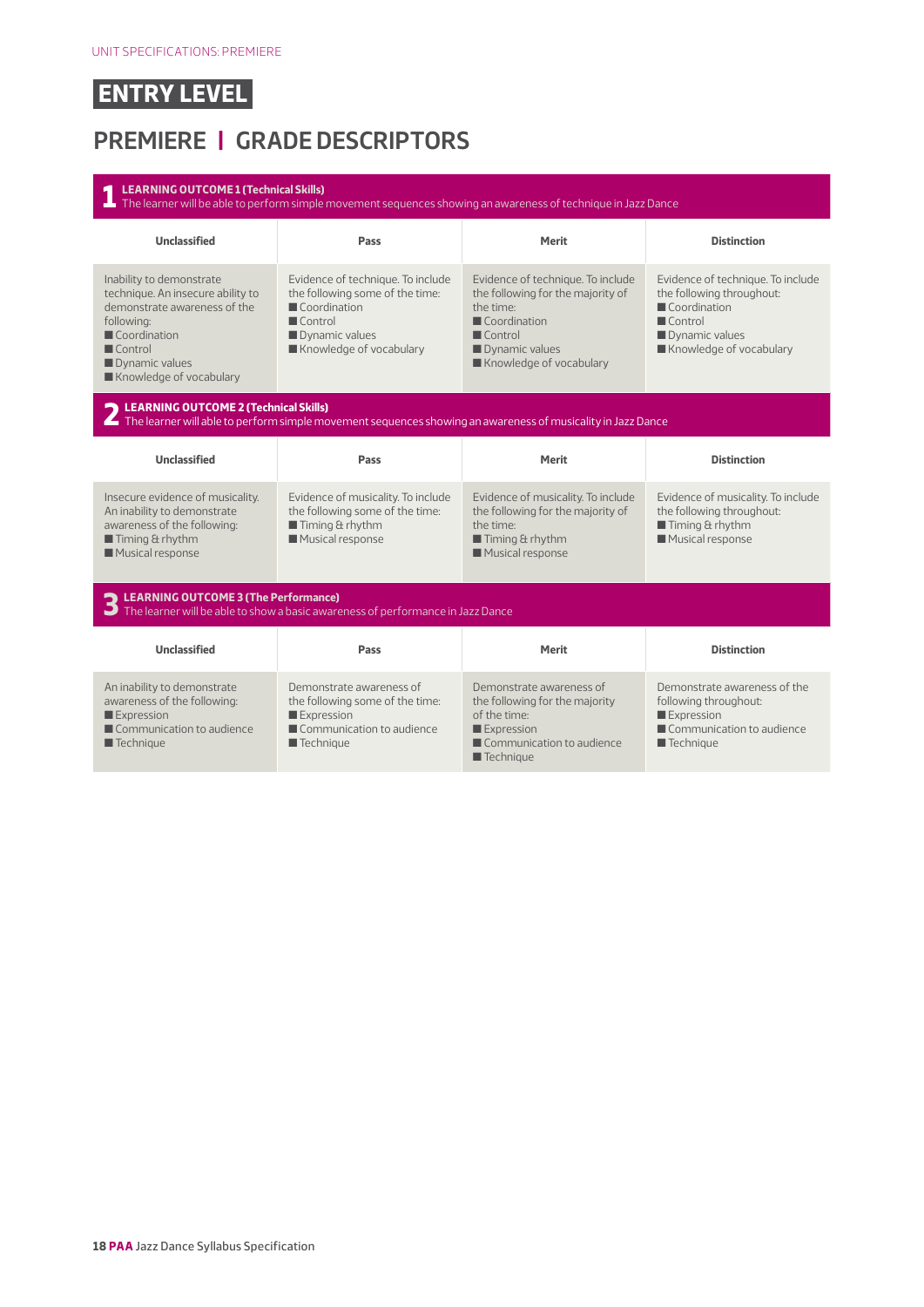#### **DEBUT | CONTENT**

Teachers arranging their own Technical Skills Exercises are free to create their own exercises but must include the following steps as a minimum. For a demonstration of these steps, please see the Jazz Dance Entry Level video at [www.rslawards.com/paa/syllabus](http://www.rslawards.com/paa/syllabus)

**The set Jazz Dance music must be used for the Technical Skills Exercises.**

#### **1 TECHNICAL SKILLS**

| A                                                                                                                                   | THE WARM UP       | В                                                                                                                                                                                                                             | <b>LIMBERING AND MOBILISING</b>                         |                                                                                                                                                                                                                                                  | <b>FLOOR STRENGTHENING</b>                               |
|-------------------------------------------------------------------------------------------------------------------------------------|-------------------|-------------------------------------------------------------------------------------------------------------------------------------------------------------------------------------------------------------------------------|---------------------------------------------------------|--------------------------------------------------------------------------------------------------------------------------------------------------------------------------------------------------------------------------------------------------|----------------------------------------------------------|
| Basic warm up exercise, to include:<br>Jumps in parallel 1st and 2nd<br>Step turn step ending on a jump or dig with<br>arm sequence |                   | Simple exercise focusing on the flexibility of<br>the hips, hamstring and spine, to include:<br>$\blacksquare$ Flexion and extension of the ankle, rippling<br>through the foot to point<br>Stretches sitting in 2nd position |                                                         | Basic exercise to develop strength and<br>control, to include:<br>Establish turnout position<br>Leg kicks forward and side aiming for 45<br>degrees with full extension of the leg                                                               |                                                          |
|                                                                                                                                     | <b>ISOLATIONS</b> | Е                                                                                                                                                                                                                             | <b>PREPARATION FOR</b><br><b>PIROUÉTTE AT THE BARRE</b> | F                                                                                                                                                                                                                                                | <b>ELEVATION AND TRAVEL:</b><br><b>DANCE COMBINATION</b> |
| Basic isolations exercise, to include:<br>$\blacksquare$ Head isolations<br>I Inverted knee isolations                              |                   | Basic preparation exercise to build strength<br>and accuracy, to include:<br>Establishment of a basic preparation of jazz<br>4th into retiré<br>$\blacksquare$ Use of relevé<br>Demonstrate on both sides                     |                                                         | Penultimate dance combination; an<br>opportunity to bring greater creativity and<br>sense of showmanship in preparation for the<br>final dance performance, to include:<br>Skips and gallops on a range of pathways<br>Demonstrate on both sides |                                                          |

#### **2 THE PERFORMANCE**

The group performance must be a minimum duration of **one minute** and a maximum duration of **two minutes**.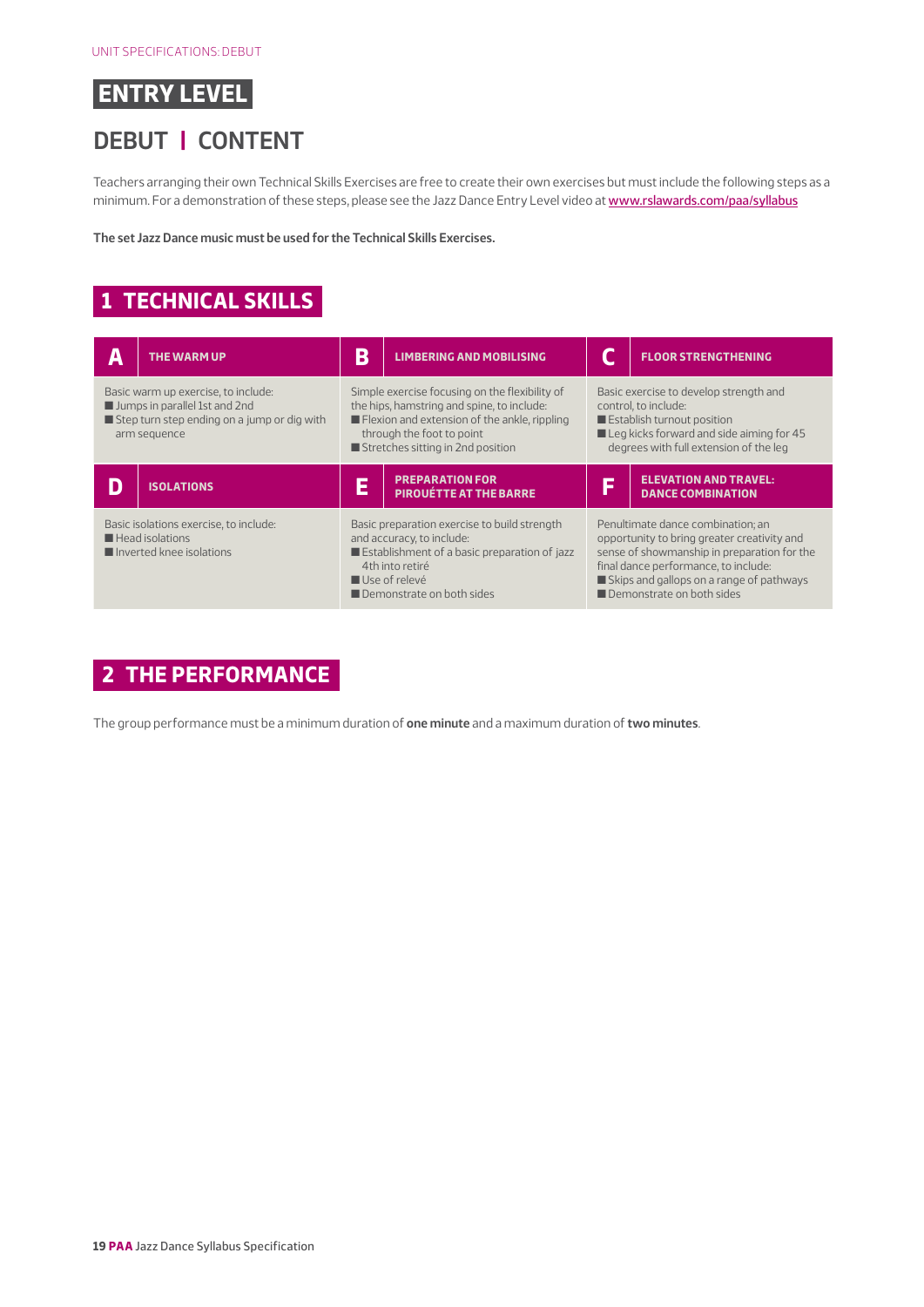## **DEBUT | LEARNING OUTCOMES AND ASSESSMENT CRITERIA**

| <b>Title</b>                    | RSL Entry Level Graded Examination in Dance - Entry 3 |
|---------------------------------|-------------------------------------------------------|
| <b>Level</b>                    | Entry                                                 |
| <b>Credit Value</b>             | 5                                                     |
| <b>Guided Learning Hours</b>    | 40                                                    |
| <b>Total Qualification Time</b> | 45                                                    |

| <b>Learning Outcome - The learner will:</b> |                                                                                                 |  | <b>Assessment Criteria - The learner can:</b>        |  |  |
|---------------------------------------------|-------------------------------------------------------------------------------------------------|--|------------------------------------------------------|--|--|
|                                             | Be able to perform basic movement sequences showing an<br>awareness of technique in Jazz Dance  |  | Demonstrate basic knowledge of Jazz Dance vocabulary |  |  |
|                                             |                                                                                                 |  | Demonstrate basic technical skills                   |  |  |
|                                             | Be able to perform basic movement sequences showing an<br>awareness of musicality in Jazz Dance |  | Demonstrate basic timing and rhythm                  |  |  |
|                                             |                                                                                                 |  | Demonstrate basic responsiveness to music            |  |  |
|                                             | Be able to show a basic awareness of performance in<br>Jazz Dance                               |  | Demonstrate basic use of expression                  |  |  |
|                                             |                                                                                                 |  | Demonstrate an awareness of an audience              |  |  |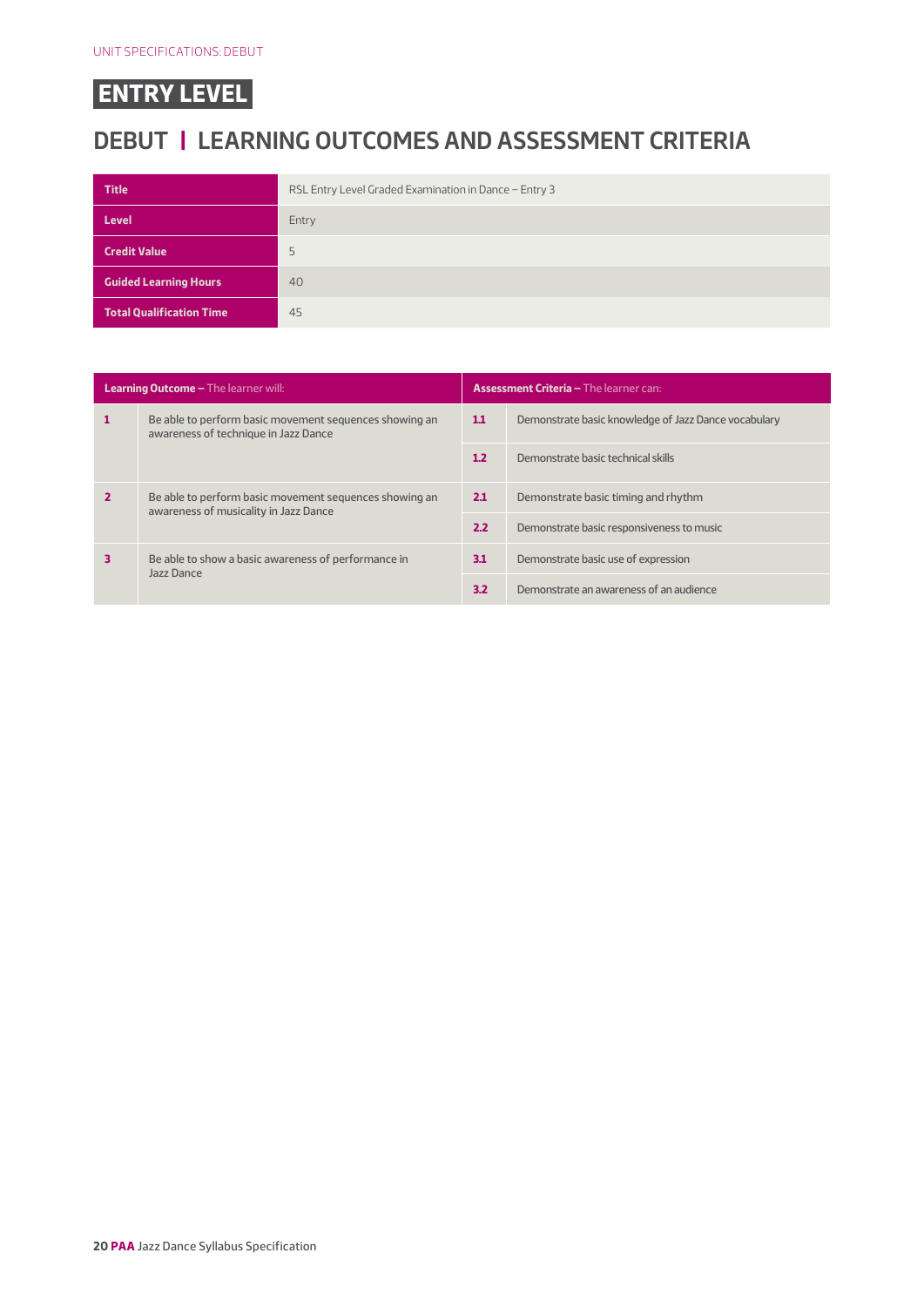## **DEBUT | GRADE DESCRIPTORS**

| <b>LEARNING OUTCOME 1 (Technical Skills)</b><br>The learner will be able to perform basic movement sequences showing an awareness of technique in Jazz Dance                                       |                                                                                                                                                             |                                                                                                                                                                            |                                                                                                                                                       |  |  |  |
|----------------------------------------------------------------------------------------------------------------------------------------------------------------------------------------------------|-------------------------------------------------------------------------------------------------------------------------------------------------------------|----------------------------------------------------------------------------------------------------------------------------------------------------------------------------|-------------------------------------------------------------------------------------------------------------------------------------------------------|--|--|--|
| <b>Unclassified</b>                                                                                                                                                                                | Pass                                                                                                                                                        | <b>Merit</b>                                                                                                                                                               | <b>Distinction</b>                                                                                                                                    |  |  |  |
| Inability to demonstrate<br>technique. An insecure ability to<br>demonstrate awareness of the<br>following:<br>Coordination<br>$\blacksquare$ Control<br>Dynamic values<br>Knowledge of vocabulary | Evidence of technique. To include<br>the following some of the time:<br>Coordination<br>$\blacksquare$ Control<br>Dynamic values<br>Knowledge of vocabulary | Evidence of technique. To include<br>the following for the majority of<br>the time:<br>Coordination<br>$\blacksquare$ Control<br>Dynamic values<br>Knowledge of vocabulary | Evidence of technique. To include<br>the following throughout:<br>Coordination<br>$\blacksquare$ Control<br>Dynamic values<br>Knowledge of vocabulary |  |  |  |
| LEARNING OUTCOME 2 (Technical Skills)<br>The learner will able to perform basic movement sequences showing an awareness of musicality in Jazz Dance                                                |                                                                                                                                                             |                                                                                                                                                                            |                                                                                                                                                       |  |  |  |
| <b>Unclassified</b>                                                                                                                                                                                | Pass                                                                                                                                                        | <b>Merit</b>                                                                                                                                                               | <b>Distinction</b>                                                                                                                                    |  |  |  |
| Insecure evidence of musicality.<br>An inability to demonstrate<br>awareness of the following:<br>$\blacksquare$ Timing & rhythm<br>Musical response                                               | Evidence of musicality. To include<br>the following some of the time:<br>$\blacksquare$ Timing & rhythm<br>Musical response                                 | Evidence of musicality. To include<br>the following for the majority of<br>the time:<br>$\blacksquare$ Timing & rhythm<br>Musical response                                 | Evidence of musicality. To include<br>the following throughout:<br>$\blacksquare$ Timing & rhythm<br>Musical response                                 |  |  |  |
| LEARNING OUTCOME 3 (The Performance)                                                                                                                                                               | The learner will be able to show a basic awareness of performance in Jazz Dance                                                                             |                                                                                                                                                                            |                                                                                                                                                       |  |  |  |
| <b>Unclassified</b>                                                                                                                                                                                | Pass                                                                                                                                                        | Merit                                                                                                                                                                      | <b>Distinction</b>                                                                                                                                    |  |  |  |
| An inability to demonstrate<br>awareness of the following:<br>$\blacksquare$ Expression<br>Communication to audience<br>$\blacksquare$ Technique                                                   | Demonstrate awareness of the<br>following some of the time:<br>Expression<br>Communication to audience<br>$\blacksquare$ Technique                          | Demonstrate awareness of<br>the following for the majority<br>of the time:<br>Expression<br>Communication to audience<br>$\blacksquare$ Technique                          | Demonstrate awareness of the<br>following throughout:<br>Expression<br>Communication to audience<br>$\blacksquare$ Technique                          |  |  |  |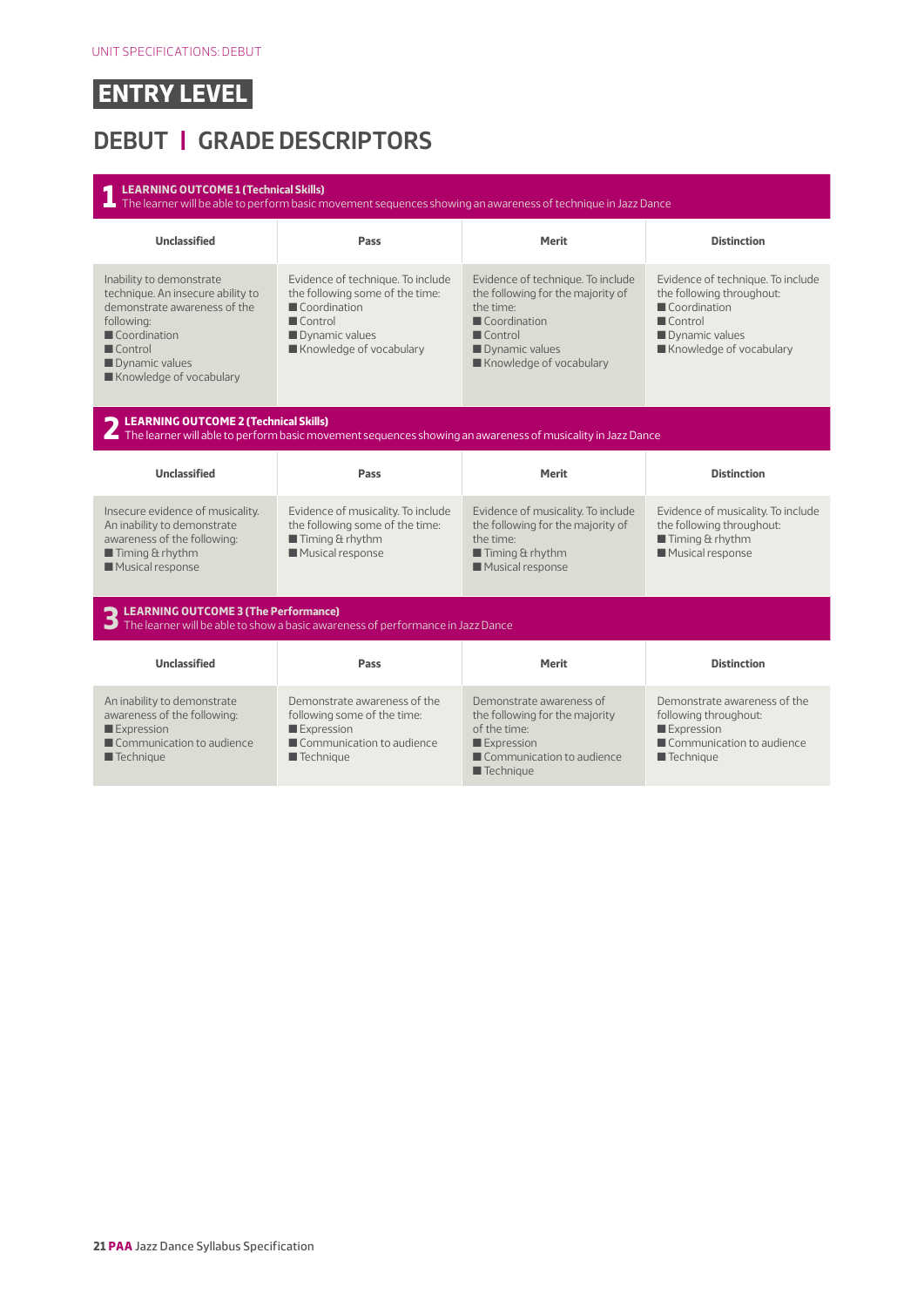

#### **GRADE 1 | CONTENT**

Teachers arranging their own Technical Skills Exercises are free to create their own exercises but must include the following steps as a minimum. For a demonstration of these steps, please see the Jazz Dance Level 1 video at [www.rslawards.com/paa/syllabus](http://www.rslawards.com/paa/syllabus)

**The set Jazz Dance music must be used for the Technical Skills Exercises.**

#### **1 TECHNICAL SKILLS**

| А                                                                                                                                                                                                                                                                                                         | <b>THE WARM UP</b>                                                | B                                               | <b>LIMBERING</b><br><b>AND MOBILISING</b>                                                                                                                                                                                                                         |                                                                                                                                                   |                                                                                                                                                                                              | <b>FLOOR</b><br><b>STRENGTHENING</b> |                           | D                                      | <b>ISOLATIONS</b>                                                                                                                                                                                                                                                                                         |
|-----------------------------------------------------------------------------------------------------------------------------------------------------------------------------------------------------------------------------------------------------------------------------------------------------------|-------------------------------------------------------------------|-------------------------------------------------|-------------------------------------------------------------------------------------------------------------------------------------------------------------------------------------------------------------------------------------------------------------------|---------------------------------------------------------------------------------------------------------------------------------------------------|----------------------------------------------------------------------------------------------------------------------------------------------------------------------------------------------|--------------------------------------|---------------------------|----------------------------------------|-----------------------------------------------------------------------------------------------------------------------------------------------------------------------------------------------------------------------------------------------------------------------------------------------------------|
| Warm up exercise, to include:<br>Knee bounces in parallel 1st<br>and 2 building into jumps in<br>parallel 1st and 2nd with arm<br>and ballistic<br>sequence<br>Step turn step ending on a<br>jump or dig with arm sequence<br>(open 2nd, close 1st, open 2nd,<br>place side)                              |                                                                   | and spine, to include:<br>Pliés in parallel 2nd | Exercise focusing on the<br>Exercise to develop strength and<br>flexibility of the hips, hamstring<br>control, to include:<br>Lay on back, knee into chest<br>Standing stretches, passive<br>and extend leg into full stretch<br>Upper body lifts, lying on front |                                                                                                                                                   | Exercise to develop isolations,<br>to include.<br>Knee isolation layered with<br>head isolation<br>Rib isolations, side to side<br>Be prepared to demonstrate the<br>exercise on both sides. |                                      |                           |                                        |                                                                                                                                                                                                                                                                                                           |
| E                                                                                                                                                                                                                                                                                                         | <b>PREPARATION</b><br><b>FOR PIROUÉTTE</b><br><b>AT THE BARRE</b> |                                                 | E                                                                                                                                                                                                                                                                 | <b>ARM SEQUENCE</b>                                                                                                                               |                                                                                                                                                                                              |                                      | G                         | <b>ELEVATION</b><br><b>AND TRAVEL:</b> | <b>DANCE COMBINATION</b>                                                                                                                                                                                                                                                                                  |
| Preparation exercise to build strength and<br>accuracy sideways to the barre, to include:<br>Secure placement of jazz 4th position into<br>retiré<br>Use of relevé<br>Half turn to other side, uses of spotting<br>Demonstrate on both sides<br>Be prepared to demonstrate the exercise on<br>both sides. |                                                                   |                                                 | both sides.                                                                                                                                                                                                                                                       | Arm exercise, lyrical in style, to include:<br>Use of travelling steps<br>layered with arm sequence<br>Be prepared to demonstrate the exercise on |                                                                                                                                                                                              |                                      | opposition<br>both sides. | Demonstrate on both sides              | Penultimate dance combination, an<br>opportunity to bring greater creativity and<br>sense of showmanship, in preparation for the<br>final dance performance, to include:<br>Step ball change step with arms in<br>I Jumps or leaps aiming for extended legs<br>Be prepared to demonstrate the exercise on |

#### **2 THE PERFORMANCE**

The group performance must be a minimum of **one minute 30 seconds** and a maximum duration of **two minutes 30 seconds**.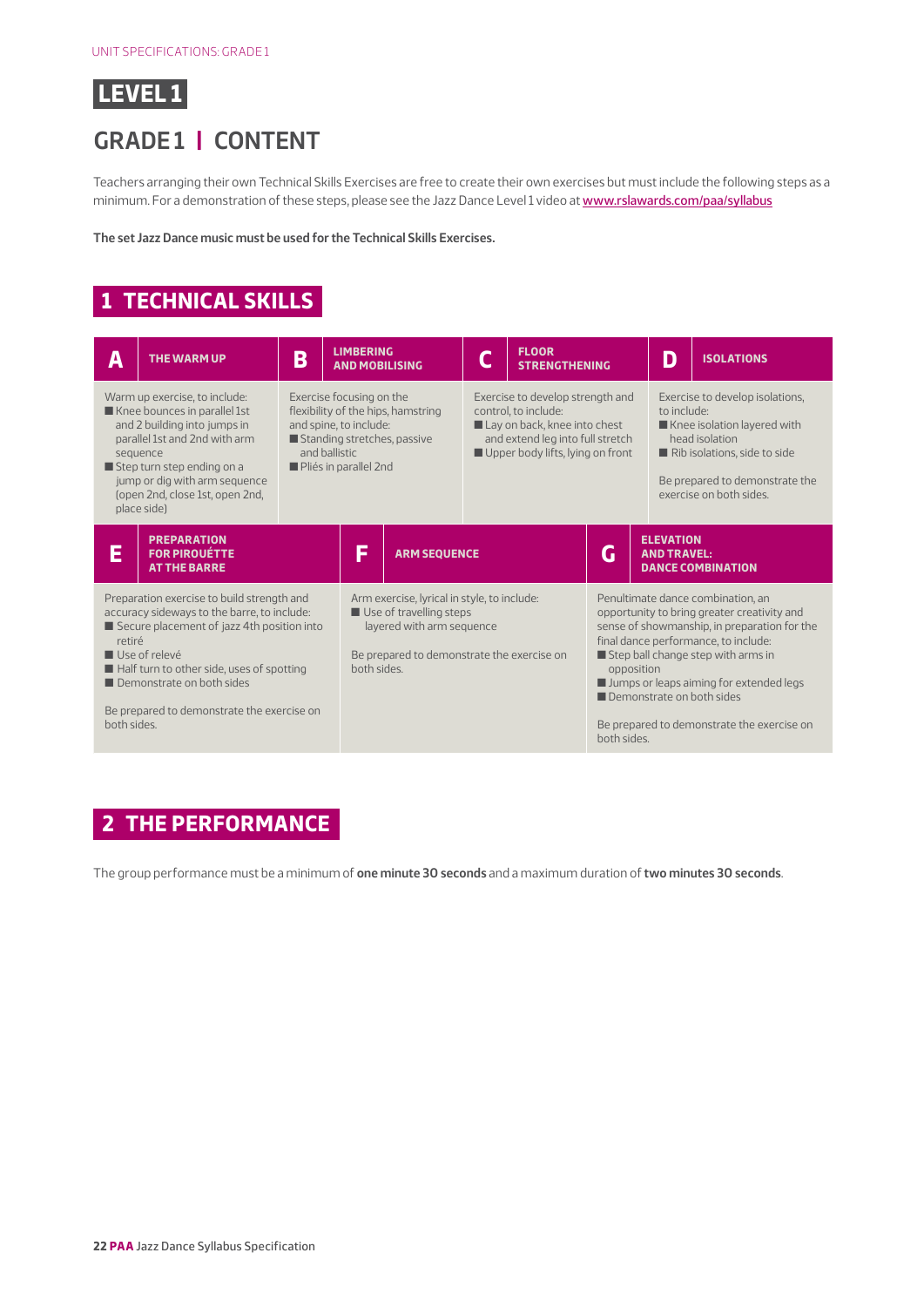## **GRADE 1 | LEARNING OUTCOMES AND ASSESSMENT CRITERIA**

| <b>Title</b>                    | RSL Level 1 Award in Graded Examination in Dance - Grade 1 |
|---------------------------------|------------------------------------------------------------|
| <b>Level</b>                    | Level 1                                                    |
| <b>Credit Value</b>             |                                                            |
| <b>Guided Learning Hours</b>    | 60                                                         |
| <b>Total Qualification Time</b> | 70                                                         |

| <b>Learning Outcome - The learner will:</b> |                                                                                           | <b>Assessment Criteria - The learner can:</b> |                                                                     |  |  |
|---------------------------------------------|-------------------------------------------------------------------------------------------|-----------------------------------------------|---------------------------------------------------------------------|--|--|
|                                             | Be able to perform movement sequences showing an<br>awareness of technique in Jazz Dance  |                                               | Demonstrate knowledge and understanding of Jazz Dance<br>vocabulary |  |  |
|                                             |                                                                                           |                                               | Demonstrate technical skills                                        |  |  |
|                                             | Be able to perform movement sequences showing an<br>awareness of musicality in Jazz Dance |                                               | Demonstrate appropriate timing and rhythm                           |  |  |
|                                             |                                                                                           |                                               | Demonstrate responsiveness to music                                 |  |  |
|                                             | Be able to show an awareness of performance in Jazz Dance                                 |                                               | Demonstrate use of expression as appropriate                        |  |  |
|                                             |                                                                                           |                                               | Demonstrate an awareness of an audience                             |  |  |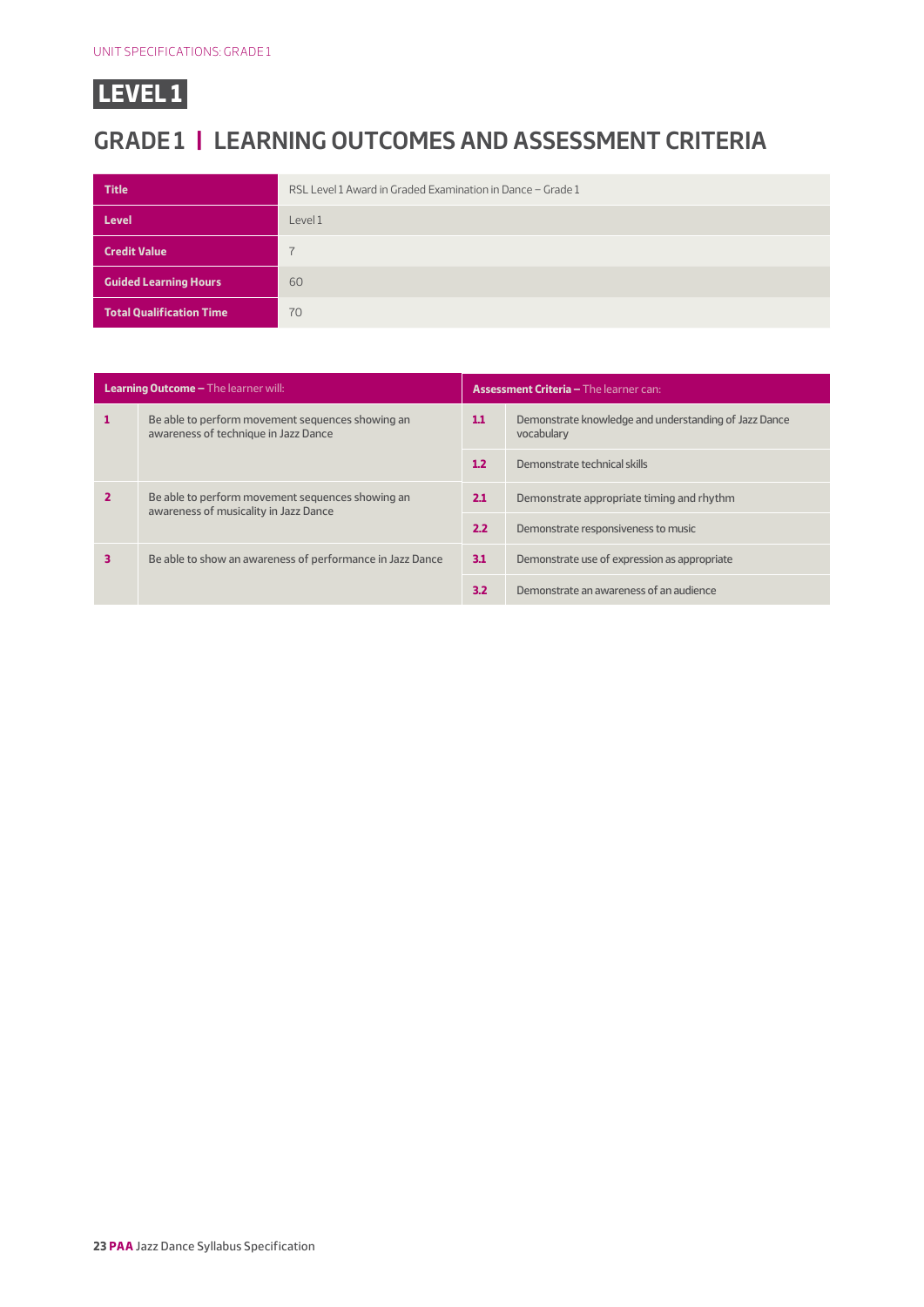## **GRADE 1 | GRADE DESCRIPTORS**

| <b>LEARNING OUTCOME 1 (Technical Skills)</b><br>The learner will be able to perform movement sequences showing an awareness of technique in Jazz Dance                                                                    |                                                                                                                                                                                                   |                                                                                                                                                                                                   |                                                                                                                                                                              |  |  |
|---------------------------------------------------------------------------------------------------------------------------------------------------------------------------------------------------------------------------|---------------------------------------------------------------------------------------------------------------------------------------------------------------------------------------------------|---------------------------------------------------------------------------------------------------------------------------------------------------------------------------------------------------|------------------------------------------------------------------------------------------------------------------------------------------------------------------------------|--|--|
| <b>Unclassified</b>                                                                                                                                                                                                       | Pass                                                                                                                                                                                              | Merit                                                                                                                                                                                             | <b>Distinction</b>                                                                                                                                                           |  |  |
| Inability to demonstrate<br>technique. An insecure ability to<br>demonstrate awareness of the<br>following:<br>Coordination<br>$\blacksquare$ Control<br>Dynamic values<br>$\blacksquare$ Line<br>Knowledge of vocabulary | Evidence of technique. To include<br>the following some of the time:<br>$\blacksquare$ Coordination<br>$\blacksquare$ Control<br>Dynamic values<br>$\blacksquare$ Line<br>Knowledge of vocabulary | Evidence of technique. To include<br>the following for the majority of<br>the time:<br>Coordination<br>$\blacksquare$ Control<br>Dynamic values<br>$\blacksquare$ Line<br>Knowledge of vocabulary | Evidence of technique. To include<br>the following throughout:<br>Coordination<br>$\blacksquare$ Control<br>Dynamic values<br>$\blacksquare$ Line<br>Knowledge of vocabulary |  |  |
| LEARNING OUTCOME 2 (Technical Skills)<br>The learner will able to perform movement sequences showing an awareness of musicality in Jazz Dance                                                                             |                                                                                                                                                                                                   |                                                                                                                                                                                                   |                                                                                                                                                                              |  |  |
| <b>Unclassified</b>                                                                                                                                                                                                       | Pass                                                                                                                                                                                              | Merit                                                                                                                                                                                             | <b>Distinction</b>                                                                                                                                                           |  |  |
| Insecure evidence of musicality.<br>An inability to demonstrate<br>awareness of the following:<br>$\blacksquare$ Timing & rhythm<br>Musical response                                                                      | Evidence of musicality. To include<br>the following some of the time:<br>$\blacksquare$ Timing & rhythm<br>Musical response                                                                       | Evidence of musicality. To include<br>the following for the majority of<br>the time:<br>$\blacksquare$ Timing & rhythm<br>Musical response                                                        | Evidence of musicality. To include<br>the following throughout:<br>$\blacksquare$ Timing & rhythm<br>Musical response                                                        |  |  |
| <b>LEARNING OUTCOME 3 (The Performance)</b>                                                                                                                                                                               | The learner will be able to show an awareness of performance in Jazz Dance                                                                                                                        |                                                                                                                                                                                                   |                                                                                                                                                                              |  |  |
| <b>Unclassified</b>                                                                                                                                                                                                       | Pass                                                                                                                                                                                              | Merit                                                                                                                                                                                             | <b>Distinction</b>                                                                                                                                                           |  |  |
| An inability to demonstrate<br>awareness of the following:<br>Expression<br>Communication to audience<br>■ Characterisation<br>$\blacksquare$ Technique<br>Projection                                                     | Demonstrate awareness of the<br>following some of the time:<br>Expression<br>Communication to audience<br>■ Characterisation<br>$\blacksquare$ Technique<br>Projection                            | Demonstrate awareness of<br>the following for the majority<br>of the time:<br>Expression<br>Communication to audience<br>Characterisation<br>$\blacksquare$ Technique<br>Projection               | Demonstrate awareness of the<br>following throughout:<br>Expression<br>Communication to audience<br>Characterisation<br>$\blacksquare$ Technique<br><b>Projection</b>        |  |  |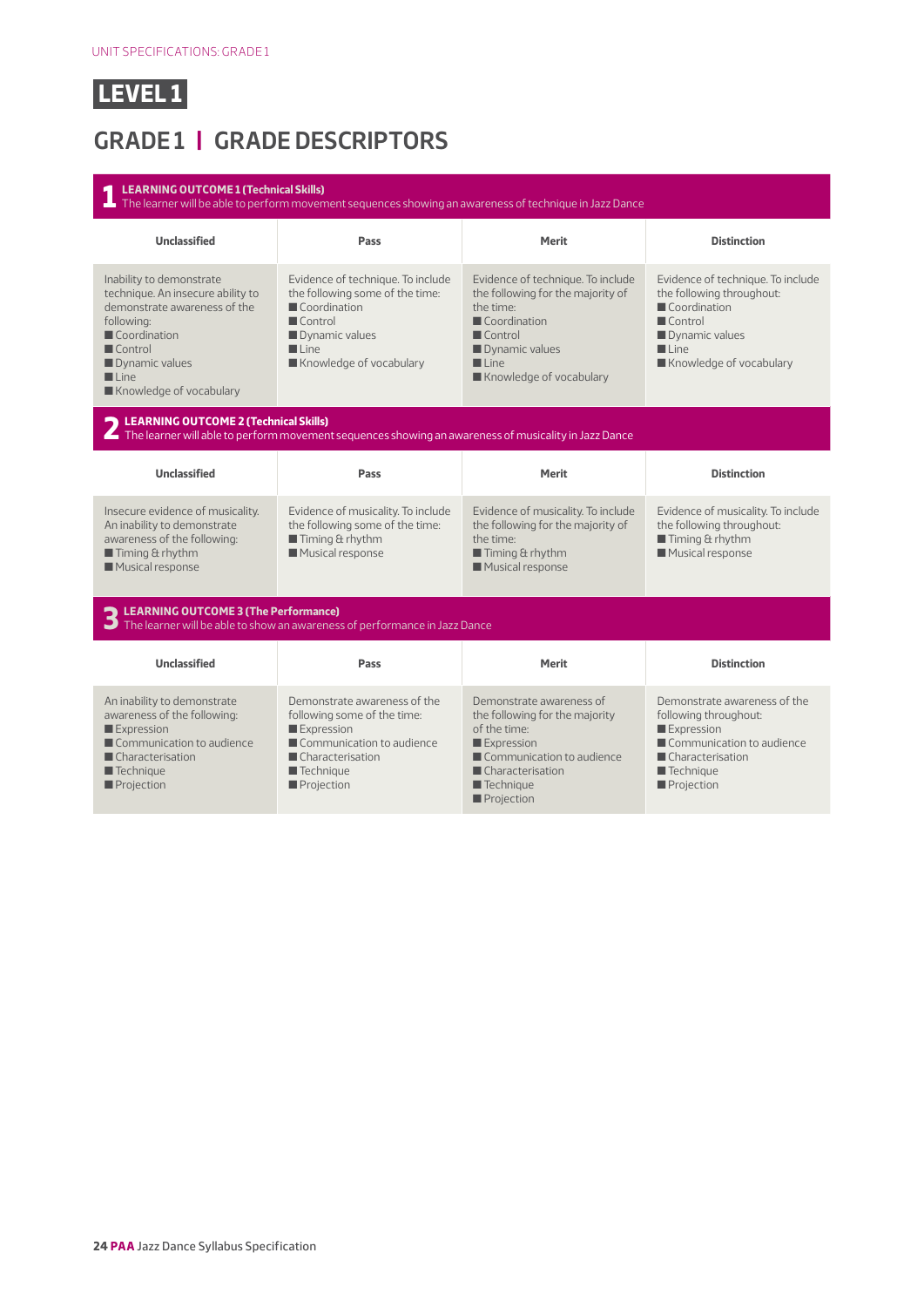

## **GRADE 2 | CONTENT**

Teachers arranging their own Technical Skills Exercises are free to create their own exercises but must include the following steps as a minimum. For a demonstration of these steps, please see the Jazz Dance Level 1 video at [www.rslawards.com/paa/syllabus](http://www.rslawards.com/paa/syllabus)

**The set Jazz Dance music must be used for the Technical Skills Exercises.**

#### **1 TECHNICAL SKILLS**

| Α                                                                                                                                                                                                                                                                                         | <b>THE WARM UP</b>                                                | B                                                                                                                                                                                                                                                                                 | <b>LIMBERING</b><br><b>AND MOBILISING</b>                         |                                                                                                                                                         | <b>FLOOR</b><br><b>STRENGTHENING</b> | D                                                                                                                                                                                                                                                                                                                                             | <b>ISOLATIONS</b>                                                  |
|-------------------------------------------------------------------------------------------------------------------------------------------------------------------------------------------------------------------------------------------------------------------------------------------|-------------------------------------------------------------------|-----------------------------------------------------------------------------------------------------------------------------------------------------------------------------------------------------------------------------------------------------------------------------------|-------------------------------------------------------------------|---------------------------------------------------------------------------------------------------------------------------------------------------------|--------------------------------------|-----------------------------------------------------------------------------------------------------------------------------------------------------------------------------------------------------------------------------------------------------------------------------------------------------------------------------------------------|--------------------------------------------------------------------|
| Warm up exercise, to include:<br>Whole body swings in parallel<br>1st with easy knee bounces.<br>arms circling<br>Preliminary stretches                                                                                                                                                   |                                                                   | Exercise focusing on the<br>flexibility of the hips, hamstring<br>and spine, to include:<br>Sitting in frog position, relaxing<br>over the legs<br>Sitting down, upwards and<br>forwards stretch over straight<br>legs                                                            |                                                                   | Exercise to develop strength and<br>control, to include:<br>Coccyx balance<br>Leg kicks any direction                                                   |                                      | Exercise to develop isolations, to<br>include:<br>Arm sequence added with use<br>of splayed hands or positions<br>Rib isolations, forwards, side,<br>back and circular<br>Be prepared to demonstrate the<br>exercise on both sides.                                                                                                           |                                                                    |
| E                                                                                                                                                                                                                                                                                         | <b>PREPARATION</b><br><b>FOR PIROUÉTTE</b><br><b>AT THE BARRE</b> | F                                                                                                                                                                                                                                                                                 | <b>PREPARATION</b><br><b>FOR LEG TILTS</b><br><b>AT THE BARRE</b> | G                                                                                                                                                       | <b>ARM SEQUENCE</b>                  | Н                                                                                                                                                                                                                                                                                                                                             | <b>ELEVATION</b><br><b>AND TRAVEL:</b><br><b>DANCE COMBINATION</b> |
| Preparation exercise to build<br>strength and accuracy sideways<br>to the barre, to include:<br>Sideways to the barre<br>Use of Jazz 4th, relevé and<br>retiré<br>Single pirouétte at the barre<br>Demonstrate on both sides<br>Be prepared to demonstrate the<br>exercise on both sides. |                                                                   | Exercise facing the barre<br>preparing for full leg extension<br>tilt. to include:<br>$\blacksquare$ Tendu, articulating the ankle<br>and foot<br>Lift and lower leg to 2nd<br>position<br>Demonstrate on both sides<br>Be prepared to demonstrate the<br>exercise on both sides. | include:                                                          | Arm exercise, lyrical in style, to<br>Use of travelling steps layered<br>with arm sequence<br>Be prepared to demonstrate the<br>exercise on both sides. | include:<br>legs                     | Penultimate dance combination;<br>an opportunity to bring<br>greater creativity and sense of<br>showmanship in preparation for<br>the final dance performance, to<br>Drag runs or accented runs on<br>any pathway<br>I Jumps or leaps with extended<br>Demonstrate on both sides<br>Be prepared to demonstrate the<br>exercise on both sides. |                                                                    |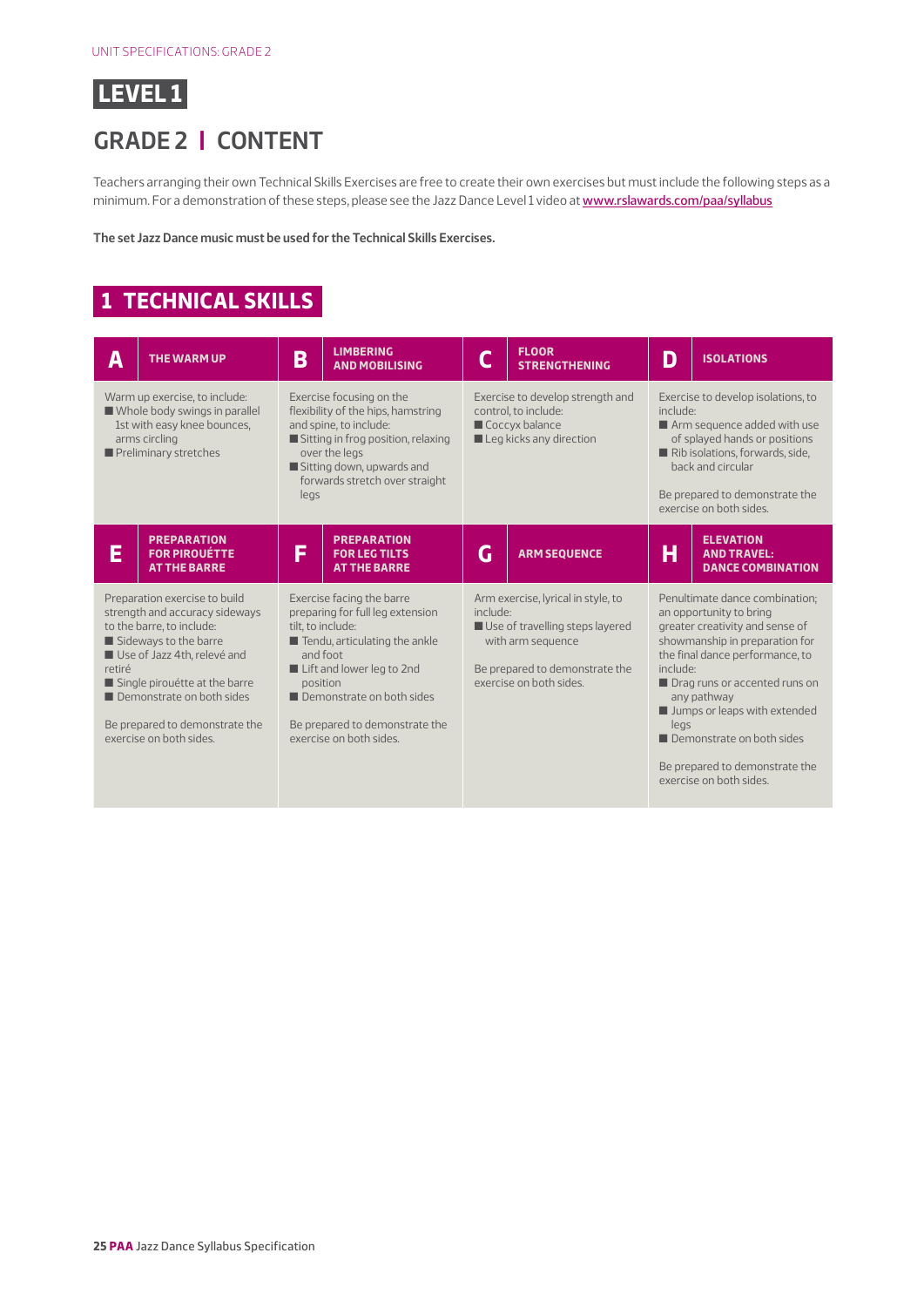

#### **GRADE 2 | CONTENT**

#### **2 THE PERFORMANCE**

The group performance must be a minimum of **one minute 30 seconds** and a maximum duration of **two minutes 30 seconds**.

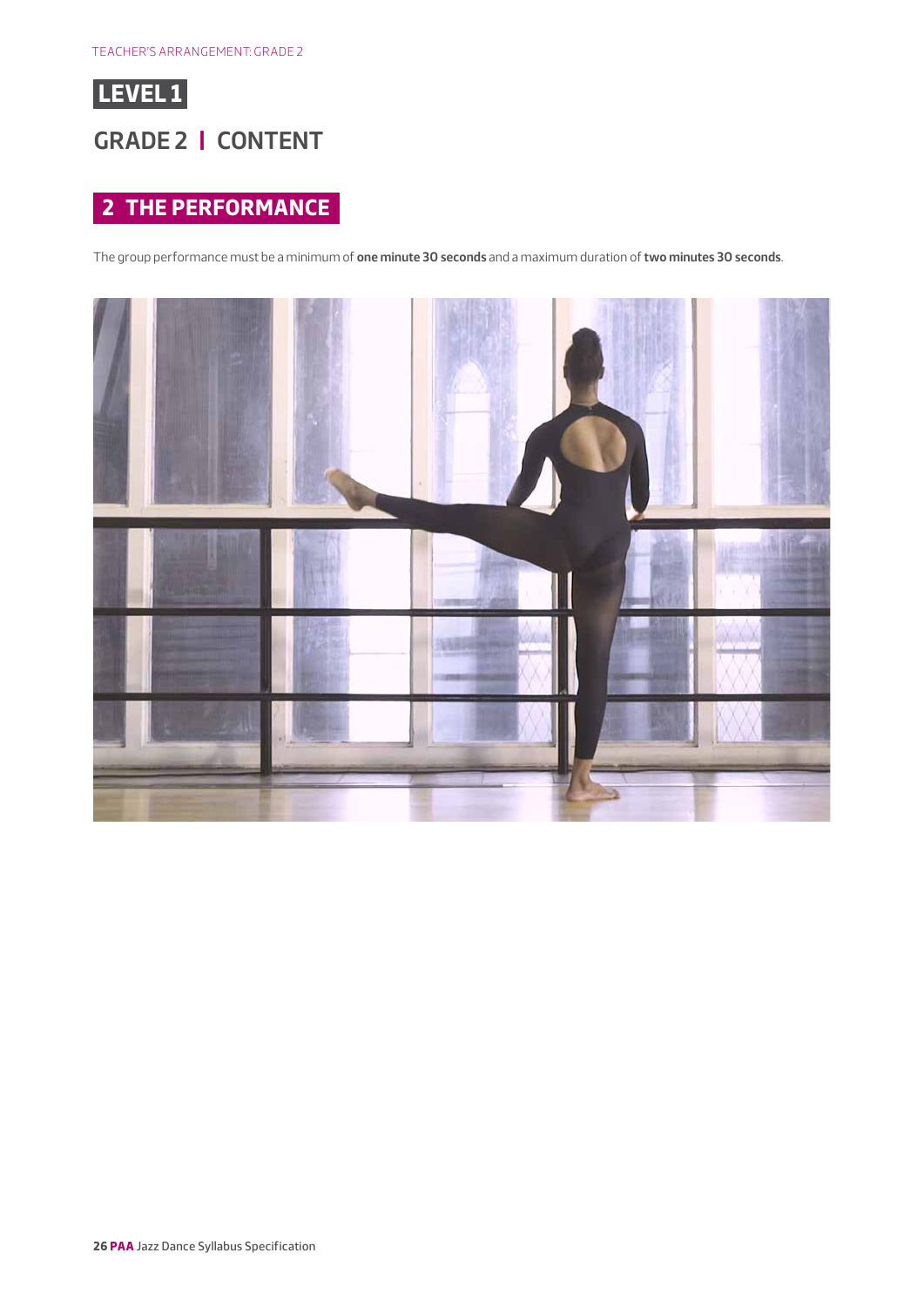## **GRADE 2 | LEARNING OUTCOMES AND ASSESSMENT CRITERIA**

| <b>Title</b>                    | RSL Level 1 Award in Graded Examination in Dance - Grade 2 |
|---------------------------------|------------------------------------------------------------|
| <b>Level</b>                    | Level 1                                                    |
| <b>Credit Value</b>             |                                                            |
| <b>Guided Learning Hours</b>    | 60                                                         |
| <b>Total Qualification Time</b> | 70                                                         |

|   | <b>Learning Outcome - The learner will:</b>                                               | <b>Assessment Criteria - The learner can:</b> |                                                                     |  |
|---|-------------------------------------------------------------------------------------------|-----------------------------------------------|---------------------------------------------------------------------|--|
|   | Be able to perform movement sequences showing an<br>awareness of techniques in Jazz Dance |                                               | Demonstrate knowledge and understanding of Jazz Dance<br>vocabulary |  |
|   |                                                                                           |                                               | Demonstrate technical skills                                        |  |
|   | Be able to perform movement sequences showing an<br>awareness of musicality in Jazz Dance |                                               | Demonstrate appropriate timing and rhythm                           |  |
|   |                                                                                           |                                               | Demonstrate responsiveness to music                                 |  |
| 3 | Be able to show an awareness of performance in Jazz Dance                                 |                                               | Demonstrate use of expression as appropriate                        |  |
|   |                                                                                           | 3.2                                           | Demonstrate an awareness of an audience                             |  |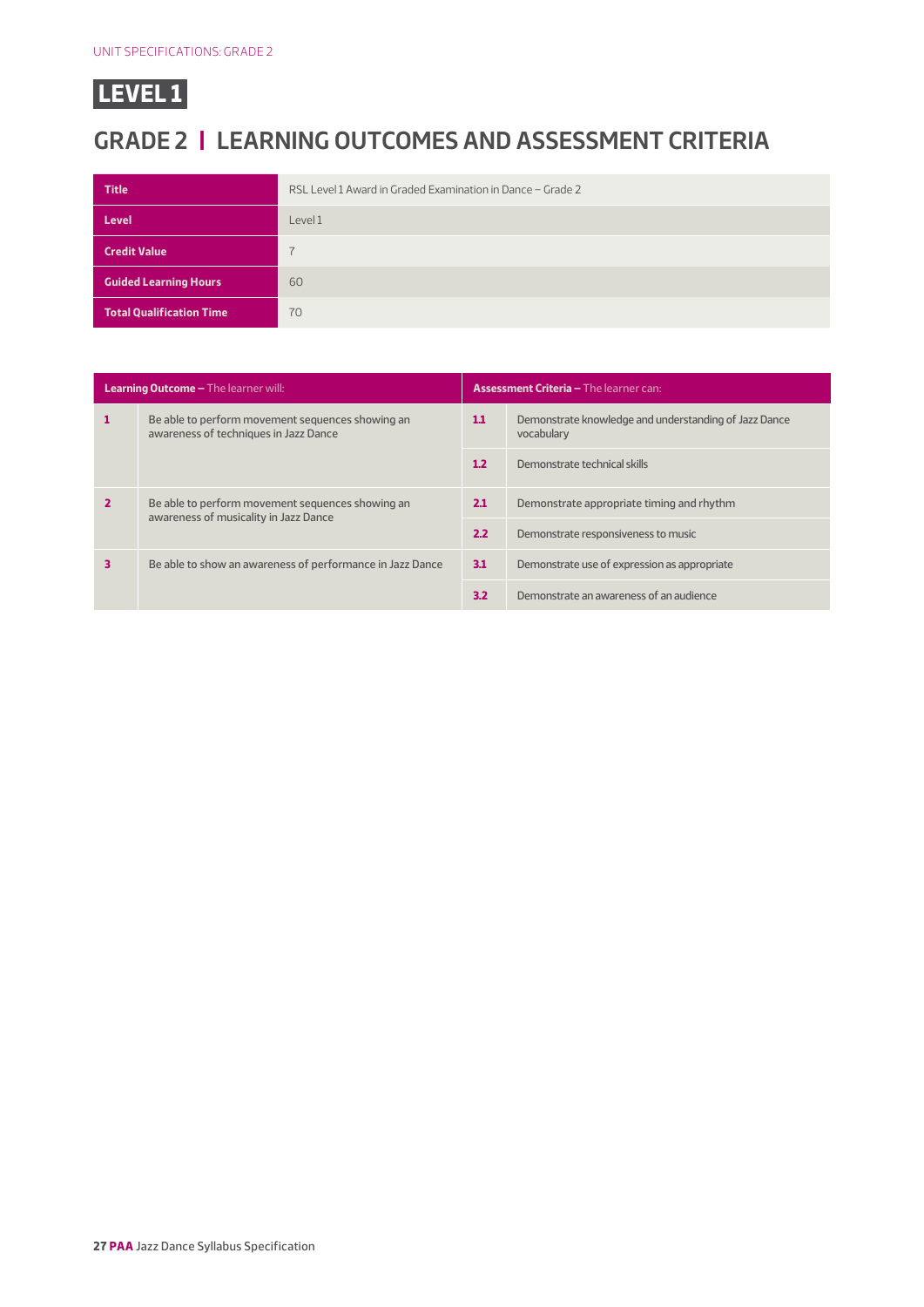## **GRADE 2 | GRADE DESCRIPTORS**

| <b>LEARNING OUTCOME 1 (Technical Skills)</b>                                                                                                                                                                              | $\blacksquare$ The learner will be able to perform movement sequences showing an awareness of technique in Jazz Dance                                                                             |                                                                                                                                                                                                   |                                                                                                                                                                              |
|---------------------------------------------------------------------------------------------------------------------------------------------------------------------------------------------------------------------------|---------------------------------------------------------------------------------------------------------------------------------------------------------------------------------------------------|---------------------------------------------------------------------------------------------------------------------------------------------------------------------------------------------------|------------------------------------------------------------------------------------------------------------------------------------------------------------------------------|
| <b>Unclassified</b>                                                                                                                                                                                                       | Pass                                                                                                                                                                                              | Merit                                                                                                                                                                                             | <b>Distinction</b>                                                                                                                                                           |
| Inability to demonstrate<br>technique. An insecure ability to<br>demonstrate awareness of the<br>following:<br>Coordination<br>$\blacksquare$ Control<br>Dynamic values<br>$\blacksquare$ Line<br>Knowledge of vocabulary | Evidence of technique. To include<br>the following some of the time:<br>$\blacksquare$ Coordination<br>$\blacksquare$ Control<br>Dynamic values<br>$\blacksquare$ Line<br>Knowledge of vocabulary | Evidence of technique. To include<br>the following for the majority of<br>the time:<br>Coordination<br>$\blacksquare$ Control<br>Dynamic values<br>$\blacksquare$ Line<br>Knowledge of vocabulary | Evidence of technique. To include<br>the following throughout:<br>Coordination<br>$\blacksquare$ Control<br>Dynamic values<br>$\blacksquare$ Line<br>Knowledge of vocabulary |
| LEARNING OUTCOME 2 (Technical Skills)                                                                                                                                                                                     | The learner will able to perform movement sequences showing an awareness of musicality in Jazz Dance                                                                                              |                                                                                                                                                                                                   |                                                                                                                                                                              |
| <b>Unclassified</b>                                                                                                                                                                                                       | Pass                                                                                                                                                                                              | Merit                                                                                                                                                                                             | <b>Distinction</b>                                                                                                                                                           |
| Insecure evidence of musicality.<br>An inability to demonstrate<br>awareness of the following:<br>$\blacksquare$ Timing & rhythm<br>Musical response                                                                      | Evidence of musicality. To include<br>the following some of the time:<br>$\blacksquare$ Timing & rhythm<br>Musical response                                                                       |                                                                                                                                                                                                   | Evidence of musicality. To include<br>the following throughout:<br>$\blacksquare$ Timing & rhythm<br>Musical response                                                        |
| LEARNING OUTCOME 3 (The Performance)                                                                                                                                                                                      | $\Box$ The learner will be able to show an awareness of performance in Jazz Dance                                                                                                                 |                                                                                                                                                                                                   |                                                                                                                                                                              |
| <b>Unclassified</b>                                                                                                                                                                                                       | Pass                                                                                                                                                                                              | Merit                                                                                                                                                                                             | <b>Distinction</b>                                                                                                                                                           |
| An inability to demonstrate<br>awareness of the following:<br>Expression<br>Communication<br>$\blacksquare$ Characterisation<br>$\blacksquare$ Technique<br>Projection                                                    | Demonstrate awareness of the<br>following some of the time:<br>Expression<br>Communication<br>■ Characterisation<br>$\blacksquare$ Technique<br>Projection                                        | Demonstrate awareness of<br>the following for the majority<br>of the time:<br>Expression<br>$\blacksquare$ Communication<br>Characterisation<br>$\blacksquare$ Technique<br>Projection            | Demonstrate awareness of the<br>following throughout:<br>Expression<br>Communication<br>Characterisation<br>$\blacksquare$ Technique<br>Projection                           |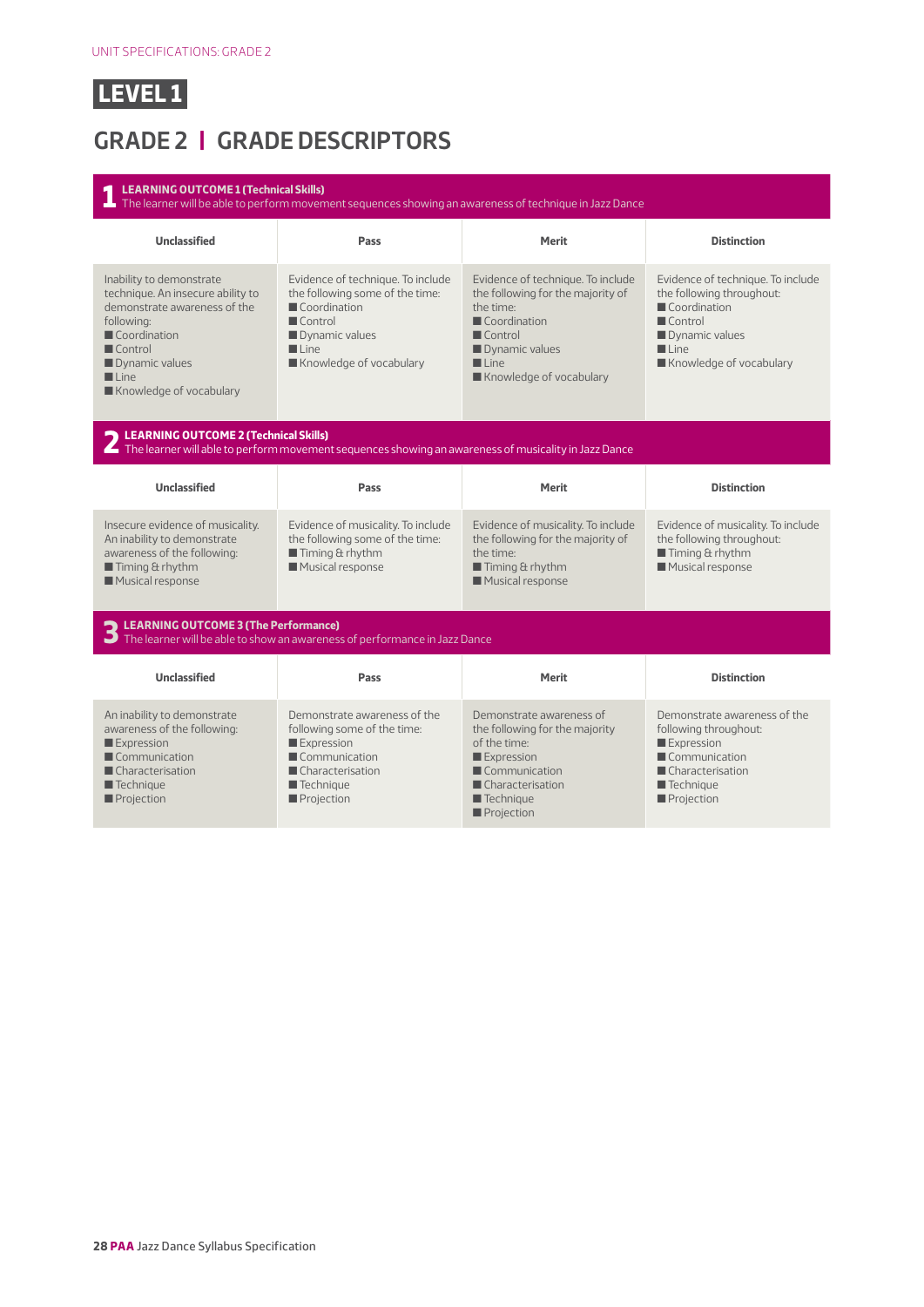

## **GRADE 3 | CONTENT**

Teachers arranging their own Technical Skills Exercises are free to create their own exercises but must include the following steps as a minimum. For a demonstration of these steps, please see the Jazz Dance Level 1 video at [www.rslawards.com/paa/syllabus](http://www.rslawards.com/paa/syllabus)

**The set Jazz Dance music must be used for the Technical Skills Exercises.**

#### **1 TECHNICAL SKILLS**

| А                                                                                                                                                                                                                                                                                                                                                                                                                                                                                          | <b>THE WARM UP</b>                                                                                                                                                                                                                                                                                           | B | <b>LIMBERING</b><br><b>AND MOBILISING</b>                                                                                         |                                                                                                                                                                                                        | <b>FLOOR</b><br><b>STRENGTHENING</b>                                                                                                                                                                                  | D                                                                                                                                                                                                                                                                               | <b>ISOLATIONS</b>                                                  |
|--------------------------------------------------------------------------------------------------------------------------------------------------------------------------------------------------------------------------------------------------------------------------------------------------------------------------------------------------------------------------------------------------------------------------------------------------------------------------------------------|--------------------------------------------------------------------------------------------------------------------------------------------------------------------------------------------------------------------------------------------------------------------------------------------------------------|---|-----------------------------------------------------------------------------------------------------------------------------------|--------------------------------------------------------------------------------------------------------------------------------------------------------------------------------------------------------|-----------------------------------------------------------------------------------------------------------------------------------------------------------------------------------------------------------------------|---------------------------------------------------------------------------------------------------------------------------------------------------------------------------------------------------------------------------------------------------------------------------------|--------------------------------------------------------------------|
|                                                                                                                                                                                                                                                                                                                                                                                                                                                                                            | Warm up exercise, to include:<br>Exercise focusing on the<br>Travelling steps with change of<br>flexibility of the hips, hamstring<br>and spine, to include:<br>direction<br>Standing parallel 2nd, forward<br>High release recovering<br>through forward stretch<br>stretch<br>Deep plié in 2nd<br>position |   | Exercise to develop strength and<br>control, to include:<br>Coccyx and Jack Knife position<br>$\blacksquare$ Front and side kicks |                                                                                                                                                                                                        | Exercise to develop isolations, to<br>include:<br>$\blacksquare$ Hip roll or isolation<br>Inverted knee isolation layered<br>with arm and head isolation<br>Be prepared to demonstrate the<br>exercise on both sides. |                                                                                                                                                                                                                                                                                 |                                                                    |
| E                                                                                                                                                                                                                                                                                                                                                                                                                                                                                          | <b>PIROUÉTTE</b>                                                                                                                                                                                                                                                                                             | Ġ | <b>PREPARATION</b><br><b>FOR LEG TILTS</b><br><b>AT THE BARRE</b>                                                                 | G                                                                                                                                                                                                      | <b>ARM SEQUENCE</b>                                                                                                                                                                                                   | н                                                                                                                                                                                                                                                                               | <b>ELEVATION</b><br><b>AND TRAVEL:</b><br><b>DANCE COMBINATION</b> |
| Pirouétte exercise in the centre,<br>Exercise facing the barre<br>to include:<br>preparing for full leg extension<br>Use of jazz 4th, relevé and<br>tilt. to include:<br>Lift and lower leg to 2nd<br>retiré<br>Single pirouétte<br>position<br>Developpé to second from<br>Demonstrate on both sides<br>retiré 45 degrees or above<br>Demonstrate on both sides<br>Be prepared to demonstrate the<br>exercise on both sides.<br>Be prepared to demonstrate the<br>exercise on both sides. |                                                                                                                                                                                                                                                                                                              |   | include:                                                                                                                          | Arm exercise, lyrical in style, to<br>Use of travelling steps layered<br>with arm sequence<br>Use of creative and various<br>arm pathways<br>Be prepared to demonstrate the<br>exercise on both sides. | include:<br>$\blacksquare$ Front leap                                                                                                                                                                                 | Penultimate dance combination;<br>an opportunity to bring<br>greater creativity and sense of<br>showmanship in preparation for<br>the final dance performance, to<br>Single pirouétte<br>Demonstrate on both sides<br>Be prepared to demonstrate the<br>exercise on both sides. |                                                                    |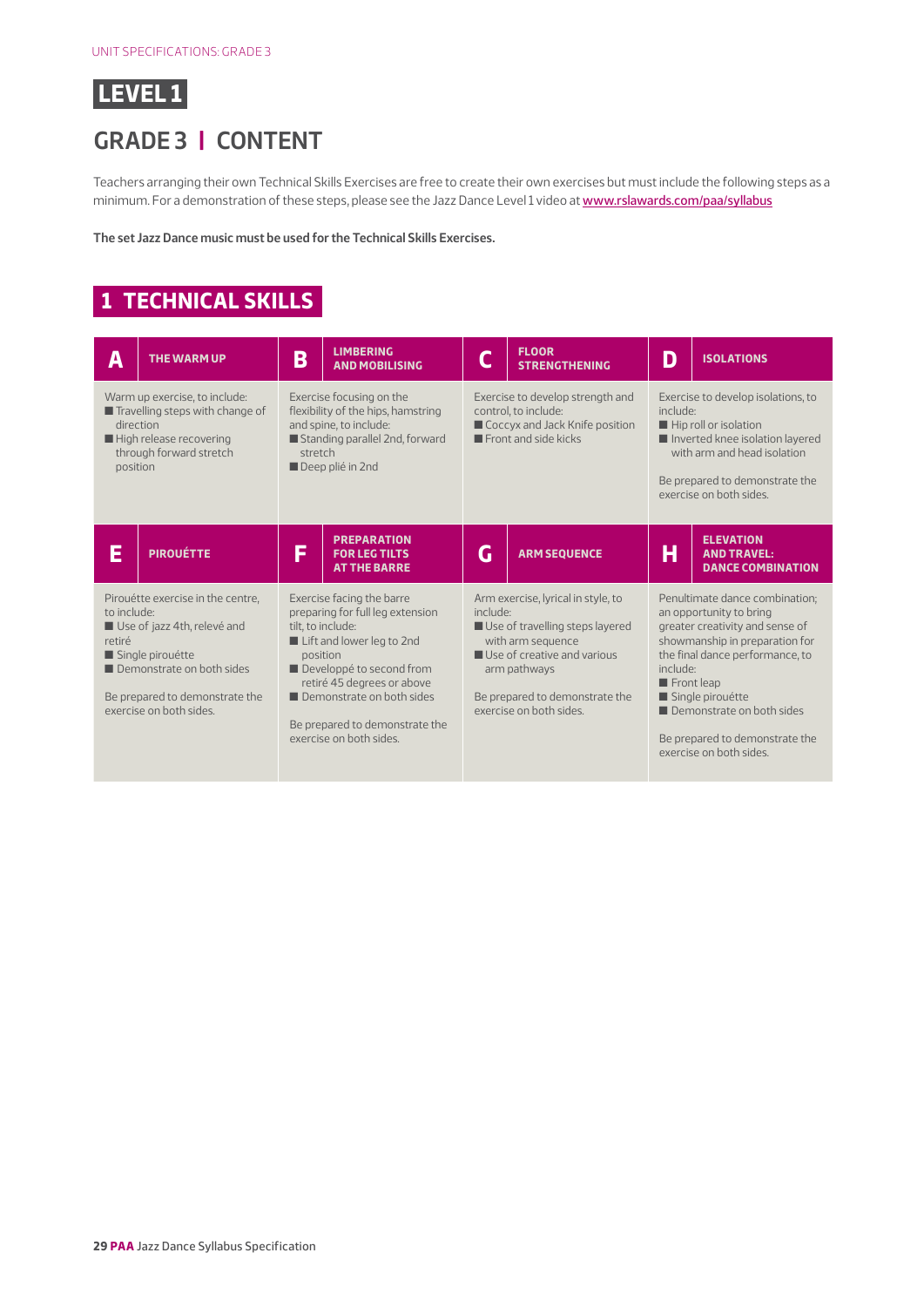

#### **GRADE 3 | CONTENT**

#### **2 THE PERFORMANCE**

The group performance must be a minimum of **one minute 30 seconds** and a maximum duration of **two minutes 30 seconds**.

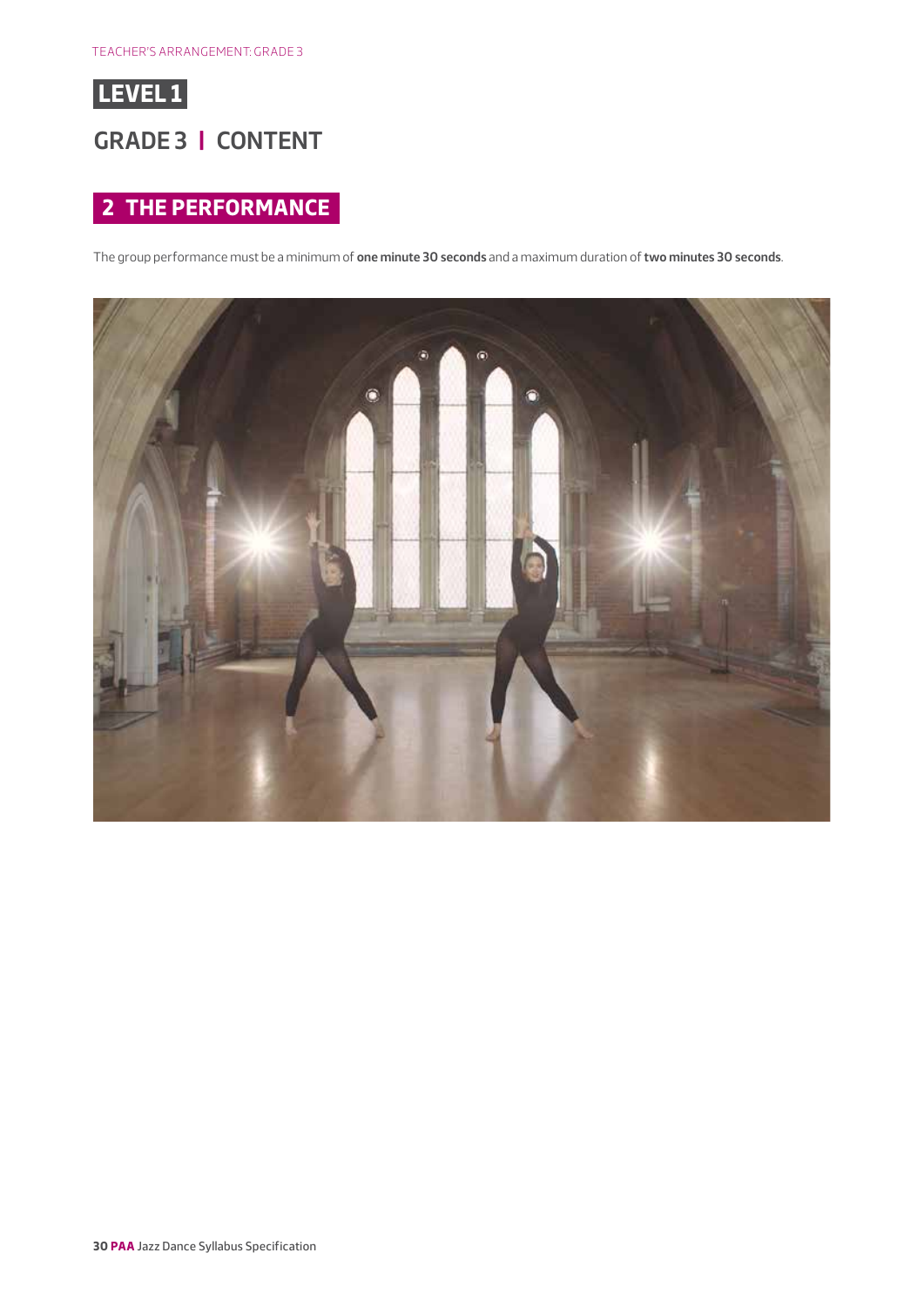## **GRADE 3 | LEARNING OUTCOMES AND ASSESSMENT CRITERIA**

| <b>Title</b>                    | RSL Level 1 Award in Graded Examination in Dance - Grade 3 |
|---------------------------------|------------------------------------------------------------|
| <b>Level</b>                    | Entry                                                      |
| <b>Credit Value</b>             |                                                            |
| <b>Guided Learning Hours</b>    | 60                                                         |
| <b>Total Qualification Time</b> | 70                                                         |

| <b>Learning Outcome - The learner will:</b> |                                                                                           |     | <b>Assessment Criteria - The learner can:</b>                       |  |  |  |
|---------------------------------------------|-------------------------------------------------------------------------------------------|-----|---------------------------------------------------------------------|--|--|--|
|                                             | Be able to perform movement sequences showing an<br>awareness of techniques in Jazz Dance |     | Demonstrate knowledge and understanding of Jazz Dance<br>vocabulary |  |  |  |
|                                             |                                                                                           |     | Demonstrate technical skills                                        |  |  |  |
|                                             | Be able to perform movement sequences showing an<br>awareness of musicality in Jazz Dance |     | Demonstrate appropriate timing and rhythm                           |  |  |  |
|                                             |                                                                                           |     | Demonstrate responsiveness to music                                 |  |  |  |
|                                             | Be able to show an awareness of performance in Jazz Dance                                 |     | Demonstrate use of expression as appropriate                        |  |  |  |
|                                             |                                                                                           | 3.2 | Demonstrate an awareness of an audience                             |  |  |  |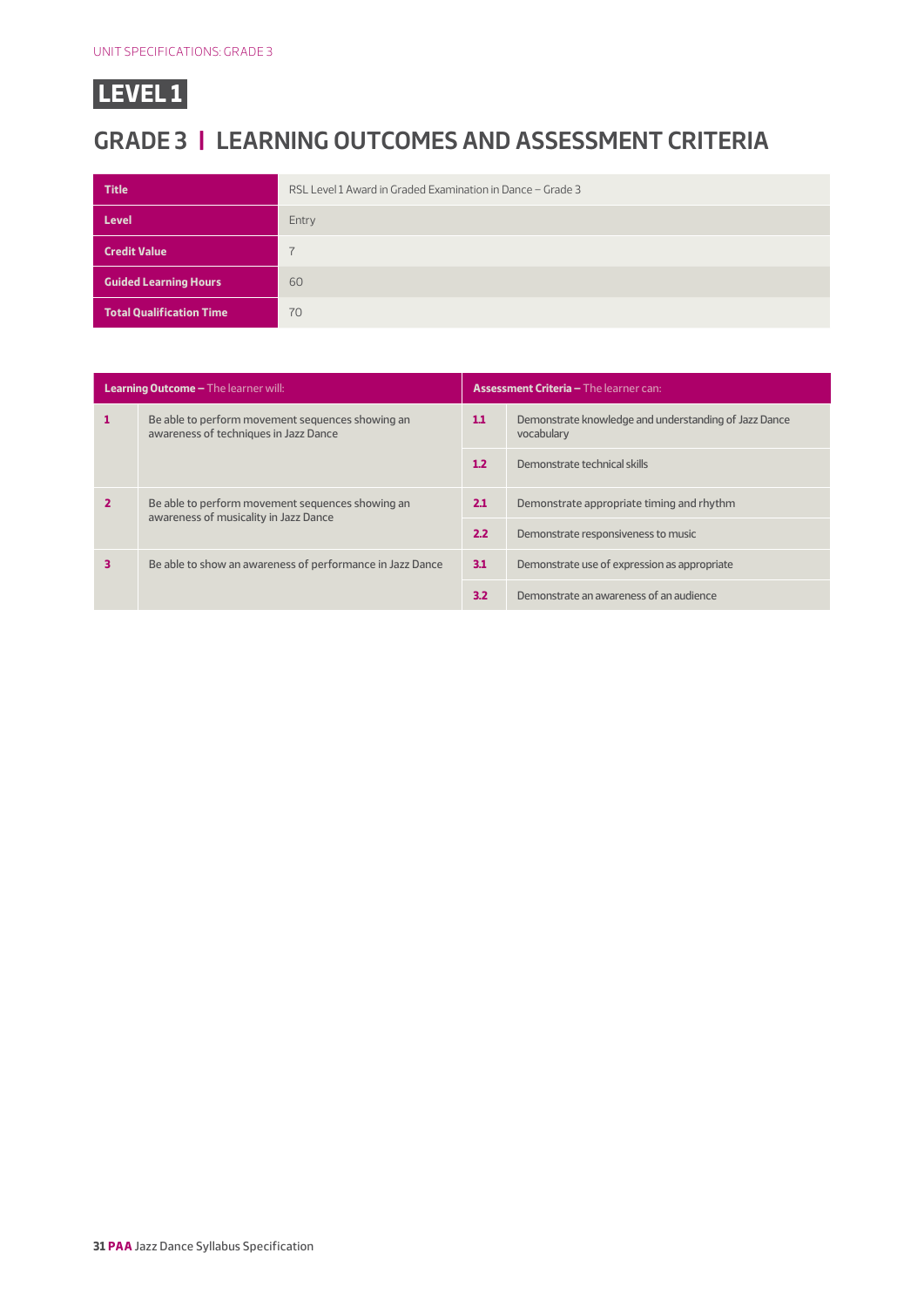## **GRADE 3 | GRADE DESCRIPTORS**

| <b>LEARNING OUTCOME 1 (Technical Skills)</b><br>The learner will be able to perform movement sequences showing an awareness of technique in Jazz Dance                                                                    |                                                                                                                                                                                                                                                                           |                                                                                                                                                                                                   |                                                                                                                       |                                                                                                                                                                              |  |  |  |  |
|---------------------------------------------------------------------------------------------------------------------------------------------------------------------------------------------------------------------------|---------------------------------------------------------------------------------------------------------------------------------------------------------------------------------------------------------------------------------------------------------------------------|---------------------------------------------------------------------------------------------------------------------------------------------------------------------------------------------------|-----------------------------------------------------------------------------------------------------------------------|------------------------------------------------------------------------------------------------------------------------------------------------------------------------------|--|--|--|--|
| <b>Unclassified</b>                                                                                                                                                                                                       | Pass                                                                                                                                                                                                                                                                      | <b>Merit</b>                                                                                                                                                                                      | <b>Distinction</b>                                                                                                    |                                                                                                                                                                              |  |  |  |  |
| Inability to demonstrate<br>technique. An insecure ability to<br>demonstrate awareness of the<br>following:<br>Coordination<br>$\blacksquare$ Control<br>Dynamic values<br>$\blacksquare$ Line<br>Knowledge of vocabulary | Evidence of technique. To include<br>the following some of the time:<br>Coordination<br>$\blacksquare$ Control<br>Dynamic values<br>$\blacksquare$ Line<br>Knowledge of vocabulary                                                                                        | Evidence of technique. To include<br>the following for the majority of<br>the time:<br>Coordination<br>$\blacksquare$ Control<br>Dynamic values<br>$\blacksquare$ Line<br>Knowledge of vocabulary |                                                                                                                       | Evidence of technique. To include<br>the following throughout:<br>Coordination<br>$\blacksquare$ Control<br>Dynamic values<br>$\blacksquare$ Line<br>Knowledge of vocabulary |  |  |  |  |
|                                                                                                                                                                                                                           | LEARNING OUTCOME 2 (Technical Skills)<br>The learner will able to perform movement sequences showing an awareness of musicality in Jazz Dance                                                                                                                             |                                                                                                                                                                                                   |                                                                                                                       |                                                                                                                                                                              |  |  |  |  |
| <b>Unclassified</b>                                                                                                                                                                                                       | Pass                                                                                                                                                                                                                                                                      | Merit                                                                                                                                                                                             | <b>Distinction</b>                                                                                                    |                                                                                                                                                                              |  |  |  |  |
| Insecure evidence of musicality.<br>An inability to demonstrate<br>awareness of the following:<br>$\blacksquare$ Timing & rhythm<br>Musical response                                                                      | Evidence of musicality. To include<br>Evidence of musicality. To include<br>the following some of the time:<br>the following for the majority of<br>$\blacksquare$ Timing & rhythm<br>the time:<br>Musical response<br>$\blacksquare$ Timing & rhythm<br>Musical response |                                                                                                                                                                                                   | Evidence of musicality. To include<br>the following throughout:<br>$\blacksquare$ Timing & rhythm<br>Musical response |                                                                                                                                                                              |  |  |  |  |
| LEARNING OUTCOME 3 (The Performance)<br>$\Box$ The learner will be able to show an awareness of performance in Jazz Dance                                                                                                 |                                                                                                                                                                                                                                                                           |                                                                                                                                                                                                   |                                                                                                                       |                                                                                                                                                                              |  |  |  |  |
|                                                                                                                                                                                                                           |                                                                                                                                                                                                                                                                           |                                                                                                                                                                                                   |                                                                                                                       |                                                                                                                                                                              |  |  |  |  |
| <b>Unclassified</b>                                                                                                                                                                                                       | Pass                                                                                                                                                                                                                                                                      | Merit                                                                                                                                                                                             | <b>Distinction</b>                                                                                                    |                                                                                                                                                                              |  |  |  |  |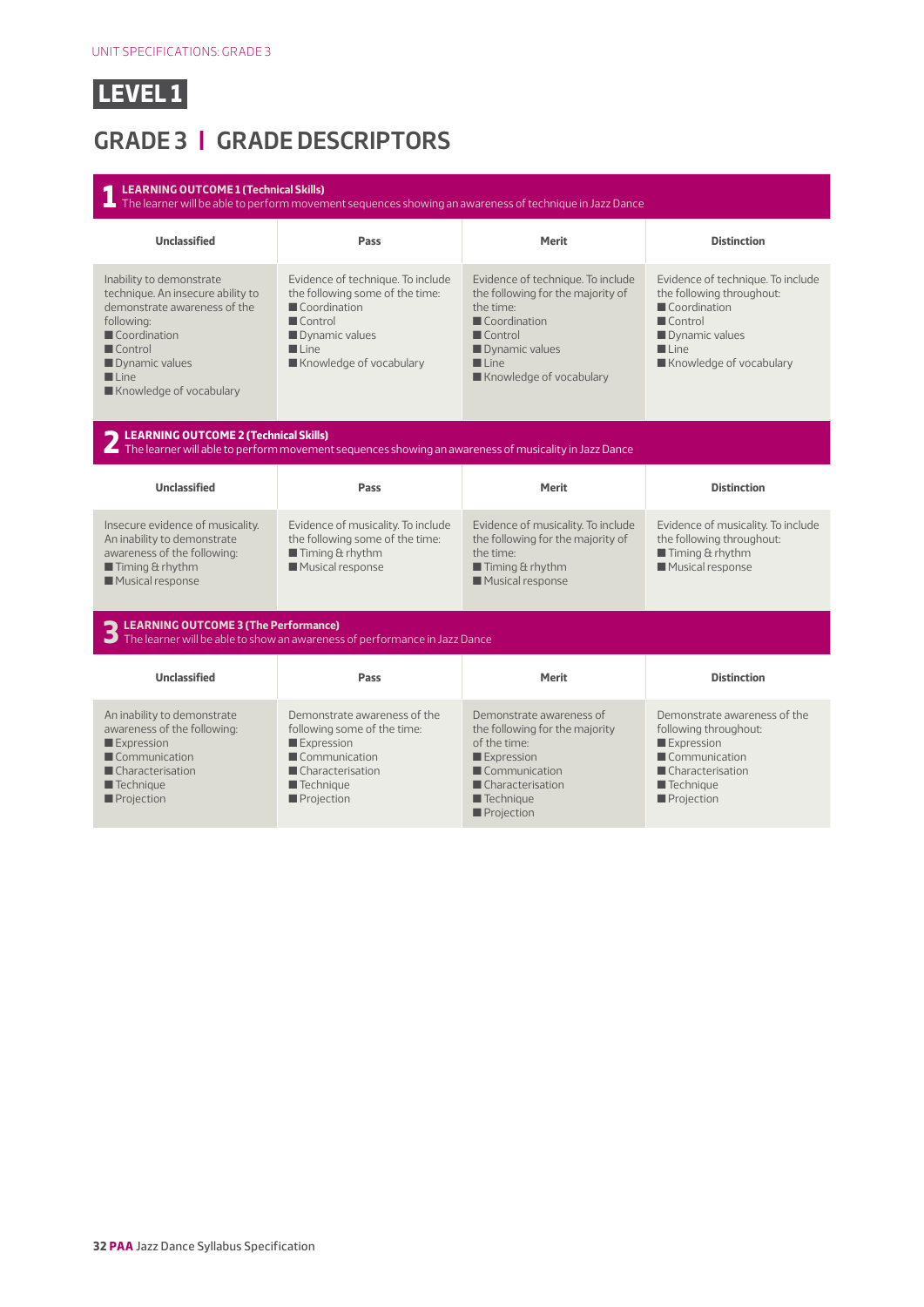

#### **GRADE 4 | CONTENT**

Teachers arranging their own Technical Skills Exercises are free to create their own exercises but must include the following steps as a minimum. For a demonstration of these steps, please see the Jazz Dance Level 2 video at [www.rslawards.com/paa/syllabus](http://www.rslawards.com/paa/syllabus)

**The set Jazz Dance music must be used for the Technical Skills Exercises.**

## **1 TECHNICAL SKILLS**

| Α                                                                                                                                                                                               | <b>THE WARM UP</b>                                                                                                                                   | B                                                                                                                                                                                                                                                                                                                                                                                                                                                                                       | <b>LIMBERING</b><br><b>AND MOBILISING</b>                                                                                                                                                                   |                                                                                                                                          | <b>FLOOR</b><br><b>STRENGTHENING</b>                                                                                                                                                                                            | D | <b>ISOLATIONS</b>                                                                                                                                                                                                                                                                                          |  |
|-------------------------------------------------------------------------------------------------------------------------------------------------------------------------------------------------|------------------------------------------------------------------------------------------------------------------------------------------------------|-----------------------------------------------------------------------------------------------------------------------------------------------------------------------------------------------------------------------------------------------------------------------------------------------------------------------------------------------------------------------------------------------------------------------------------------------------------------------------------------|-------------------------------------------------------------------------------------------------------------------------------------------------------------------------------------------------------------|------------------------------------------------------------------------------------------------------------------------------------------|---------------------------------------------------------------------------------------------------------------------------------------------------------------------------------------------------------------------------------|---|------------------------------------------------------------------------------------------------------------------------------------------------------------------------------------------------------------------------------------------------------------------------------------------------------------|--|
| include:<br>stretch                                                                                                                                                                             | Warm up exercise appropriate<br>for an intermediate dancer, to<br>Variety of preliminary<br>stretches including forward<br>Full plié in 2nd position | Exercise to develop strength<br>Exercise appropriate for an<br>intermediate dancer focusing<br>and control appropriate for an<br>on the flexibility of the hips.<br>intermediate dancer, to include:<br>hamstring and spine, to include:<br>Leg kicks with catch, hold<br>Side bends or side stretch<br>stretch<br>Forward stretch transitioning<br>$\blacksquare$ Controlled abdominal<br>from side to forward<br>strengthening exercise<br>including Jack Knife and<br>Coccyx balance |                                                                                                                                                                                                             | Exercise to develop isolations<br>appropriate for an intermediate<br>dancer, to include:<br>Layering of isolations<br><b>Body</b> ripple |                                                                                                                                                                                                                                 |   |                                                                                                                                                                                                                                                                                                            |  |
| E                                                                                                                                                                                               | <b>PIROUÉTTE</b>                                                                                                                                     | F                                                                                                                                                                                                                                                                                                                                                                                                                                                                                       | <b>PREPARATION</b><br><b>FOR LEG TILTS</b><br><b>AT THE BARRE</b>                                                                                                                                           | G                                                                                                                                        | <b>ARM SEQUENCE</b>                                                                                                                                                                                                             | Η | <b>ELEVATION</b><br><b>AND TRAVEL</b>                                                                                                                                                                                                                                                                      |  |
| Pirouétte exercise in the centre<br>appropriate for an intermediate<br>dancer, to include:<br>Use of Jazz 4th, relevé and<br>retiré<br>Single and double pirouétte<br>Demonstrate on both sides |                                                                                                                                                      |                                                                                                                                                                                                                                                                                                                                                                                                                                                                                         | Exercise facing the barre<br>preparing for full leg extension<br>tilt appropriate for an<br>intermediate dancer, to include:<br>Working leg through retiré to<br>tilt position<br>Demonstrate on both sides |                                                                                                                                          | Arm exercise, lyrical in style<br>appropriate for an intermediate<br>dancer, to include:<br>Use of rise and fall quality<br>Use of travelling steps layered<br>with arm sequence<br>Use of creative and various<br>arm pathways |   | Penultimate dance combination,<br>an opportunity to bring<br>greater creativity and sense of<br>showmanship, in preparation for<br>the final dance performance, to<br>include:<br>$\blacksquare$ Front split leap<br>$\blacksquare$ Side kicks<br>Single and double pirouétte<br>Demonstrate on both sides |  |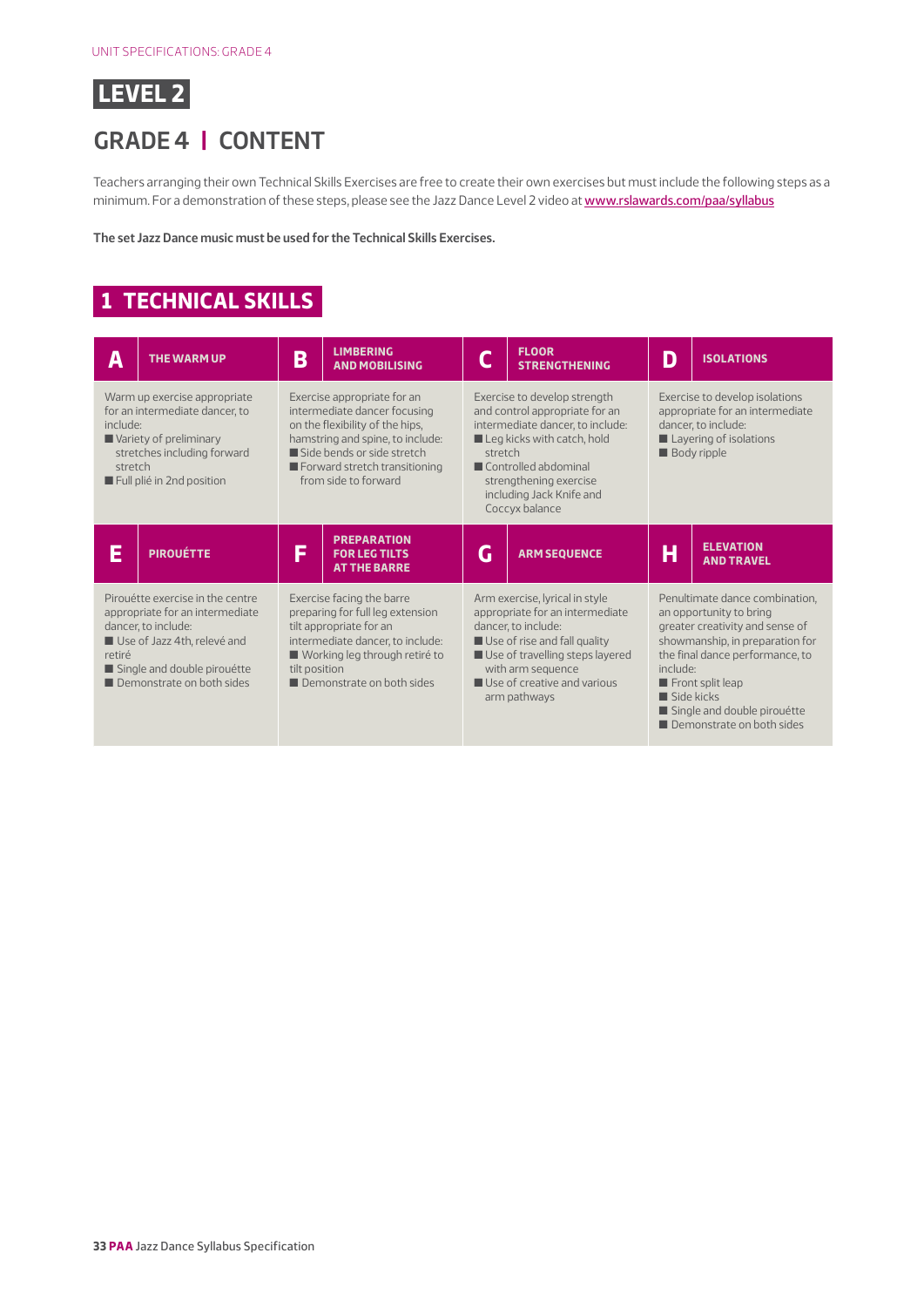

#### **GRADE 4 | CONTENT**

#### **IMPROVISATION**

Candidates will be given an unknown piece of music (provided by the examiner and played by the music operator in the exam). Candidates have one minute to familiarise themselves with the with the music before the improvisation commences.

Candidates will improvise in **small groups** facing the examiner for approximately **45 seconds**.

The candidate will dance freely, choosing any Jazz moves or Jazz style to perform.

#### **2 THE PERFORMANCE**

The performance must consist of **two** routines. Each routine must be a minimum duration of **one minute 30 seconds** and a maximum duration of **two minutes 30 seconds**. The total performance duration must not exceed **five minutes**.

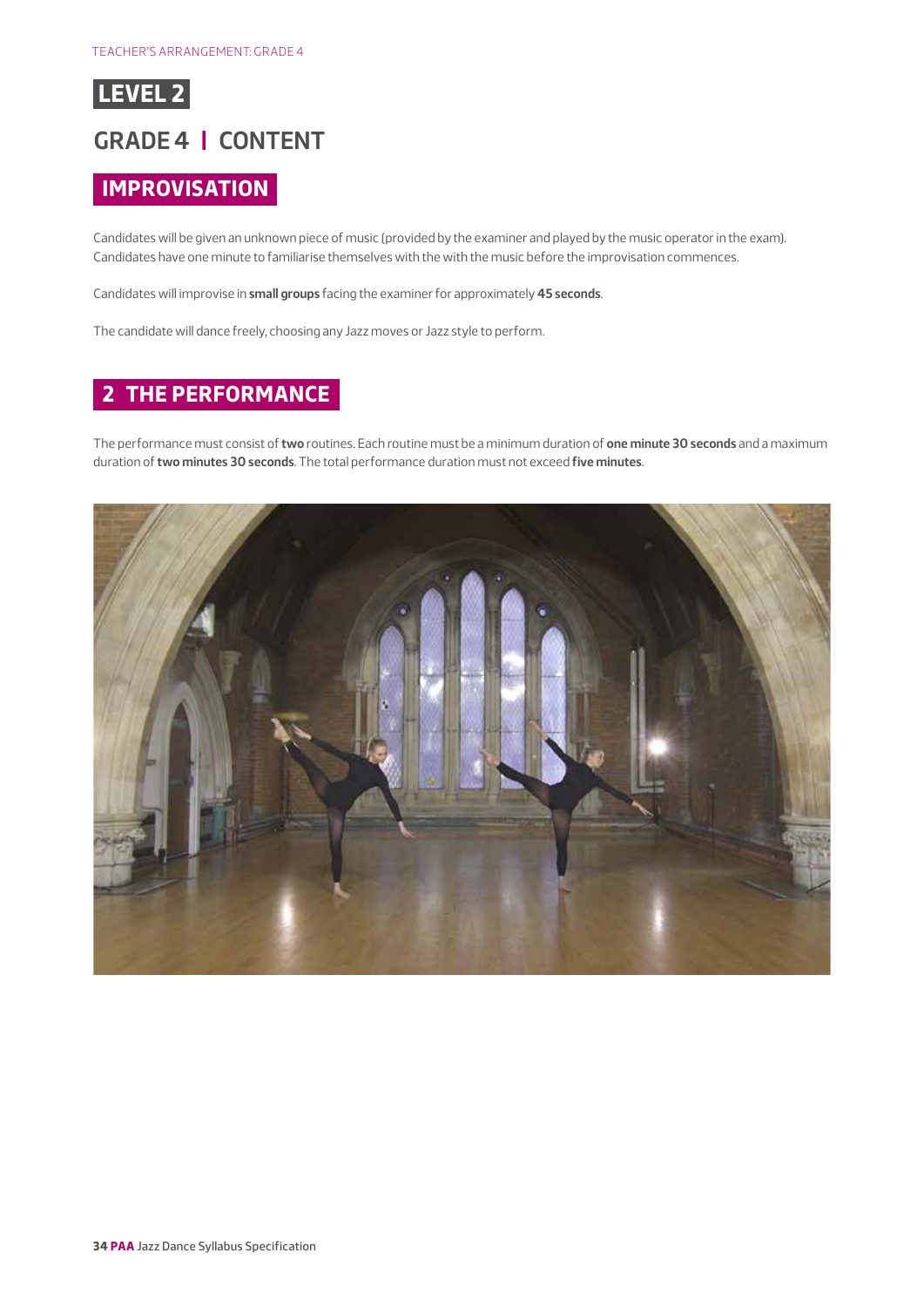## **GRADE 4 | LEARNING OUTCOMES AND ASSESSMENT CRITERIA**

| <b>Title</b>                    | RSL Level 2 Award in Graded Examination in Dance - Grade 4 |
|---------------------------------|------------------------------------------------------------|
| <b>Level</b>                    | Level 2                                                    |
| <b>Credit Value</b>             | 10                                                         |
| <b>Guided Learning Hours</b>    | 75                                                         |
| <b>Total Qualification Time</b> | 95                                                         |

| <b>Learning Outcome - The learner will:</b> |                                                                                                        | <b>Assessment Criteria - The learner can:</b> |                                                                                                                     |  |  |
|---------------------------------------------|--------------------------------------------------------------------------------------------------------|-----------------------------------------------|---------------------------------------------------------------------------------------------------------------------|--|--|
| 1                                           | Be able to perform movement sequences showing an<br>1.1<br>awareness of technique in Jazz Dance<br>1.2 |                                               | Demonstrate a clear knowledge and understanding of Jazz<br>Dance vocabulary                                         |  |  |
|                                             |                                                                                                        |                                               | Demonstrate secure technical skills at an intermediate level                                                        |  |  |
| $\overline{2}$                              | Be able to perform movement sequences demonstrating<br>musicality in Jazz Dance                        |                                               | Demonstrate an understanding of a range of rhythmical<br>sounds, accents and timings                                |  |  |
|                                             |                                                                                                        | 2.2                                           | Demonstrate an understanding of musical interpretation<br>including:<br>a) Phrasing<br>b) Dynamics<br>c) Atmosphere |  |  |
| 3                                           | Be able to show a sense of performance in Jazz Dance                                                   |                                               | Demonstrate the use of expression and performance skills<br>appropriately at an intermediate level                  |  |  |
|                                             |                                                                                                        | 3.2                                           | Communicate appropriately with the audience                                                                         |  |  |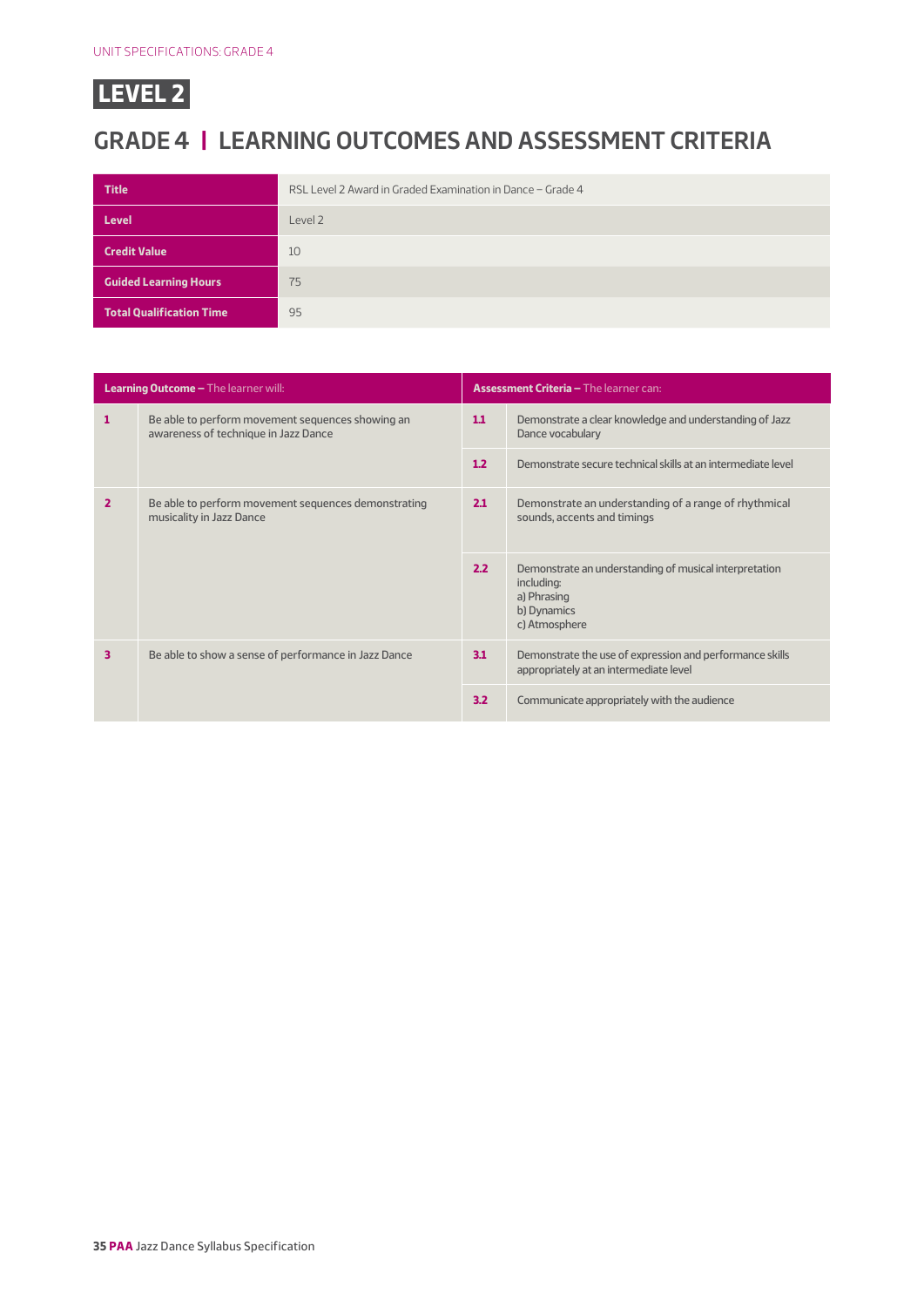

## **GRADE 4 | GRADE DESCRIPTORS**

#### **1 LEARNING OUTCOME 1 (Technical Skills)** The learner will be able to perform simple movement sequences showing an awareness of technique in Jazz Dance **Unclassified Pass Merit Distinction** Inability to demonstrate technique. An insecure ability to demonstrate awareness of the following:  $\blacksquare$  Coordination **Control**  $\blacksquare$  Dynamic values  $\blacksquare$  Line  $\blacksquare$  Fluency  $\blacksquare$  Knowledge of vocabulary Evidence of technique. To include the following some of the time:  $\blacksquare$  Coordination  $\blacksquare$  Control **Dynamic values**  $\blacksquare$  Line **E** Fluency Knowledge of vocabulary Evidence of technique. To include the following for the majority of the time: **Coordination Control**  $\blacksquare$  Dynamic values  $\blacksquare$  Line  $\blacksquare$  Fluency Knowledge of vocabulary Evidence of technique. To include the following throughout:  $\blacksquare$  Coordination  $\blacksquare$  Control **Dynamic values**  $\blacksquare$  Line  $\blacksquare$  Fluency Knowledge of vocabulary **2 LEARNING OUTCOME 2 (Technical Skills)** The learner will able to perform simple movement sequences demonstrating musicality in Jazz Dance **Unclassified Pass Merit Distinction** Insecure evidence of musicality. An inability to demonstrate awareness of the following:  $\blacksquare$  Timing & rhythm **Musical Interpretation** (through phrasing, dynamics and atmosphere) Evidence of musicality. To include the following some of the time:  $\blacksquare$  Timing & rhythm **Musical Interpretation** (through phrasing, dynamics and atmosphere) Evidence of musicality. To include the following for the majority of the time:  $\blacksquare$  Timing & rhythm **Musical Interpretation** (through phrasing, dynamics and atmosphere) Evidence of musicality. To include the following throughout:  $\blacksquare$  Timing & rhythm **Musical Interpretation** (through phrasing, dynamics and atmosphere) **3 LEARNING OUTCOME 3 (The Performance)** The learner will be able to show a sense of performance in Jazz Dance **Unclassified Pass Merit Distinction** An inability to demonstrate awareness of the following: **Expression**  $\blacksquare$  Communication to audience  $\blacksquare$  Technique **Projection**  $\blacksquare$  Interpretation Evidence of the following some of the time: Expression  $\blacksquare$  Communication to audience  $\blacksquare$  Technique **Projection**  $\blacksquare$  Interpretation Evidence of the following for the majority of the time: Expression  $\blacksquare$  Communication to audience  $\blacksquare$  Technique **Projection**  $\blacksquare$  Interpretation Evidence of the following throughout:  $\square$  Expression  $\blacksquare$  Communication to audience  $\blacksquare$  Technique **Projection**  $\blacksquare$  Interpretation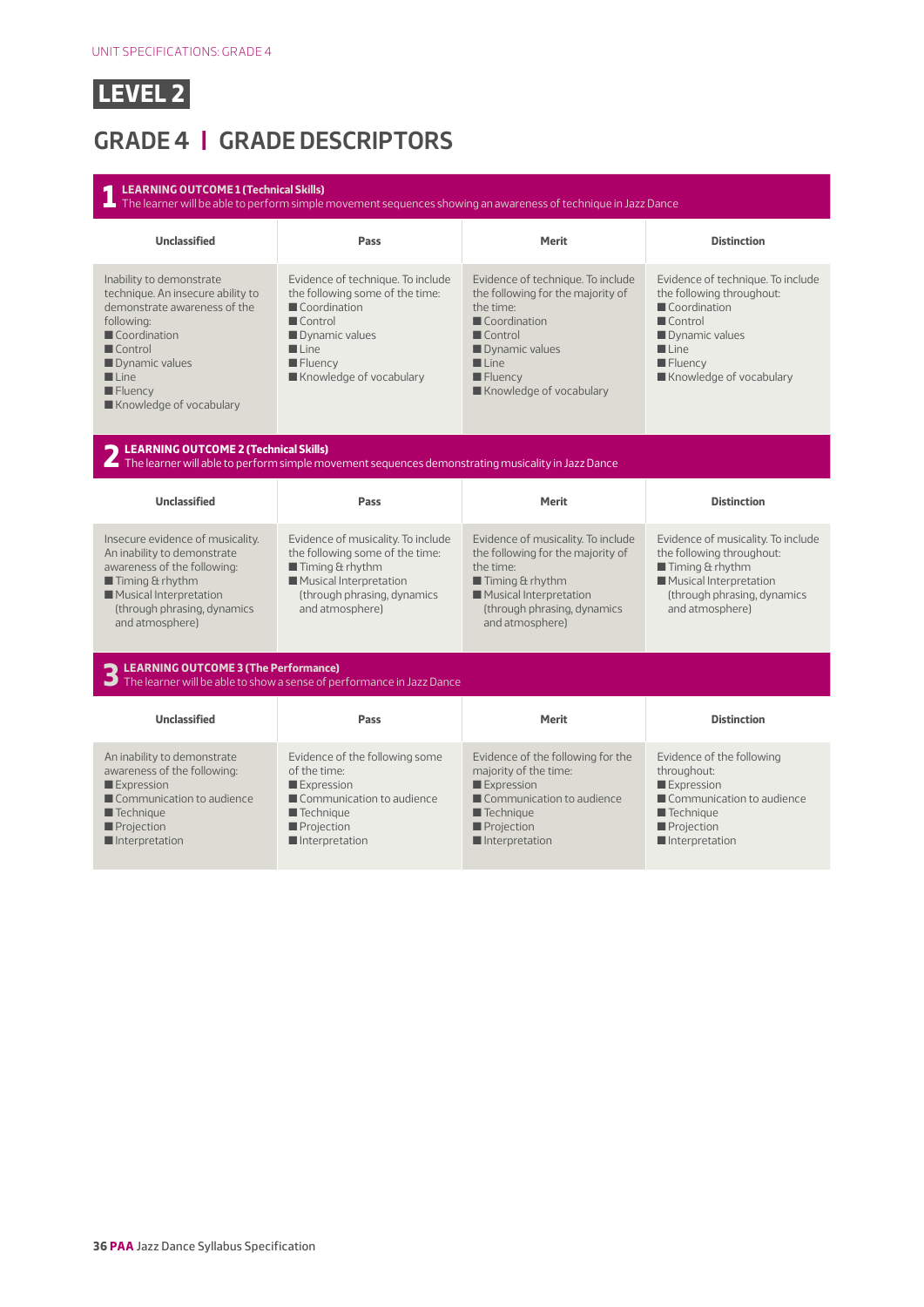

## **GRADE 5 | CONTENT**

Teachers arranging their own Technical Skills Exercises are free to create their own exercises but must include the following steps as a minimum. For a demonstration of these steps, please see the Jazz Dance Level 2 video at [www.rslawards.com/paa/syllabus](http://www.rslawards.com/paa/syllabus)

**The set Jazz Dance music must be used for the Technical Skills Exercises.**

#### **1 TECHNICAL SKILLS**

| Α                                                                                                                                                                                                                                  | <b>THE WARM UP</b> | B | <b>LIMBERING</b><br><b>AND MOBILISING</b>                                                                                                                                                                                                             |                                                                                                                                                        | <b>FLOOR</b><br><b>STRENGTHENING</b>                                                                                                                                                           | D                                                                                                                                                                                                                                                                                                          | <b>ISOLATIONS</b>                                                                                                                                                                               |  |
|------------------------------------------------------------------------------------------------------------------------------------------------------------------------------------------------------------------------------------|--------------------|---|-------------------------------------------------------------------------------------------------------------------------------------------------------------------------------------------------------------------------------------------------------|--------------------------------------------------------------------------------------------------------------------------------------------------------|------------------------------------------------------------------------------------------------------------------------------------------------------------------------------------------------|------------------------------------------------------------------------------------------------------------------------------------------------------------------------------------------------------------------------------------------------------------------------------------------------------------|-------------------------------------------------------------------------------------------------------------------------------------------------------------------------------------------------|--|
| Warm up exercise appropriate<br>for an intermediate dancer, to<br>include:<br>Accented hop and jumps in 1st<br>and 2nd with fully stretched<br>feet<br>High release into preliminary<br>stretches                                  |                    |   | Exercise appropriate for an<br>intermediate dancer focusing<br>on the flexibility of the hips.<br>hamstring and spine, to include:<br>Deep plié in 2nd position whilst<br>maintaining forward stretch<br>Standing stretches, passive<br>and ballistic |                                                                                                                                                        | Exercise to develop strength<br>and control appropriate for an<br>intermediate dancer, to include:<br>Plank and or press-up<br>A variety of controlled<br>abdominal strengthening<br>exercises |                                                                                                                                                                                                                                                                                                            | Exercise to develop isolations<br>appropriate for an intermediate<br>dancer, to include:<br>Layering of isolations including<br>change of direction<br>Use of connecting or travelling<br>steps |  |
| E                                                                                                                                                                                                                                  | <b>PIROUÉTTE</b>   | F | <b>PREPARATION</b><br><b>FOR LEG TILTS</b><br><b>AT THE BARRE</b>                                                                                                                                                                                     | G                                                                                                                                                      | <b>KICK SEQUENCE</b>                                                                                                                                                                           | Η                                                                                                                                                                                                                                                                                                          | <b>ELEVATION</b><br><b>AND TRAVEL</b>                                                                                                                                                           |  |
| Pirouétte exercise in the centre<br>appropriate for an intermediate<br>dancer, to include:<br>Use of Jazz 4th, relevé and<br>retiré<br>Single and double pirouétte<br>$\blacksquare$ Travelling turns<br>Demonstrate on both sides |                    |   | Exercise sideways to the<br>barre preparing for full leg<br>extension tilt appropriate for an<br>intermediate dancer, to include:<br>■ Working leg through retiré to<br>tilt position<br>Demonstrate on both sides                                    | Kick amalgamation appropriate<br>for an intermediate dancer, to<br>include:<br>Use of forward, side and<br>circular kicks<br>Demonstrate on both sides |                                                                                                                                                                                                | Penultimate dance combination,<br>an opportunity to bring<br>greater creativity and sense of<br>showmanship, in preparation for<br>the final dance performance, to<br>include:<br>Front and side split leap<br>Single and double pirouétte<br>$\blacksquare$ Travelling turns<br>Demonstrate on both sides |                                                                                                                                                                                                 |  |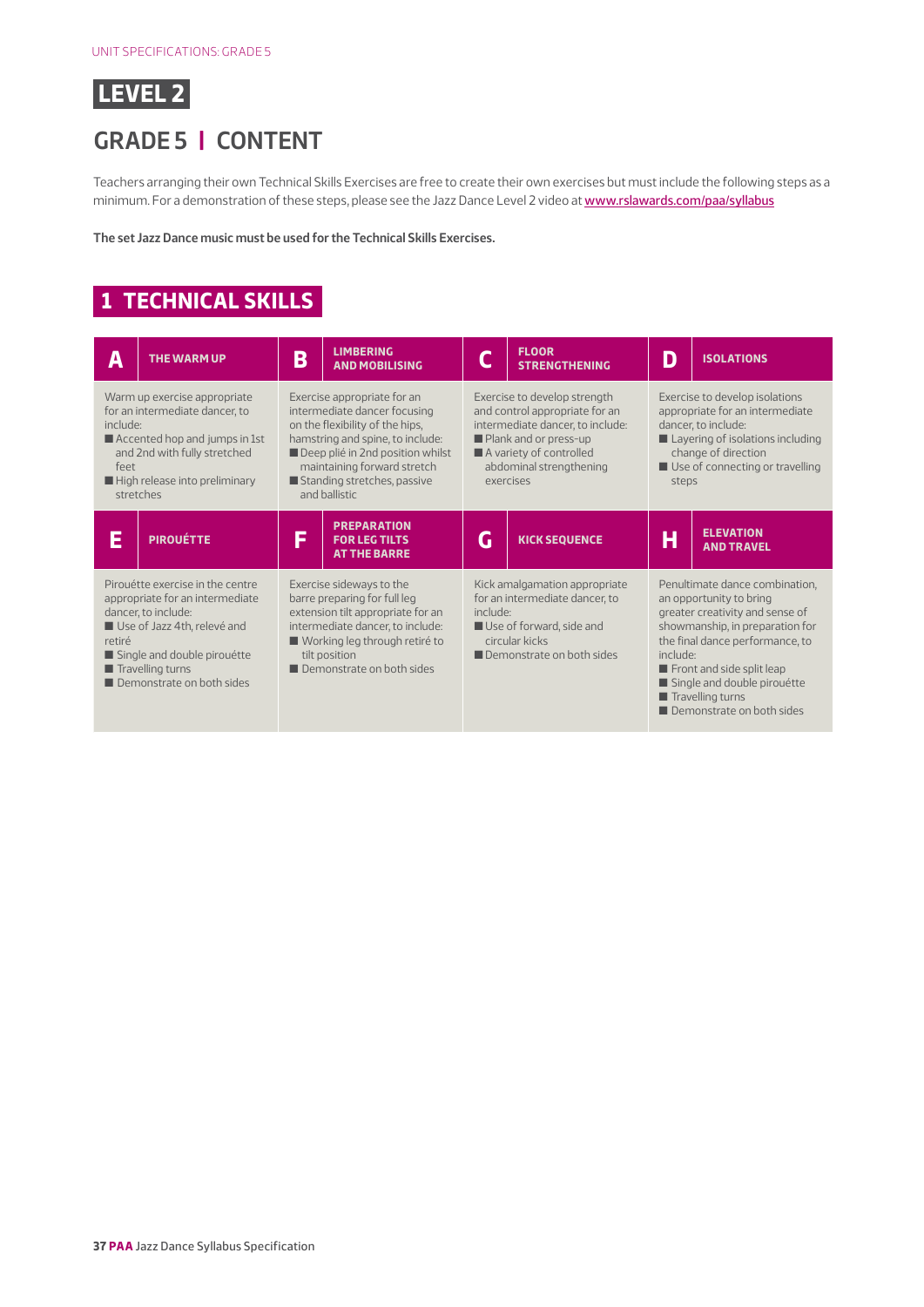

#### **GRADE 5 | CONTENT**

#### **IMPROVISATION**

Candidates will be given an unknown piece of music (provided by the examiner and played by the music operator in the exam). Candidates have one minute to familiarise themselves with the with the music before the improvisation commences.

Candidates will improvise in **small groups** facing the examiner for approximately **45 seconds**.

The candidate will dance freely, choosing any Jazz moves or Jazz style to perform.

#### **2 THE PERFORMANCE**

The performance must consist of **two** routines. Each routine must be a minimum duration of **one minute 30 seconds** and a maximum duration of **two minutes 30 seconds**. The total performance duration must not exceed **five minutes**.

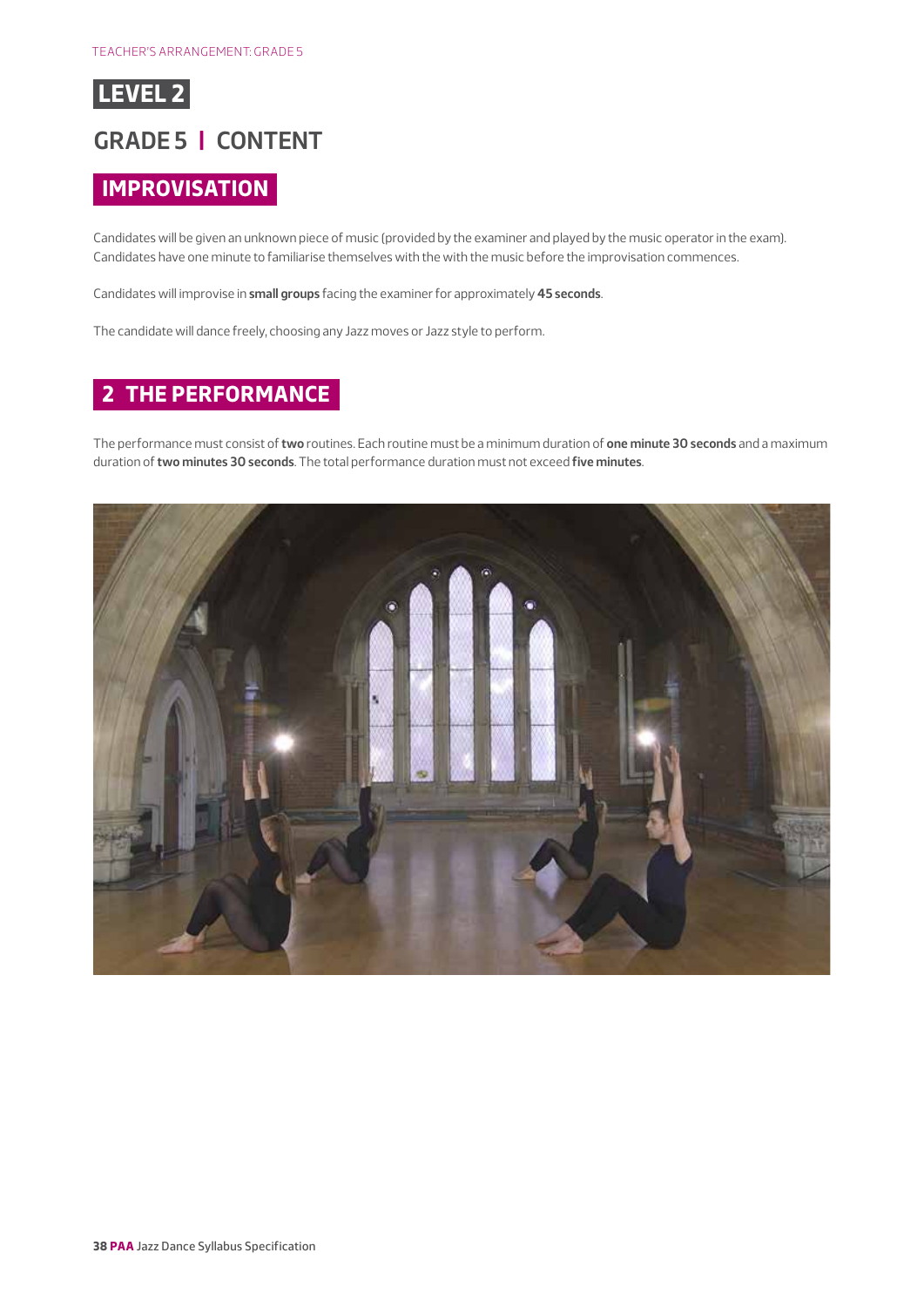## **GRADE 5 | LEARNING OUTCOMES AND ASSESSMENT CRITERIA**

| <b>Title</b>                    | RSL Level 2 Award in Graded Examination in Dance - Grade 5 |
|---------------------------------|------------------------------------------------------------|
| <b>Level</b>                    | Level 2                                                    |
| <b>Credit Value</b>             | 10                                                         |
| <b>Guided Learning Hours</b>    | 75                                                         |
| <b>Total Qualification Time</b> | 95                                                         |

| <b>Learning Outcome - The learner will:</b> |                                                                                                        |     | <b>Assessment Criteria - The learner can:</b>                                                                       |  |  |  |
|---------------------------------------------|--------------------------------------------------------------------------------------------------------|-----|---------------------------------------------------------------------------------------------------------------------|--|--|--|
| 1                                           | Be able to perform movement sequences showing an<br>1.1<br>awareness of technique in Jazz Dance<br>1.2 |     | Demonstrate a clear knowledge and understanding of Jazz<br>Dance vocabulary                                         |  |  |  |
|                                             |                                                                                                        |     | Demonstrate secure technical skills at an intermediate level                                                        |  |  |  |
| $\overline{2}$                              | Be able to perform movement sequences demonstrating<br>musicality in Jazz Dance                        |     | Demonstrate an understanding of a range of rhythmical<br>sounds, accents and timings                                |  |  |  |
|                                             |                                                                                                        | 2.2 | Demonstrate an understanding of musical interpretation<br>including:<br>a) Phrasing<br>b) Dynamics<br>c) Atmosphere |  |  |  |
| 3                                           | Be able to show a sense of performance in Jazz Dance                                                   |     | Demonstrate the use of expression and performance skills<br>appropriately at an intermediate level                  |  |  |  |
|                                             |                                                                                                        | 3.2 | Communicate appropriately with the audience                                                                         |  |  |  |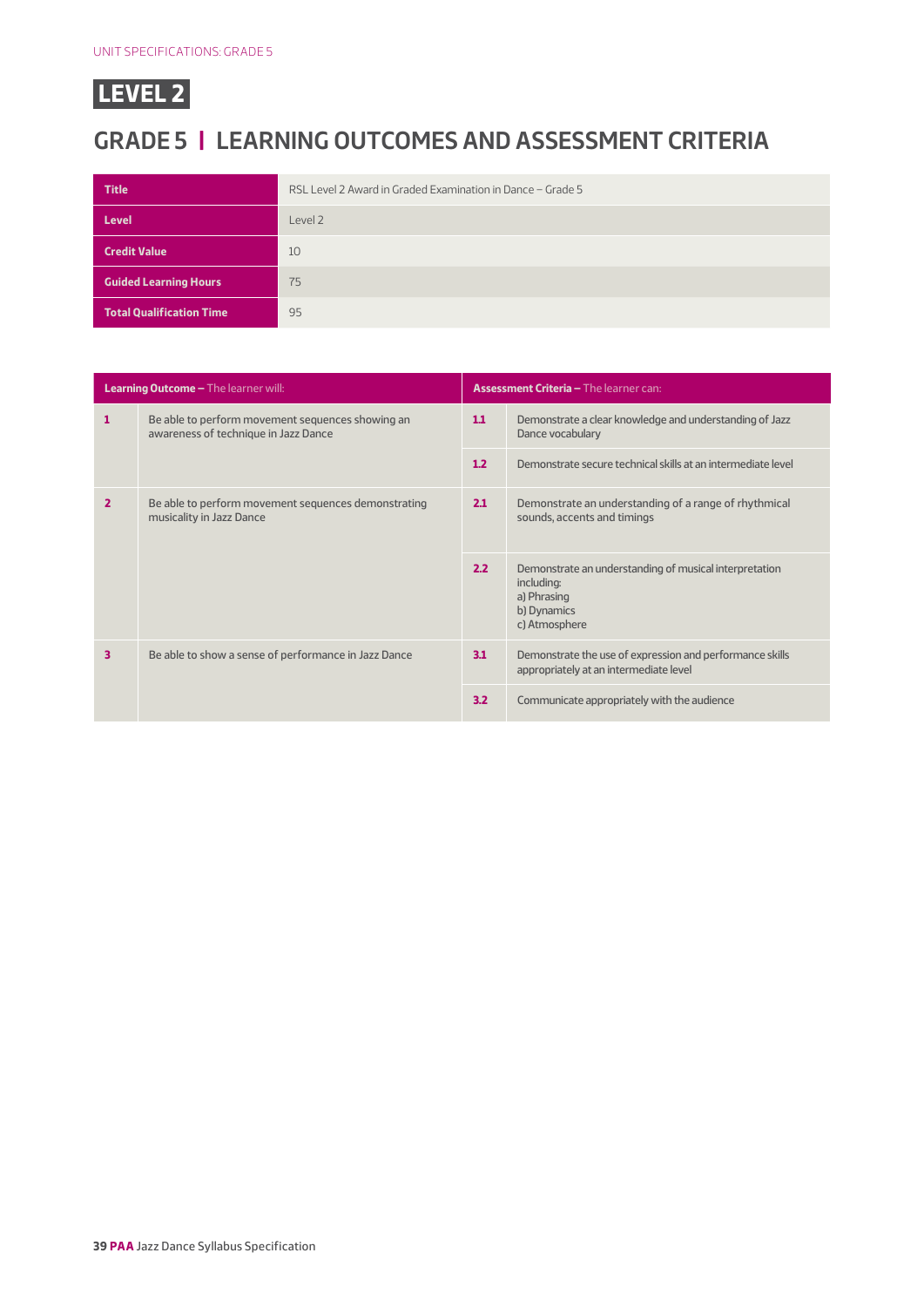

## **GRADE 5 | GRADE DESCRIPTORS**

#### **1 LEARNING OUTCOME 1 (Technical Skills)** The learner will be able to perform movement sequences showing an awareness of technique in Jazz Dance **Unclassified Pass Merit Distinction** Inability to demonstrate technique. An insecure ability to demonstrate awareness of the following:  $\blacksquare$  Coordination **Control**  $\blacksquare$  Dynamic values  $\blacksquare$  Line  $\blacksquare$  Fluency  $\blacksquare$  Knowledge of vocabulary Evidence of technique. To include the following some of the time:  $\blacksquare$  Coordination  $\blacksquare$  Control **Dynamic values**  $\blacksquare$  Line **E** Fluency Knowledge of vocabulary Evidence of technique. To include the following for the majority of the time: **Coordination Control**  $\blacksquare$  Dynamic values  $\blacksquare$  Line  $\blacksquare$  Fluency Knowledge of vocabulary Evidence of technique. To include the following throughout:  $\blacksquare$  Coordination  $\blacksquare$  Control **Dynamic values**  $\blacksquare$  Line  $\blacksquare$  Fluency Knowledge of vocabulary **2 LEARNING OUTCOME 2 (Technical Skills)** The learner will able to perform movement sequences demonstrating musicality in Jazz Dance **Unclassified Pass Merit Distinction** Insecure evidence of musicality. An inability to demonstrate awareness of the following:  $\blacksquare$  Timing & rhythm **Musical Interpretation** (through phrasing, dynamics and atmosphere) Evidence of musicality. To include the following some of the time:  $\blacksquare$  Timing & rhythm  $\blacksquare$  Musical Interpretation (through phrasing, dynamics and atmosphere) Evidence of musicality. To include the following for the majority of the time:  $\blacksquare$  Timing & rhythm **Musical Interpretation** (through phrasing, dynamics and atmosphere) Evidence of musicality. To include the following throughout:  $\blacksquare$  Timing & rhythm **Musical Interpretation** (through phrasing, dynamics and atmosphere) **3 LEARNING OUTCOME 3 (The Performance)** The learner will be able to show a sense of performance in Jazz Dance **Unclassified Pass Merit Distinction** An inability to demonstrate awareness of the following:  $\square$  Expression  $\blacksquare$  Communication to audience  $\blacksquare$  Technique **Projection**  $\blacksquare$  Interpretation Evidence of the following some of the time: Expression  $\blacksquare$  Communication to audience  $\blacksquare$  Technique **Projection**  $\blacksquare$  Interpretation Evidence of the following for the majority of the time: Expression  $\blacksquare$  Communication to audience  $\blacksquare$  Technique **Projection**  $\blacksquare$  Interpretation Evidence of the following throughout: Expression  $\blacksquare$  Communication to audience  $\blacksquare$  Technique **Projection**  $\blacksquare$  Interpretation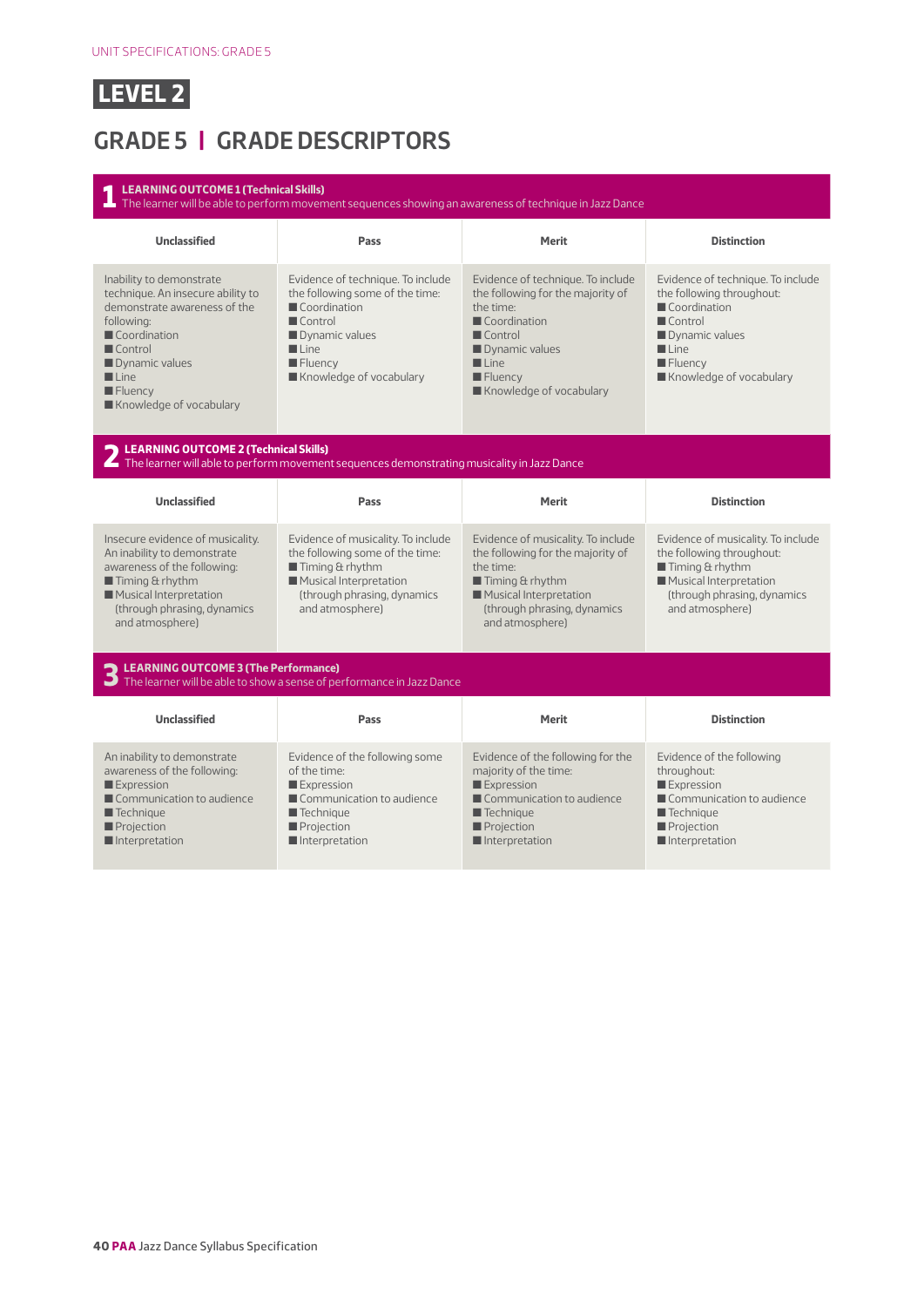

## **GRADE 6 | CONTENT**

Teachers arranging their own Technical Skills Exercises are free to create their own exercises but must include the following steps as a minimum. For a demonstration of these steps, please see the Jazz Dance Level 3 video at [www.rslawards.com/paa/syllabus](http://www.rslawards.com/paa/syllabus)

**The set Jazz Dance music must be used for the Technical Skills Exercises.**

#### **1 TECHNICAL SKILLS**

| Α                                                                                                                                                                                                                            | <b>THE WARM UP</b> | B | <b>FLOOR</b><br><b>STRENGTHENING</b>                                                                                                                                                                      |   | <b>PLIÉS</b>                                                                                                                                                                                                                                              | D | <b>ISOLATIONS</b>                                                                                                                                                                                                                                                            |  |
|------------------------------------------------------------------------------------------------------------------------------------------------------------------------------------------------------------------------------|--------------------|---|-----------------------------------------------------------------------------------------------------------------------------------------------------------------------------------------------------------|---|-----------------------------------------------------------------------------------------------------------------------------------------------------------------------------------------------------------------------------------------------------------|---|------------------------------------------------------------------------------------------------------------------------------------------------------------------------------------------------------------------------------------------------------------------------------|--|
| Warm up exercise appropriate<br>for an advanced dancer, to<br>include:<br>Forward stretch into<br>contraction and recover<br>Plié in 2nd, push onto demi<br>point                                                            |                    |   | Exercise to develop strength<br>and control appropriate for an<br>advanced dancer, to include:<br>Jack Knife position, beat legs<br>$\blacksquare$ Lying on front, lift the upper<br>spine and lower legs |   | Exercise in the Centre continuing<br>the development of core<br>strength and overall control<br>appropriate for an advanced<br>dancer, to include:<br>Demi and full plié in parallel 1st<br>and 2nd in the Centre<br>$\blacksquare$ Use of rise and lower |   | Exercise to develop isolations<br>appropriate for an advanced<br>dancer, to include:<br>Layering of isolations including<br>change of direction<br>$\blacksquare$ Creative use of the music                                                                                  |  |
| Ē                                                                                                                                                                                                                            | <b>PIROUÉTTE</b>   | F | <b>LEG TILTS</b>                                                                                                                                                                                          | G | <b>KICK SEQUENCE</b>                                                                                                                                                                                                                                      | H | <b>ELEVATION</b><br><b>AND TRAVEL</b>                                                                                                                                                                                                                                        |  |
| Pirouétte exercise in the Centre<br>appropriate for an advanced<br>dancer, to include:<br>Use of jazz 4th, relevé and<br>retiré<br>Single and double pirouétte<br>Travelling and elevated turns<br>Demonstrate on both sides |                    |   | Exercise in the Centre to<br>demonstrate tilt appropriate for<br>an advanced dancer, to include:<br>■ Working leg through retiré to<br>tilt position<br>Demonstrate on both sides                         |   | Kick amalgamation appropriate<br>for an advanced dancer, to<br>include:<br>Forward, side and circular kicks<br>Demonstrate on both sides                                                                                                                  |   | Penultimate dance combination.<br>an opportunity to bring<br>greater creativity and sense of<br>showmanship, in preparation for<br>the final dance performance, to<br>include:<br>Calypso leap<br>Circular Spring<br>Double or triple pirouétte<br>Demonstrate on both sides |  |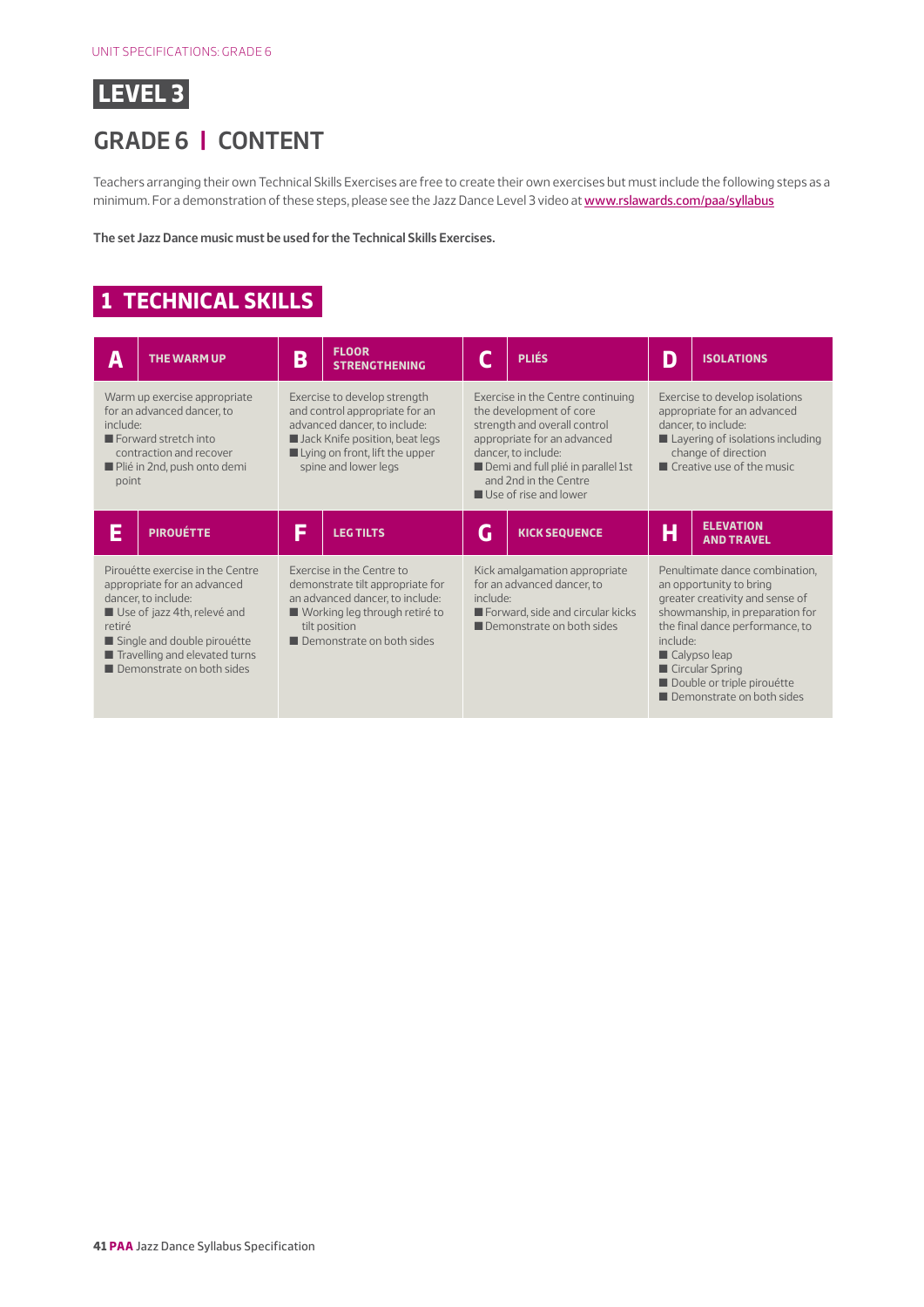

#### **GRADE 6 | CONTENT**

#### **IMPROVISATION**

Candidates will be given an unknown piece of music (provided by the examiner and played by the music operator in the exam). Candidates have one minute to familiarise themselves with the with the music before the improvisation commences.

Candidates will improvise in **small groups** facing the examiner for approximately **one minute**.

The candidate will dance freely, choosing any Jazz moves or Jazz style to perform.

#### **2 THE PERFORMANCE**

The performance must consist of **two** routines. Each routine must be a minimum duration of **two minutes** and a maximum duration of **three minutes**. The total performance duration must not exceed **six minutes**.

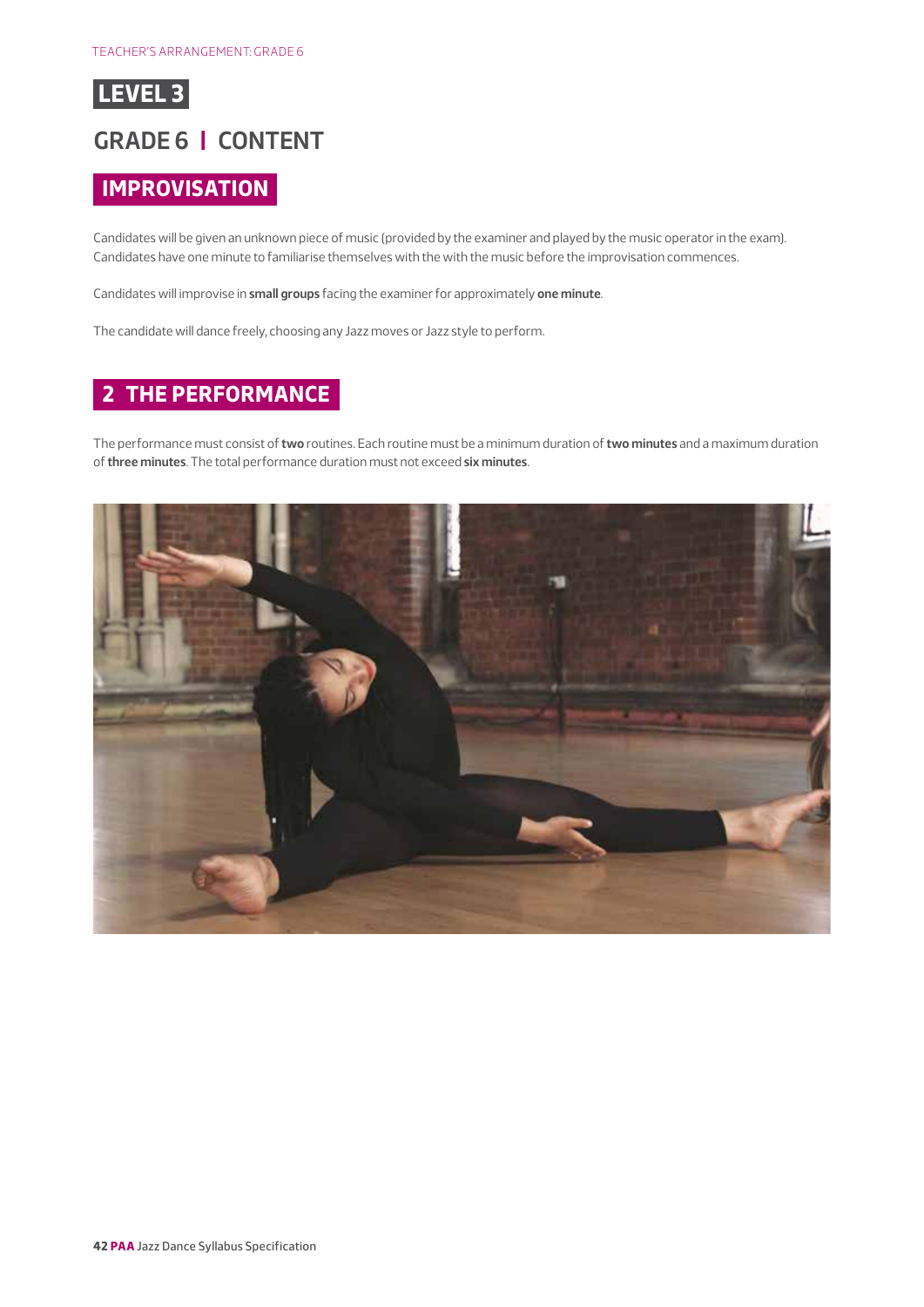## **GRADE 6 | LEARNING OUTCOMES AND ASSESSMENT CRITERIA**

| <b>Title</b>                    | RSL Level 3 Certificate in Graded Examination in Dance - Grade 6 |
|---------------------------------|------------------------------------------------------------------|
| <b>Level</b>                    | Level 3                                                          |
| <b>Credit Value</b>             | 13                                                               |
| <b>Guided Learning Hours</b>    | 90                                                               |
| <b>Total Qualification Time</b> | 130                                                              |

| <b>Learning Outcome - The learner will:</b> |                                                                                                                     |     | <b>Assessment Criteria - The learner can:</b>                                                            |  |  |  |
|---------------------------------------------|---------------------------------------------------------------------------------------------------------------------|-----|----------------------------------------------------------------------------------------------------------|--|--|--|
| 1                                           | Be able to perform complex movement sequences showing<br>an understanding and secure use of technique in Jazz Dance | 1.1 | Demonstrate a detailed knowledge and understanding of Jazz<br>Dance vocabulary                           |  |  |  |
|                                             |                                                                                                                     | 1.2 | Demonstrate secure technical skills at an advanced level                                                 |  |  |  |
| 2                                           | Be able to perform complex movement sequences showing<br>an understanding of musicality in Jazz Dance               |     | Demonstrate a clear understanding of a range of complex<br>rhythmical sounds, accents and timings        |  |  |  |
|                                             |                                                                                                                     | 2.2 | Demonstrate sensitive musical interpretation through:<br>a) Phrasing<br>b) Dynamics<br>c) Atmosphere     |  |  |  |
| 3                                           | Be able to present an assured performance in Jazz Dance                                                             | 3.1 | Demonstrate the use of expression and performance skills<br>appropriately at an advanced level           |  |  |  |
|                                             |                                                                                                                     | 3.2 | Use varied expression and a range of performance skills with<br>appropriate engagement with the audience |  |  |  |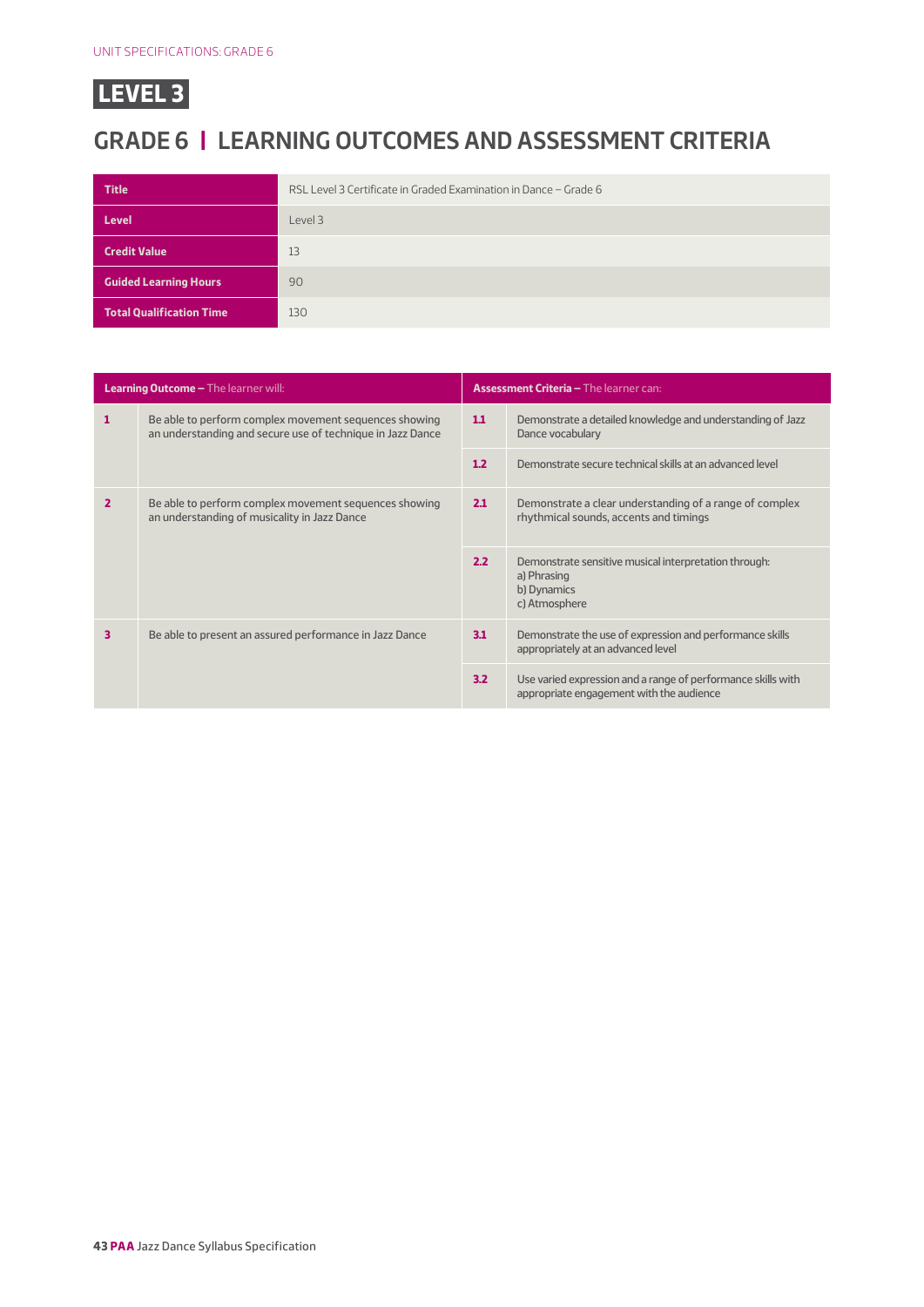## **GRADE 6 | GRADE DESCRIPTORS**

#### **1 LEARNING OUTCOME 1 (Technical Skills)** The learner will be able to perform complex movement sequences showing understanding and secure use of technique in Jazz Dance **Unclassified Pass Merit Distinction** Inability to demonstrate technique. An insecure ability to demonstrate awareness of the following:  $\blacksquare$  Coordination **Control**  $\blacksquare$  Dynamic values  $\blacksquare$  Line **E** Fluency  $\blacksquare$  Style  $\blacksquare$  Knowledge of vocabulary Evidence of technique. To include the following some of the time:  $\blacksquare$  Coordination  $\blacksquare$  Control **Dynamic values**  $\blacksquare$  Line  $\blacksquare$  Fluency  $\blacksquare$  Style Knowledge of vocabulary Evidence of technique. To include the following for the majority of the time: **Coordination Control**  $\blacksquare$  Dynamic values  $\blacksquare$  Line  $\blacksquare$  Fluency  $\blacksquare$  Style  $\blacksquare$  Knowledge of vocabulary Evidence of technique. To include the following throughout:  $\blacksquare$  Coordination  $\blacksquare$  Control **Dynamic values**  $\blacksquare$  Line  $\blacksquare$  Fluency  $\blacksquare$  Style Knowledge of vocabulary **2 LEARNING OUTCOME 2 (Technical Skills)** The learner will able to perform complex movement sequences showing an understanding of musicality in Jazz Dance **Unclassified Pass Merit Distinction** Insecure evidence of musicality. An inability to demonstrate awareness of the following:  $\blacksquare$  Timing & rhythm  $\blacksquare$  Musical interpretation (through phrasing, dynamics and atmosphere) Evidence of musicality. To include the following some of the time:  $\blacksquare$  Timing & rhythm  $\blacksquare$  Musical interpretation (through phrasing, dynamics and atmosphere) Evidence of musicality. To include the following for the majority of the time:  $\blacksquare$  Timing & rhythm  $\blacksquare$  Musical interpretation (through phrasing, dynamics and atmosphere) Evidence of musicality. To include the following throughout:  $\blacksquare$  Timing & rhythm  $\blacksquare$  Musical interpretation (through phrasing, dynamics and atmosphere) **3 LEARNING OUTCOME 3 (The Performance)** The learner will be able to present an assured performance in Jazz Dance **Unclassified Pass Merit Distinction** An inability to demonstrate awareness of the following: **Expression**  $\blacksquare$  Communication/engagement with audience  $\blacksquare$  Technique **Projection**  $\blacksquare$  Interpretation  $\blacksquare$  Style Evidence of the following some of the time: Expression  $\blacksquare$  Communication/engagement with audience  $\blacksquare$  Technique  $\blacksquare$  Projection  $\blacksquare$  Interpretation  $\blacksquare$  Style Evidence of the following for the majority of the time: Expression  $\blacksquare$  Communication/engagement with audience  $\blacksquare$  Technique  $\blacksquare$  Projection  $\blacksquare$  Interpretation  $\blacksquare$  Style Evidence of the following throughout: Expression Gommunication/engagement with audience  $\blacksquare$  Technique  $\blacksquare$  Projection  $\blacksquare$  Interpretation  $\blacksquare$  Style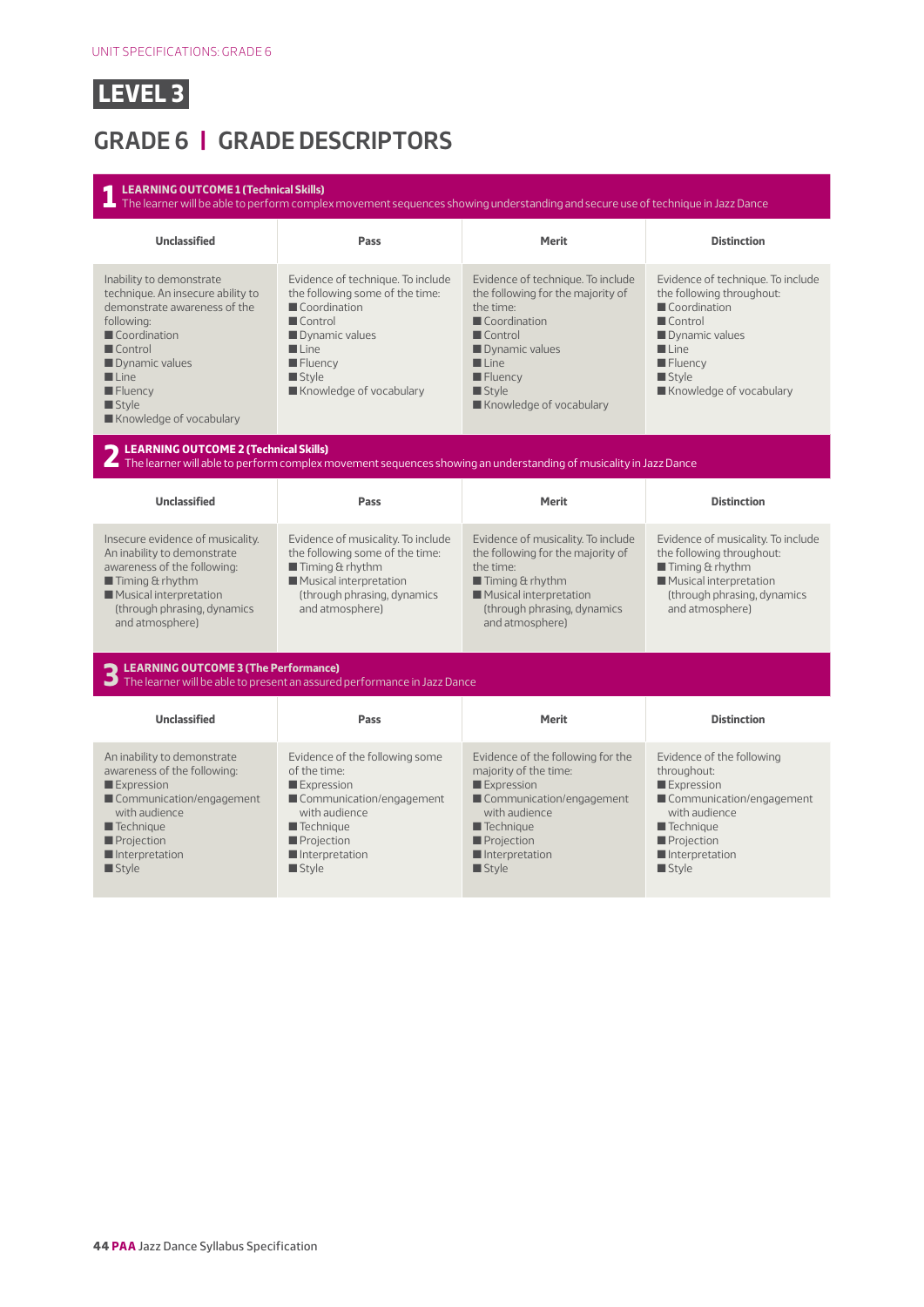

#### **GRADE 7 | CONTENT**

Teachers arranging their own Technical Skills Exercises are free to create their own exercises but must include the following steps as a minimum. For a demonstration of these steps, please see the Jazz Dance Level 3 video at [www.rslawards.com/paa/syllabus](http://www.rslawards.com/paa/syllabus)

**The set Jazz Dance music must be used for the Technical Skills Exercises.**

#### **1 TECHNICAL SKILLS**

| Α                                                                                                                                                                                                                     | <b>THE WARM UP</b> | B                                                                                                                                                                                    | <b>FLOOR</b><br><b>STRENGTHENING</b>                                                                                                                                                                                                                      |                                                                                                                                                                                            | <b>PLIÉS</b>                                                                                                                                            |                                                                                                                                                                                                                                                                                                                         | D                                | <b>ISOLATIONS</b> |
|-----------------------------------------------------------------------------------------------------------------------------------------------------------------------------------------------------------------------|--------------------|--------------------------------------------------------------------------------------------------------------------------------------------------------------------------------------|-----------------------------------------------------------------------------------------------------------------------------------------------------------------------------------------------------------------------------------------------------------|--------------------------------------------------------------------------------------------------------------------------------------------------------------------------------------------|---------------------------------------------------------------------------------------------------------------------------------------------------------|-------------------------------------------------------------------------------------------------------------------------------------------------------------------------------------------------------------------------------------------------------------------------------------------------------------------------|----------------------------------|-------------------|
| Warm up exercise appropriate<br>for an advanced dancer, to<br>include:<br>Stretching sequence to<br>mobilises the limbs and joints<br>High energy exercise with<br>layered steps warming up the<br>body<br>whole body |                    | Exercise to develop strength<br>and control appropriate for an<br>advanced dancer, to include:<br>Controlled back and core<br>strengthening exercises<br>Balances engaging the whole | Exercise in the Centre continuing<br>the development of core<br>strength and overall control<br>appropriate for an advanced<br>dancer, to include:<br>Demi and full plié in the Centre<br>parallel and turned out<br>$\blacksquare$ Use of rise and lower |                                                                                                                                                                                            | Exercise to develop isolations<br>appropriate for an advanced<br>dancer, to include:<br>change of direction<br>$\blacksquare$ Creative use of the music |                                                                                                                                                                                                                                                                                                                         | Layering of isolations including |                   |
| E<br><b>PIROUÉTTE</b>                                                                                                                                                                                                 |                    | E                                                                                                                                                                                    | <b>KICK SEQUENCE</b>                                                                                                                                                                                                                                      |                                                                                                                                                                                            | G                                                                                                                                                       | <b>ELEVATION</b><br><b>AND TRAVEL</b>                                                                                                                                                                                                                                                                                   |                                  |                   |
| Pirouétte exercise in the Centre appropriate<br>for an advanced dancer, to include:<br>Double or triple pirouétte<br>Travelling and elevated turns<br>Demonstrate on both sides                                       |                    |                                                                                                                                                                                      |                                                                                                                                                                                                                                                           | Kick amalgamation appropriate for an<br>advanced dancer, to include:<br>E Forward kick on relevé and on a flat foot<br>$\blacksquare$ Side and circular kicks<br>Demonstrate on both sides |                                                                                                                                                         | Penultimate dance combination, an<br>opportunity to bring greater creativity and<br>sense of showmanship, in preparation for the<br>final dance performance, to include:<br>Forward and side leaps<br>Front, side and circular kicks<br>Double or triple pirouétte and travelling<br>turns<br>Demonstrate on both sides |                                  |                   |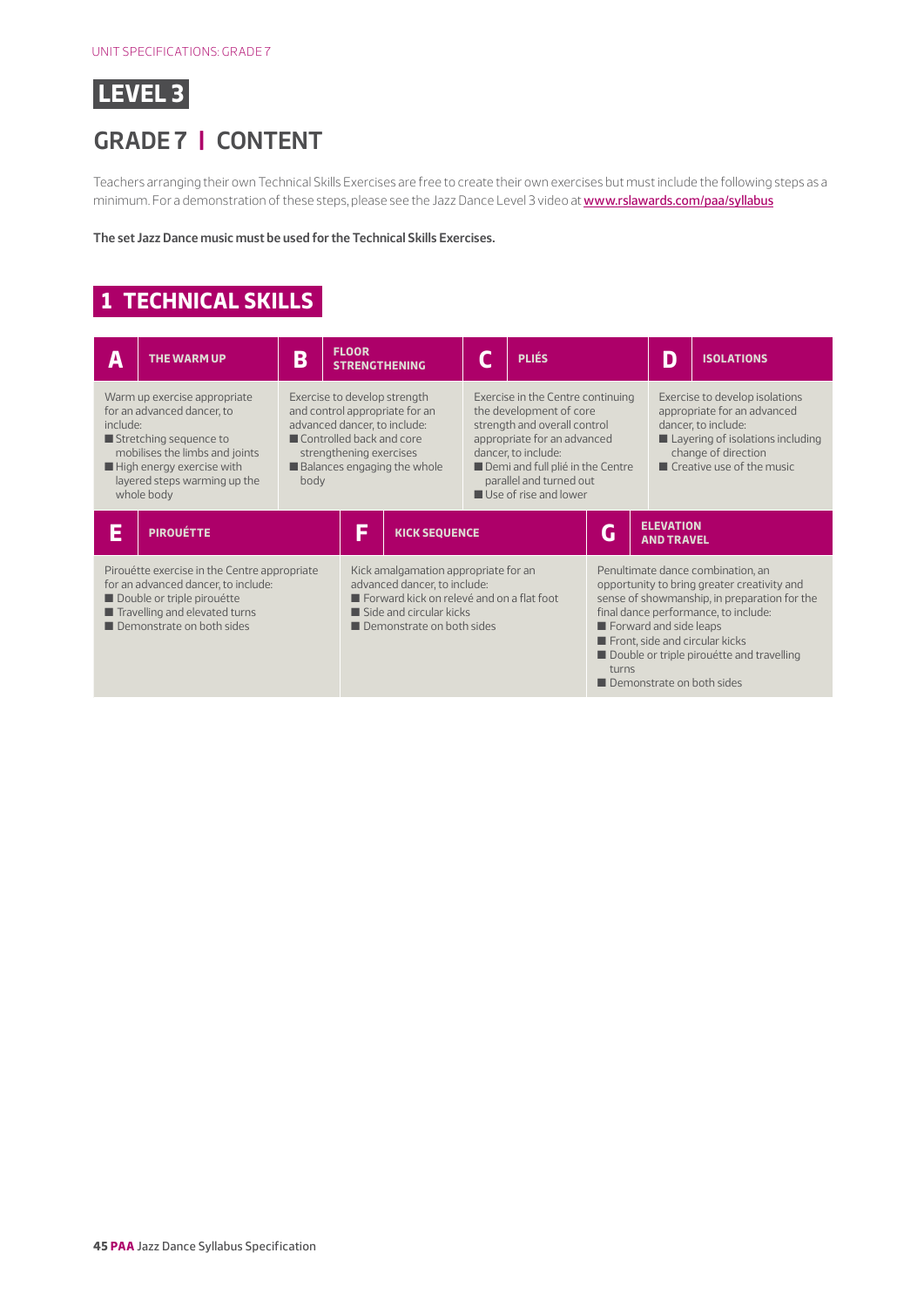

#### **GRADE 7 | CONTENT**

#### **IMPROVISATION**

Candidates will be given an unknown piece of music (provided by the examiner and played by the music operator in the exam). Candidates have one minute to familiarise themselves with the with the music before the improvisation commences.

Candidates will improvise in **small groups** facing the examiner for approximately **one minute**.

The candidate will dance freely, choosing any Jazz moves or Jazz style to perform.

#### **2 THE PERFORMANCE**

The performance must consist of **two** routines. Each routine must be a minimum duration of **two minutes** and a maximum duration of **three minutes**. The total performance duration must not exceed **six minutes**.

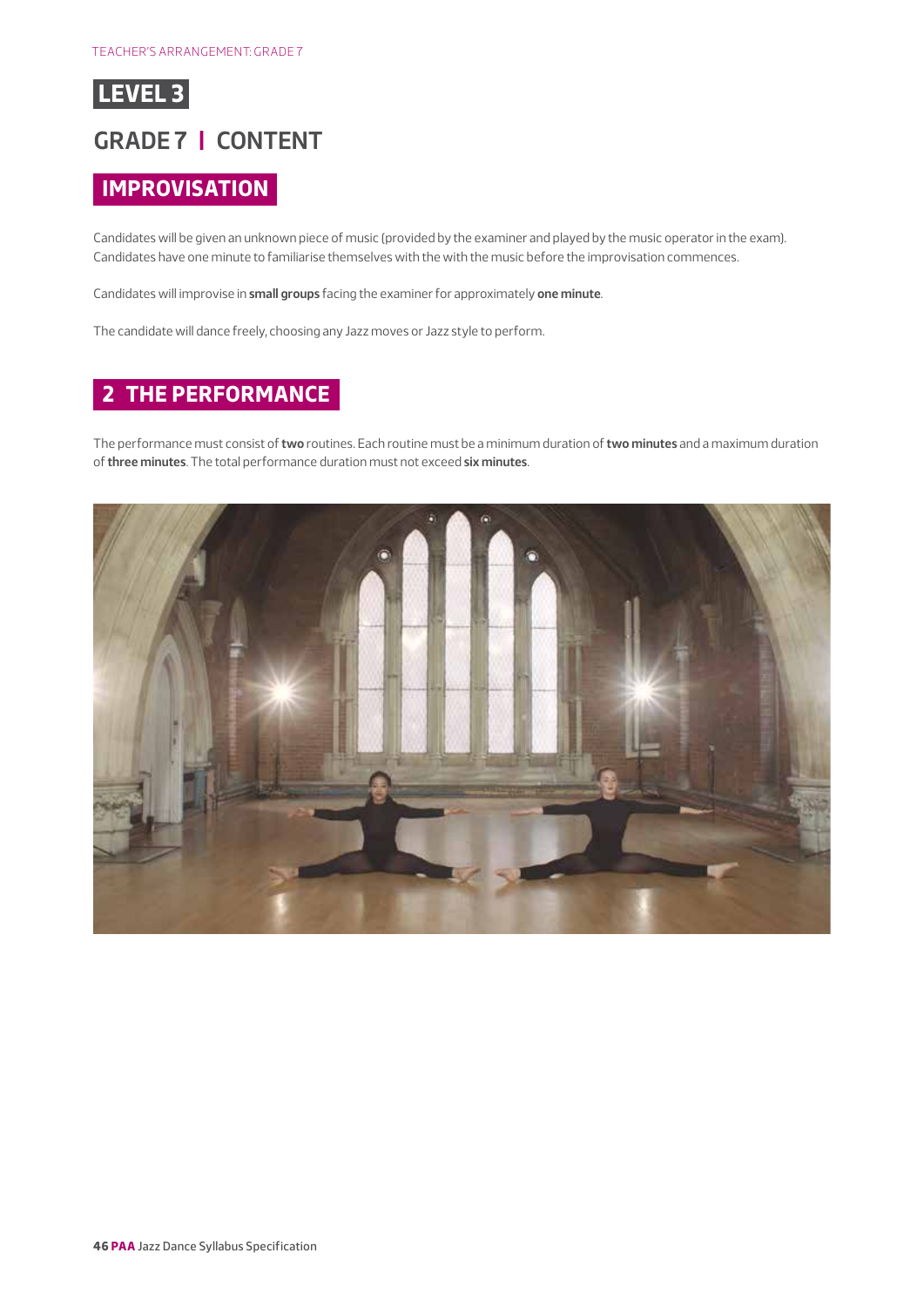## **GRADE 7 | LEARNING OUTCOMES AND ASSESSMENT CRITERIA**

| <b>Title</b>                    | RSL Level 3 Certificate in Graded Examination in Dance - Grade 7 |  |  |
|---------------------------------|------------------------------------------------------------------|--|--|
| <b>Level</b>                    | Level 3                                                          |  |  |
| <b>Credit Value</b>             | 13                                                               |  |  |
| <b>Guided Learning Hours</b>    | 90                                                               |  |  |
| <b>Total Qualification Time</b> | 130                                                              |  |  |

| <b>Learning Outcome - The learner will:</b> |                                                                                                                     | <b>Assessment Criteria - The learner can:</b> |                                                                                                          |  |
|---------------------------------------------|---------------------------------------------------------------------------------------------------------------------|-----------------------------------------------|----------------------------------------------------------------------------------------------------------|--|
| 1                                           | Be able to perform complex movement sequences showing<br>an understanding and secure use of technique in Jazz Dance |                                               | Demonstrate a detailed knowledge and understanding of Jazz<br>Dance vocabulary                           |  |
|                                             |                                                                                                                     | 1.2                                           | Demonstrate secure technical skills at an advanced level                                                 |  |
| 2                                           | Be able to perform complex movement sequences showing<br>an understanding of musicality in Jazz Dance               |                                               | Demonstrate a clear understanding of a range of complex<br>rhythmical sounds, accents and timings        |  |
|                                             |                                                                                                                     |                                               | Demonstrate sensitive musical interpretation through:<br>a) Phrasing<br>b) Dynamics<br>c) Atmosphere     |  |
| 3                                           | Be able to present an assured performance in Jazz Dance                                                             |                                               | Demonstrate the use of expression and performance skills<br>appropriately at an advanced level           |  |
|                                             |                                                                                                                     | 3.2                                           | Use varied expression and a range of performance skills with<br>appropriate engagement with the audience |  |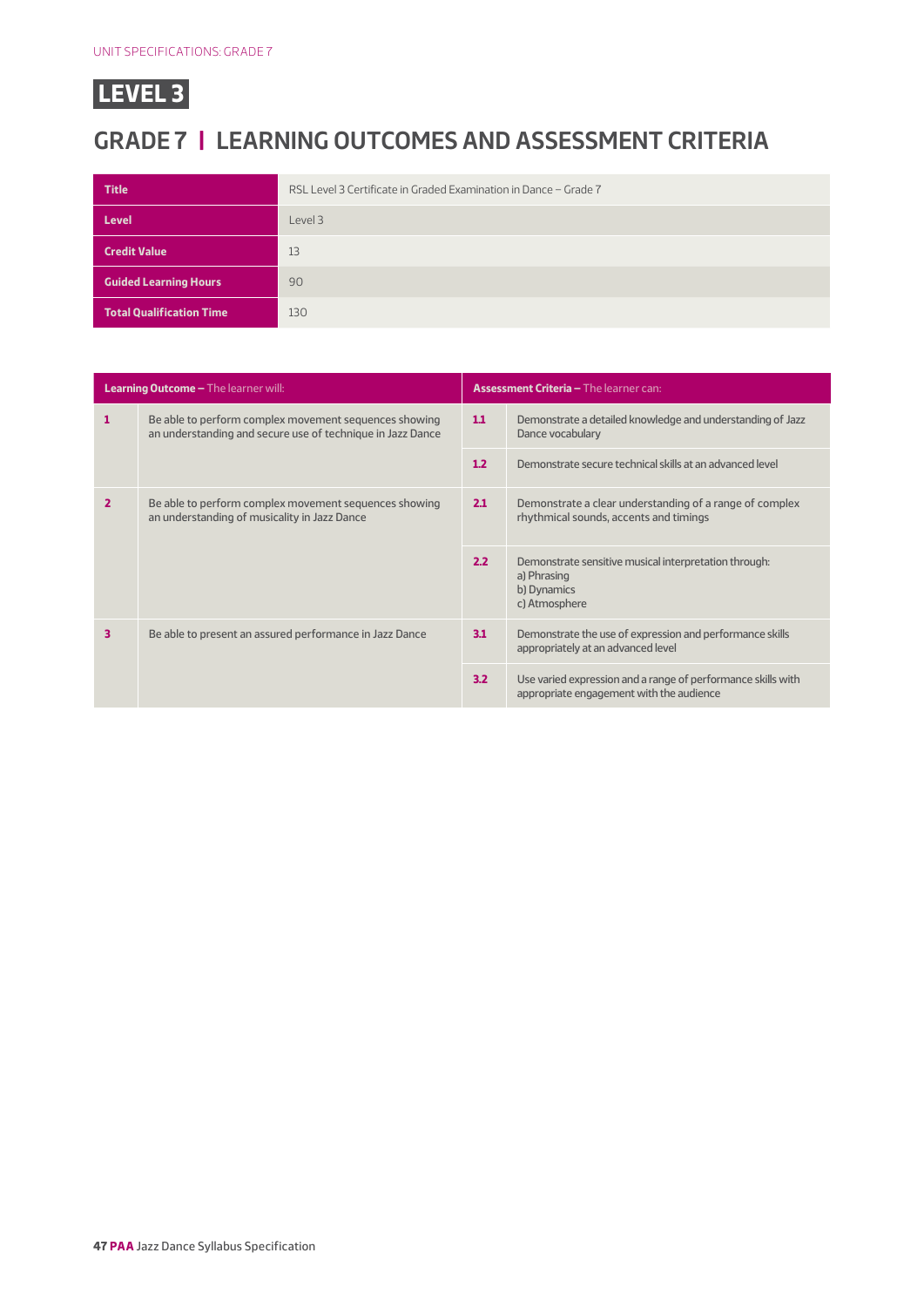

## **GRADE 7 | GRADE DESCRIPTORS**

#### **1 LEARNING OUTCOME 1 (Technical Skills)** The learner will be able to perform complex movement sequences showing an understanding and secure use of technique in Jazz Dance **Unclassified Pass Merit Distinction** Inability to demonstrate technique. An insecure ability to demonstrate awareness of the following:  $\blacksquare$  Coordination **Control**  $\blacksquare$  Dynamic values  $\blacksquare$  Line **E** Fluency  $\blacksquare$  Style  $\blacksquare$  Knowledge of vocabulary Evidence of technique. To include the following some of the time:  $\blacksquare$  Coordination  $\blacksquare$  Control **Dynamic values**  $\blacksquare$  Line  $\blacksquare$  Fluency  $\blacksquare$  Style Knowledge of vocabulary Evidence of technique. To include the following for the majority of the time: **Coordination Control**  $\blacksquare$  Dynamic values  $\blacksquare$  Line  $\blacksquare$  Fluency  $\blacksquare$  Style  $\blacksquare$  Knowledge of vocabulary Evidence of technique. To include the following throughout:  $\blacksquare$  Coordination  $\blacksquare$  Control **Dynamic values**  $\blacksquare$  Line  $\blacksquare$  Fluency  $\blacksquare$  Style Knowledge of vocabulary **2 LEARNING OUTCOME 2 (Technical Skills)** The learner will able to perform complex movement sequences showing an understanding of musicality in Jazz Dance **Unclassified Pass Merit Distinction** Insecure evidence of musicality. An inability to demonstrate awareness of the following:  $\blacksquare$  Timing & rhythm  $\blacksquare$  Musical interpretation (through phrasing, dynamics and atmosphere) Evidence of musicality. To include the following some of the time:  $\blacksquare$  Timing & rhythm  $\blacksquare$  Musical interpretation (through phrasing, dynamics and atmosphere) Evidence of musicality. To include the following for the majority of the time:  $\blacksquare$  Timing & rhythm  $\blacksquare$  Musical interpretation (through phrasing, dynamics and atmosphere) Evidence of musicality. To include the following throughout:  $\blacksquare$  Timing & rhythm  $\blacksquare$  Musical interpretation (through phrasing, dynamics and atmosphere) **3 LEARNING OUTCOME 3 (The Performance)** The learner will be able to present an assured performance in Jazz Dance **Unclassified Pass Merit Distinction** An inability to demonstrate awareness of the following: **Expression**  $\blacksquare$  Communication/engagement with audience  $\blacksquare$  Technique **Projection**  $\blacksquare$  Interpretation  $\blacksquare$  Style Evidence of the following some of the time: Expression  $\blacksquare$  Communication/engagement with audience  $\blacksquare$  Technique  $\blacksquare$  Projection  $\blacksquare$  Interpretation  $\blacksquare$  Style Evidence of the following for the majority of the time: Expression  $\blacksquare$  Communication/engagement with audience  $\blacksquare$  Technique  $\blacksquare$  Projection  $\blacksquare$  Interpretation  $\blacksquare$  Style Evidence of the following throughout: Expression Gommunication/engagement with audience  $\blacksquare$  Technique  $\blacksquare$  Projection  $\blacksquare$  Interpretation  $\blacksquare$  Style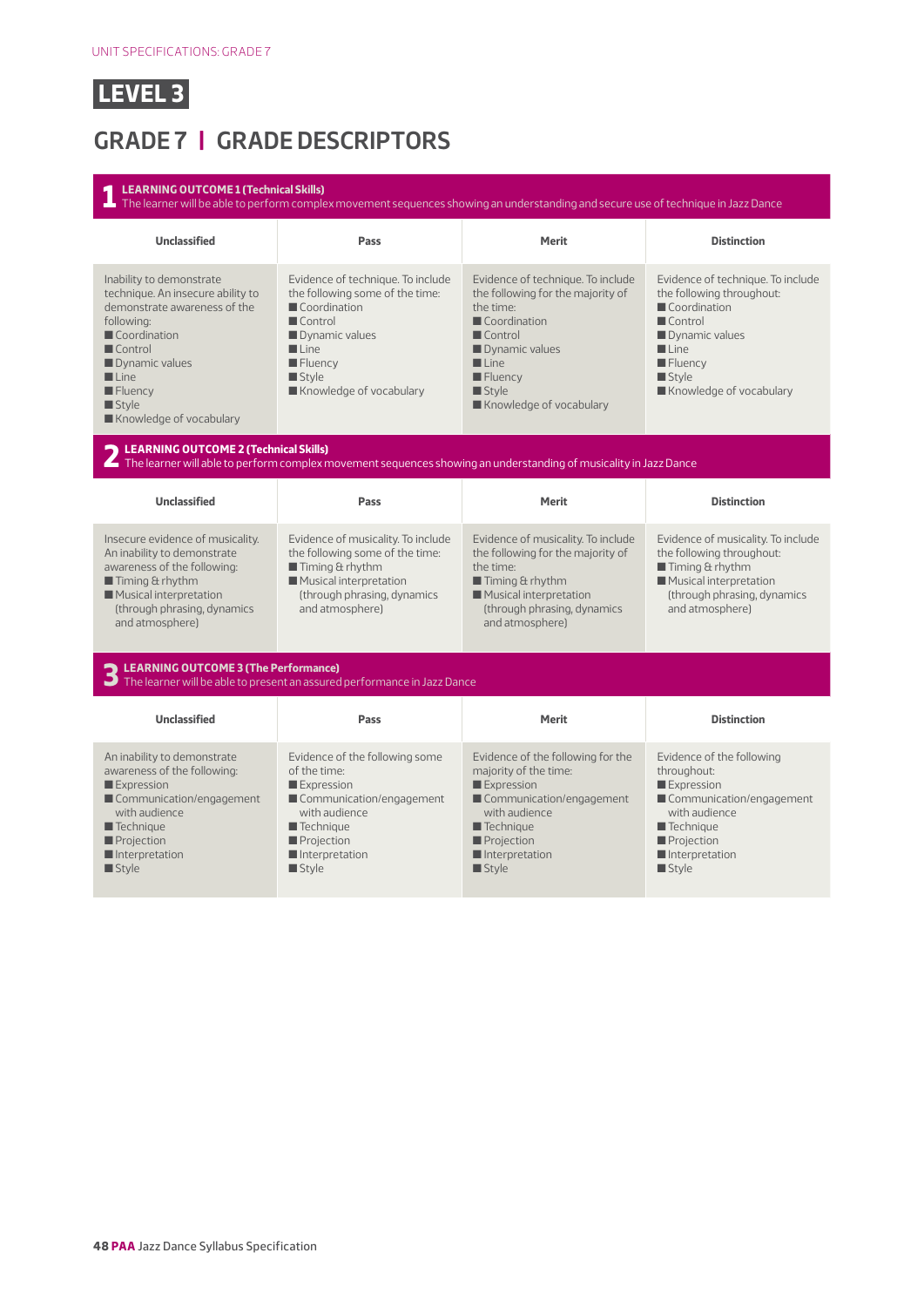

## **GRADE 8 | LEARNING OUTCOMES AND ASSESSMENT CRITERIA**

Teachers arranging their own Technical Skills Exercises are free to create their own exercises but must include the following steps as a minimum. For a demonstration of these steps, please see the Jazz Dance Level 3 video at [www.rslawards.com/paa/syllabus](http://www.rslawards.com/paa/syllabus)

**The set Jazz Dance music must be used for the Technical Skills Exercises.**

#### **1 TECHNICAL SKILLS**

| A                                                                                                                                                                                                     | <b>THE WARM UP</b> | B | <b>FLOOR</b>                                                                                                                                                                                               | <b>STRENGTHENING</b> |                                                                                                                                                                                                                                                                                           | <b>PLIÉS</b> |   | D                                                                                                                                                                                           | <b>ISOLATIONS</b> |
|-------------------------------------------------------------------------------------------------------------------------------------------------------------------------------------------------------|--------------------|---|------------------------------------------------------------------------------------------------------------------------------------------------------------------------------------------------------------|----------------------|-------------------------------------------------------------------------------------------------------------------------------------------------------------------------------------------------------------------------------------------------------------------------------------------|--------------|---|---------------------------------------------------------------------------------------------------------------------------------------------------------------------------------------------|-------------------|
| Warm up exercise appropriate<br>for an advanced dancer, to<br>include:<br>Sustained and controlled<br>stretches<br>$\blacksquare$ Floor work                                                          |                    |   | Exercise to develop strength<br>and control appropriate for an<br>advanced dancer, to include:<br>Controlled back and core<br>strengthening exercises<br>Balances engaging the whole<br>body               |                      | Exercise in the Centre continuing<br>the development of core<br>strength and overall control<br>appropriate for an advanced<br>dancer, to include:<br>Demi and full in parallel 1st<br>and 2nd position in the Centre<br>parallel and turned out<br>$\blacksquare$ Use of rise and lower  |              |   | Exercise to develop isolations<br>appropriate for an advanced<br>dancer, to include:<br>Layering of isolations including<br>change of direction<br>$\blacksquare$ Creative use of the music |                   |
| E<br><b>PIROUÉTTE</b>                                                                                                                                                                                 |                    |   | E                                                                                                                                                                                                          | <b>KICK SEQUENCE</b> |                                                                                                                                                                                                                                                                                           |              | Ġ | <b>ELEVATION</b><br><b>AND TRAVEL</b>                                                                                                                                                       |                   |
| Pirouétte exercise in the Centre appropriate<br>for an advanced dancer, to include:<br>Double or triple pirouétte<br>Travelling and elevated turns<br>Stylised pirouétte<br>Demonstrate on both sides |                    |   | Kick amalgamation appropriate for an<br>advanced dancer, to include:<br>Forward kick on relevé and on a flat foot<br>$\blacksquare$ Side and circular kicks<br>Stylised kicks<br>Demonstrate on both sides |                      | Penultimate dance combination, an<br>opportunity to bring greater creativity and<br>sense of showmanship, in preparation for the<br>final dance performance, to include:<br><b>Box</b> jump<br>Forward, side or circular kicks<br>Double or triple pirouétte<br>Demonstrate on both sides |              |   |                                                                                                                                                                                             |                   |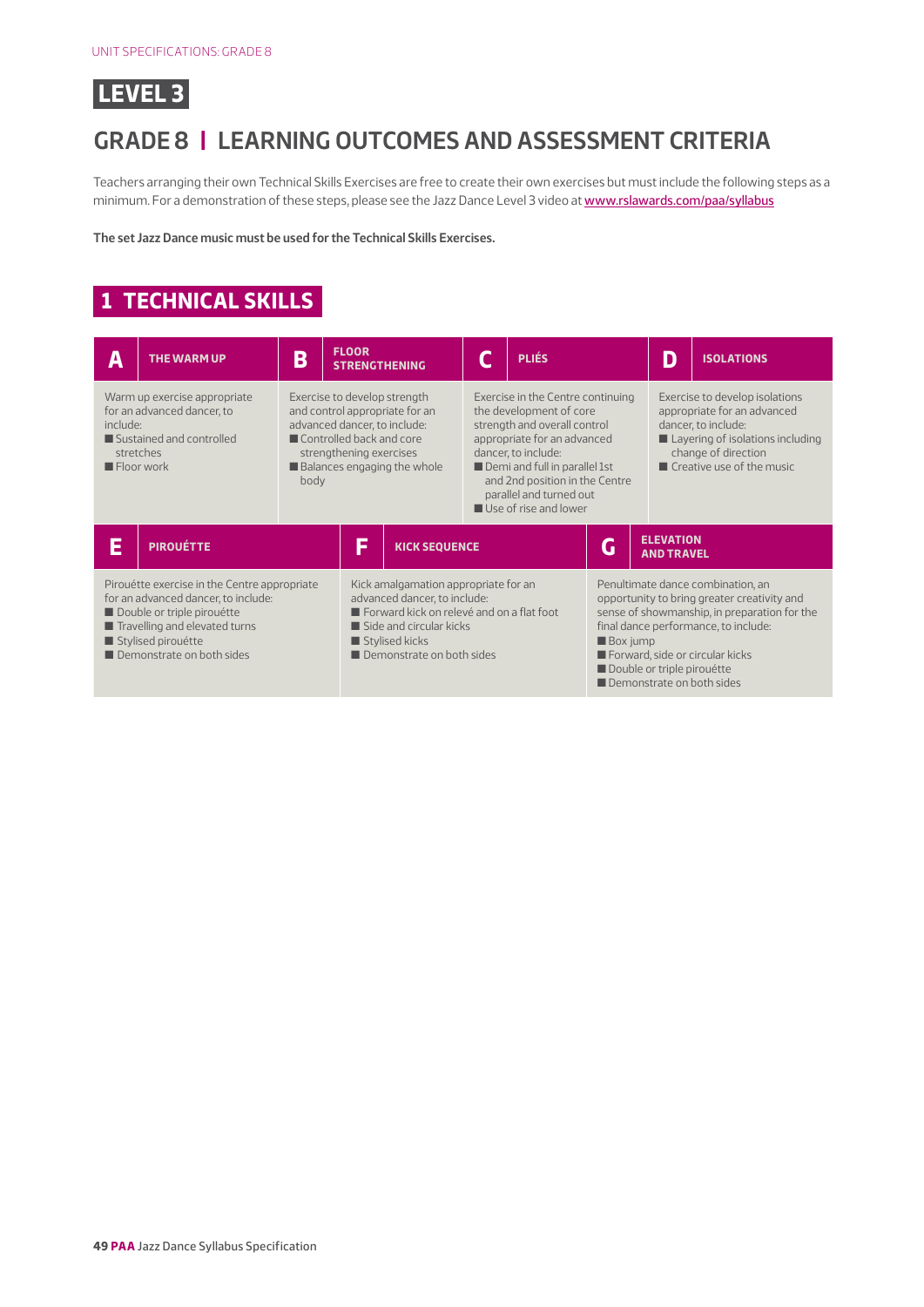

#### **GRADE 8 | CONTENT**

#### **IMPROVISATION**

Candidates will be given an unknown piece of music (provided by the examiner and played by the music operator in the exam). Candidates have one minute to familiarise themselves with the with the music before the improvisation commences.

Candidates will improvise in **small groups** facing the examiner for approximately **one minute**.

The candidate will dance freely, choosing any Jazz moves or Jazz style to perform.

#### **2 THE PERFORMANCE**

The performance must consist of **two** routines. Each routine must be a minimum duration of **two minutes** and a maximum duration of **three minutes**. The total performance duration must not exceed **six minutes**.

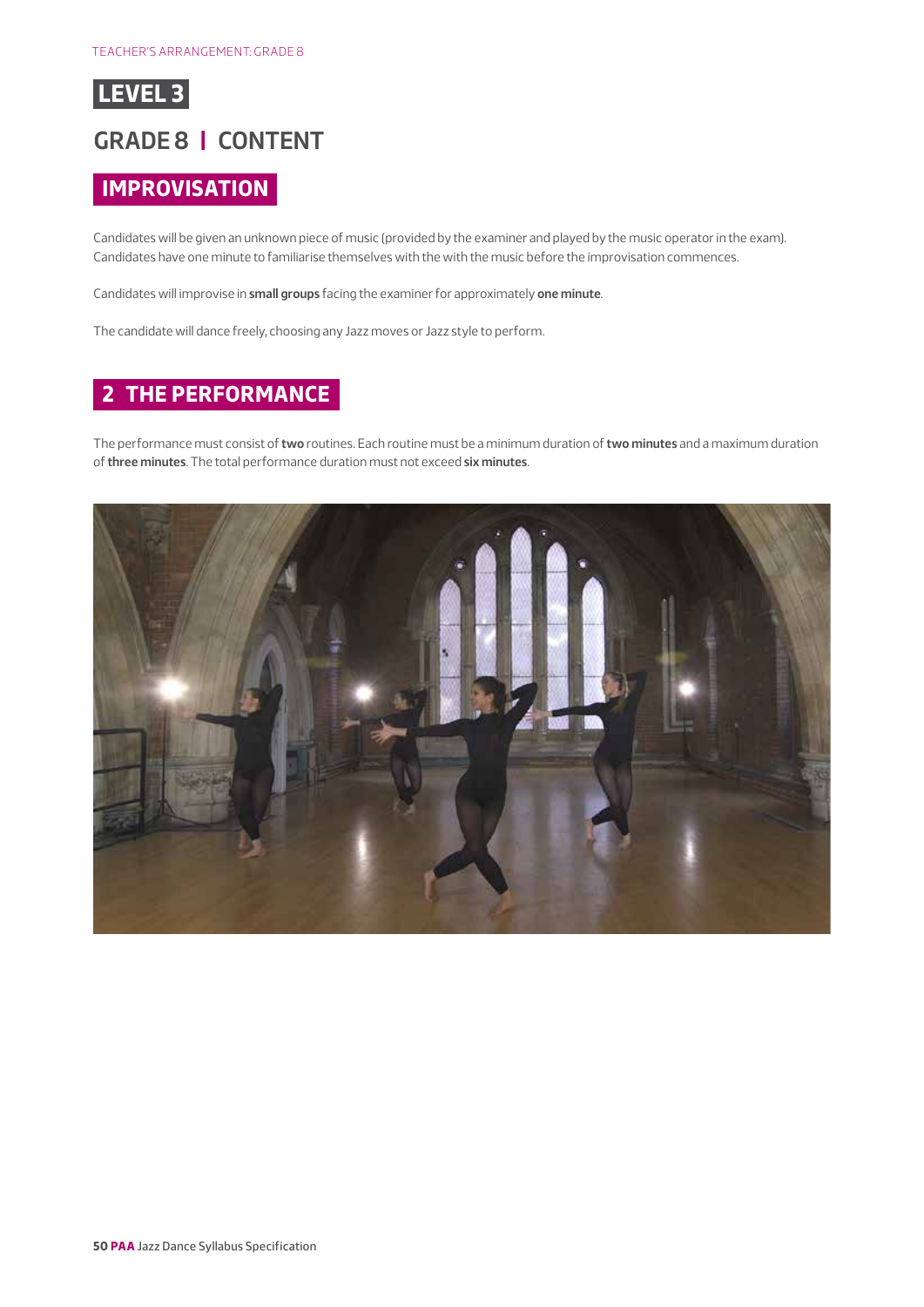## **GRADE 8 | LEARNING OUTCOMES AND ASSESSMENT CRITERIA**

| <b>Title</b>                    | RSL Level 3 Certificate in Graded Examination in Dance - Grade 8 |  |  |
|---------------------------------|------------------------------------------------------------------|--|--|
| <b>Level</b>                    | Level 3                                                          |  |  |
| <b>Credit Value</b>             | 13                                                               |  |  |
| <b>Guided Learning Hours</b>    | 90                                                               |  |  |
| <b>Total Qualification Time</b> | 130                                                              |  |  |

| <b>Learning Outcome - The learner will:</b> |                                                                                                                      | <b>Assessment Criteria - The learner can:</b> |                                                                                                          |  |
|---------------------------------------------|----------------------------------------------------------------------------------------------------------------------|-----------------------------------------------|----------------------------------------------------------------------------------------------------------|--|
| 1                                           | Be able to perform complex movement sequences showing<br>an understanding, and secure use of technique in Jazz Dance |                                               | Demonstrate a detailed knowledge and understanding of Jazz<br>Dance vocabulary                           |  |
|                                             |                                                                                                                      | 1.2                                           | Demonstrate secure skills at an advanced level                                                           |  |
| 2                                           | Be able to perform complex movement sequences showing<br>an understanding of musicality in Jazz Dance                |                                               | Demonstrate a clear understanding of a range of complex<br>rhythmical sounds, accents and timings        |  |
|                                             |                                                                                                                      | 2.2                                           | Demonstrate sensitive musical interpretation through:<br>a) Phrasing<br>b) Dynamics<br>c) Atmosphere     |  |
| 3                                           | Be able to present an assured performance in Jazz Dance                                                              |                                               | Demonstrate the use of expression and performance skills<br>appropriately at an advanced level           |  |
|                                             |                                                                                                                      | 3.2                                           | Use varied expression and a range of performance skills with<br>appropriate engagement with the audience |  |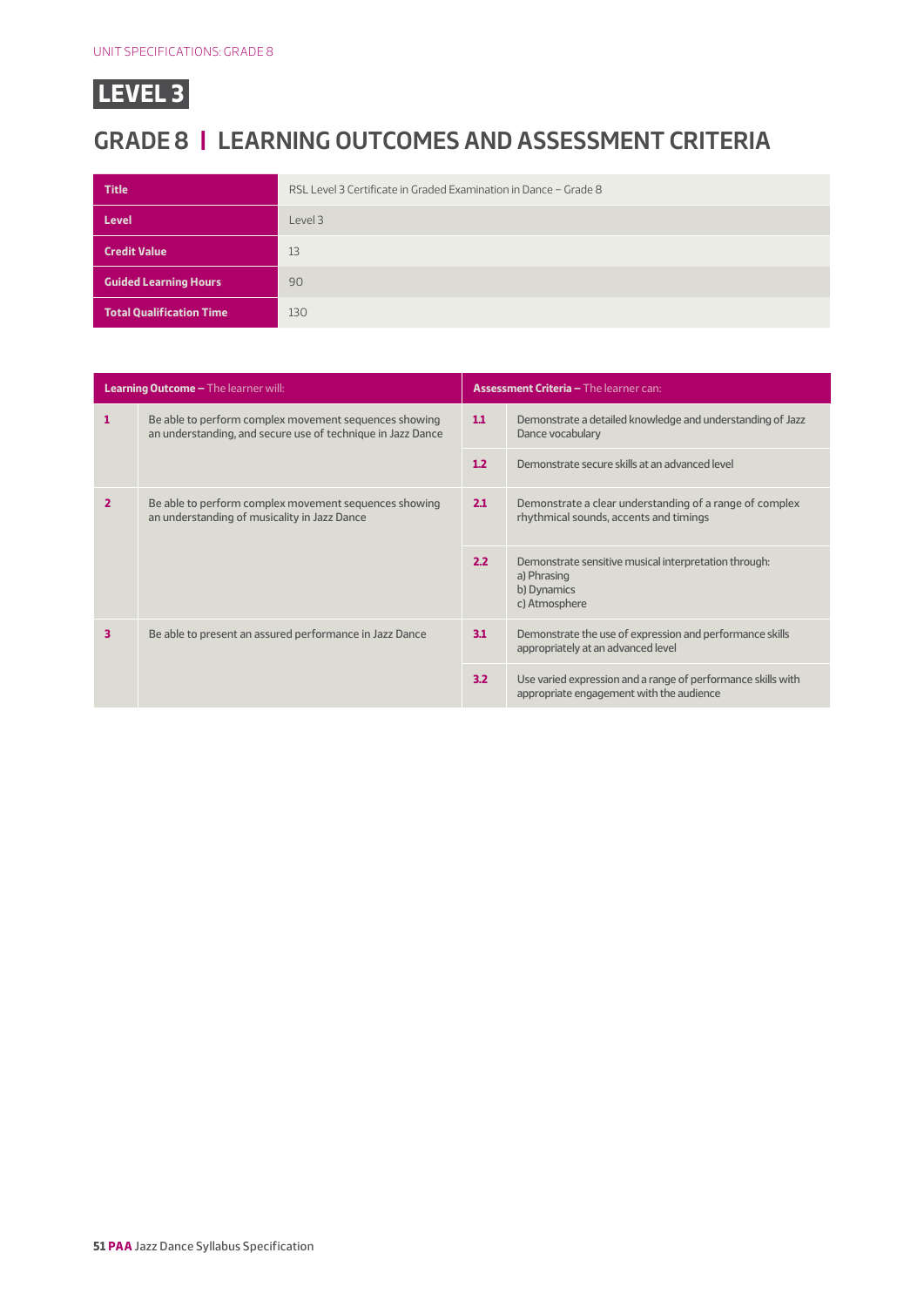## **GRADE 8 | GRADE DESCRIPTORS**

 $\blacksquare$  Projection  $\blacksquare$  Interpretation  $\blacksquare$  Style

**1 LEARNING OUTCOME 1 (Technical Skills)** The learner will be able to perform complex movement sequences showing an understanding and secure use of technique in Jazz Dance **Unclassified Pass Merit Distinction** Inability to demonstrate technique. An insecure ability to demonstrate awareness of the following:  $\blacksquare$  Coordination  $\blacksquare$  Control  $\blacksquare$  Dynamic values  $\blacksquare$  Line  $\blacksquare$  Fluency  $\blacksquare$  Style  $\blacksquare$  Knowledge of vocabulary Evidence of technique. To include the following some of the time:  $\blacksquare$  Coordination  $\blacksquare$  Control  $\blacksquare$  Dynamic values  $\blacksquare$  Line  $\blacksquare$  Fluency  $\blacksquare$  Style  $\blacksquare$  Knowledge of vocabulary Evidence of technique. To include the following for the majority of the time: Coordination  $\blacksquare$  Control **Dynamic values**  $\blacksquare$  Line  $\blacksquare$  Fluency  $\blacksquare$  Style  $\blacksquare$  Knowledge of vocabulary Evidence of technique. To include the following throughout:  $\blacksquare$  Coordination  $\blacksquare$  Control **D** Dynamic values  $\blacksquare$  Line  $\blacksquare$  Fluency  $\blacksquare$  Style Knowledge of vocabulary **2 LEARNING OUTCOME 2 (Technical Skills)** The learner will able to perform complex movement sequences showing an understanding of musicality in Jazz Dance **Unclassified Pass Merit Distinction** Insecure evidence of musicality. An inability to demonstrate awareness of the following:  $\blacksquare$  Timing & rhythm  $\blacksquare$  Musical interpretation (through phrasing, dynamics and atmosphere) Evidence of musicality. To include the following some of the time:  $\blacksquare$  Timing & rhythm  $\blacksquare$  Musical interpretation (through phrasing, dynamics and atmosphere) Evidence of musicality. To include the following for the majority of the time:  $\blacksquare$  Timing & rhythm  $\blacksquare$  Musical interpretation (through phrasing, dynamics and atmosphere) Evidence of musicality. To include the following throughout:  $\blacksquare$  Timing & rhythm  $\blacksquare$  Musical interpretation (through phrasing, dynamics and atmosphere) **3 LEARNING OUTCOME 3 (The Performance)** The learner will be able to present an assured performance in Jazz Dance **Unclassified Pass Merit Distinction Evidence of the following some** of the time: **Expression** Communication/engagement with audience  $\blacksquare$  Technique Evidence of the following for the majority of the time:  $\square$  Expression Communication/engagement with audience  $\blacksquare$  Technique Evidence of the following throughout:  $\square$  Expression Communication/engagement with audience  $\blacksquare$  Technique

 $\blacksquare$  Projection  $\blacksquare$ Interpretation  $\blacksquare$  Style

 $\blacksquare$  Projection  $\blacksquare$  Interpretation  $\blacksquare$  Style